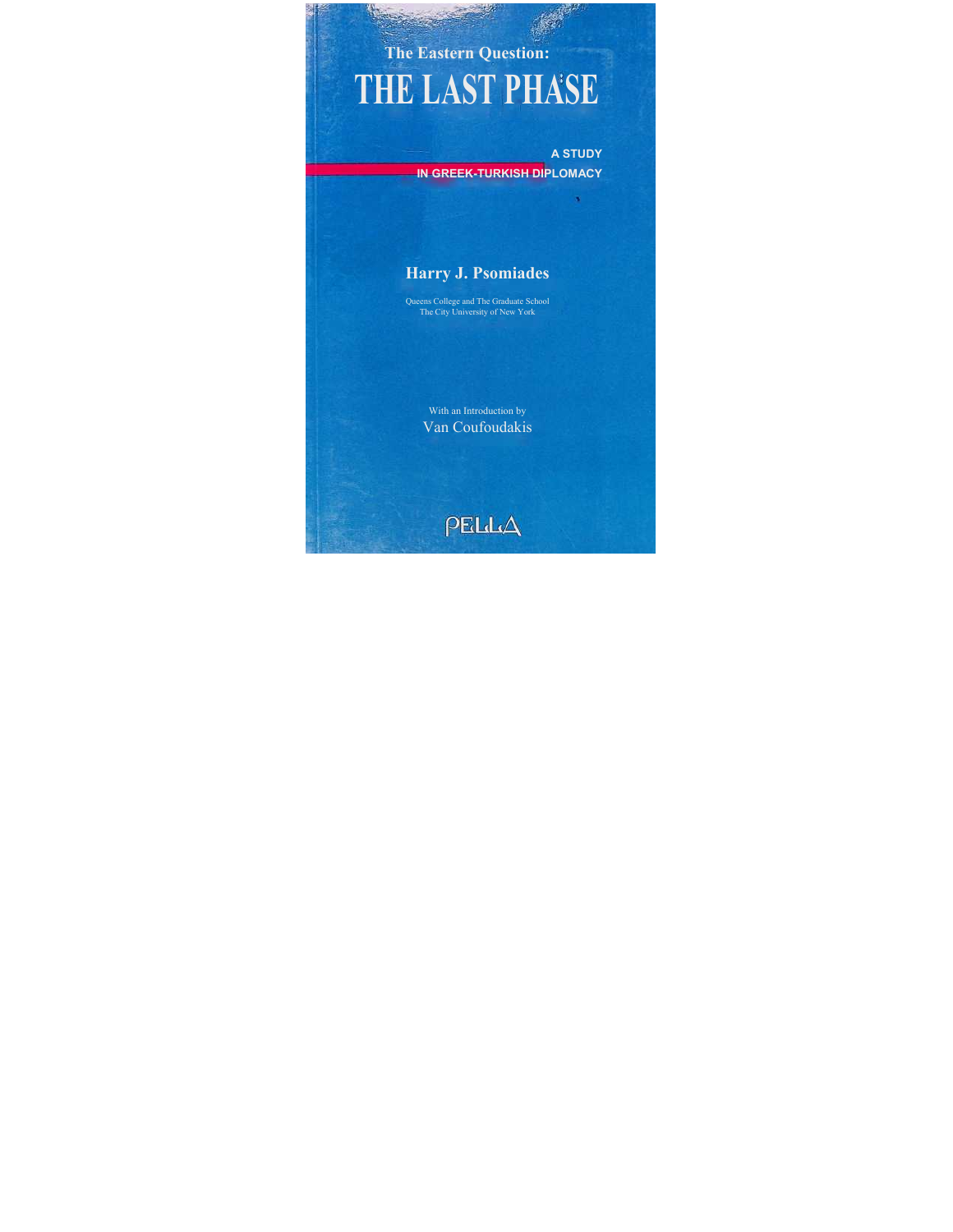## THE EASTERN QUESTION: THE LAST PHASE

### A STUDY IN GREEK-TURKISH DIPLOMACY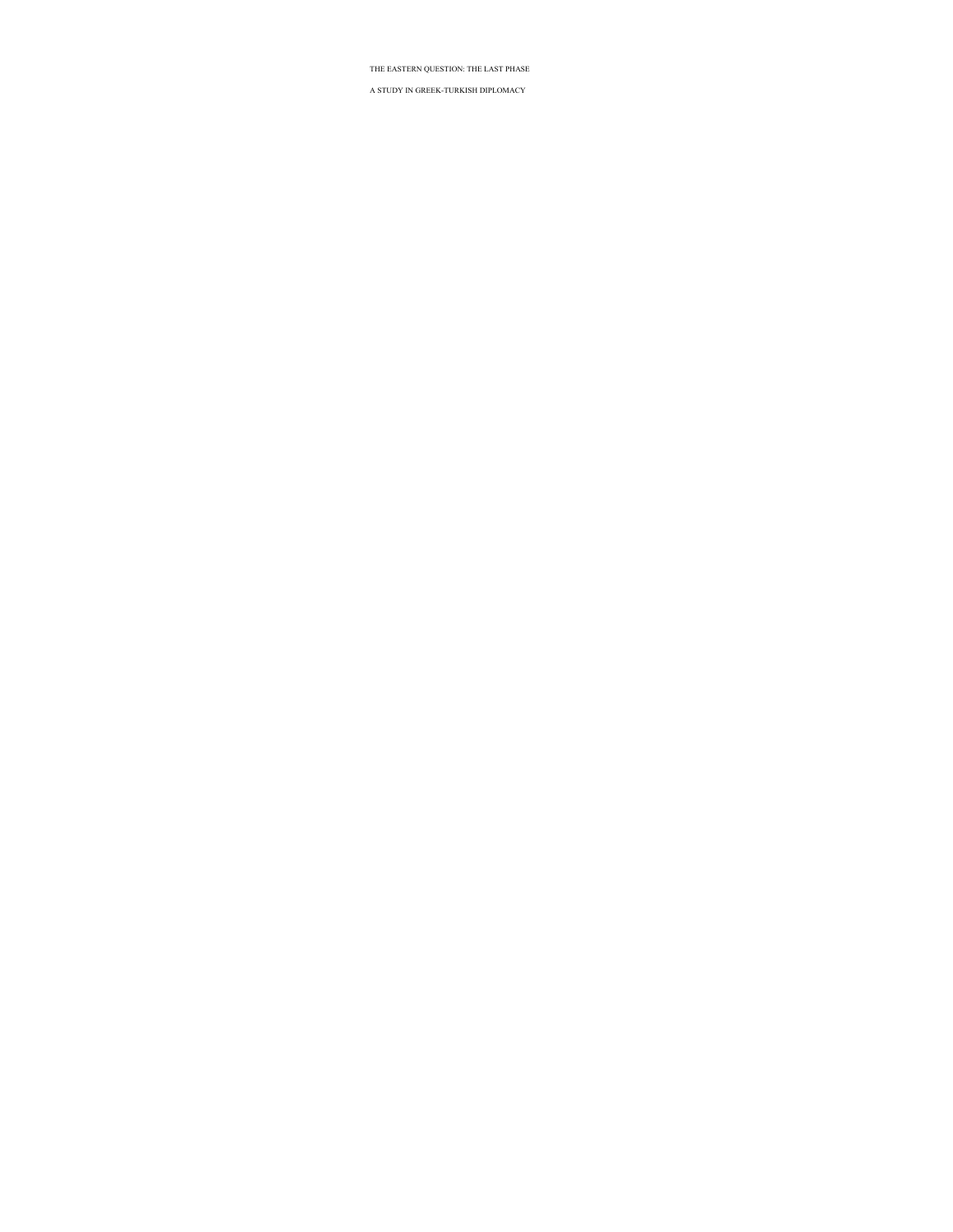# The Eastern Question: The Last Phase

A STUDY IN GREEK-TURKISH DIPLOMACY

# Harry J. Psomiades

*Queens College and the Graduate School The City University of New York* 

*With an Introduction by* 

## Van Coufoudakis

PELLA<br>PELLA PUBLISHING COMPANY, INC. New York, NY 10018-6401 This book was published for The Center for Byzantine and Modern Greek Studies, Queens College of the City University of New York, which bears full editorial responsibility for its contents.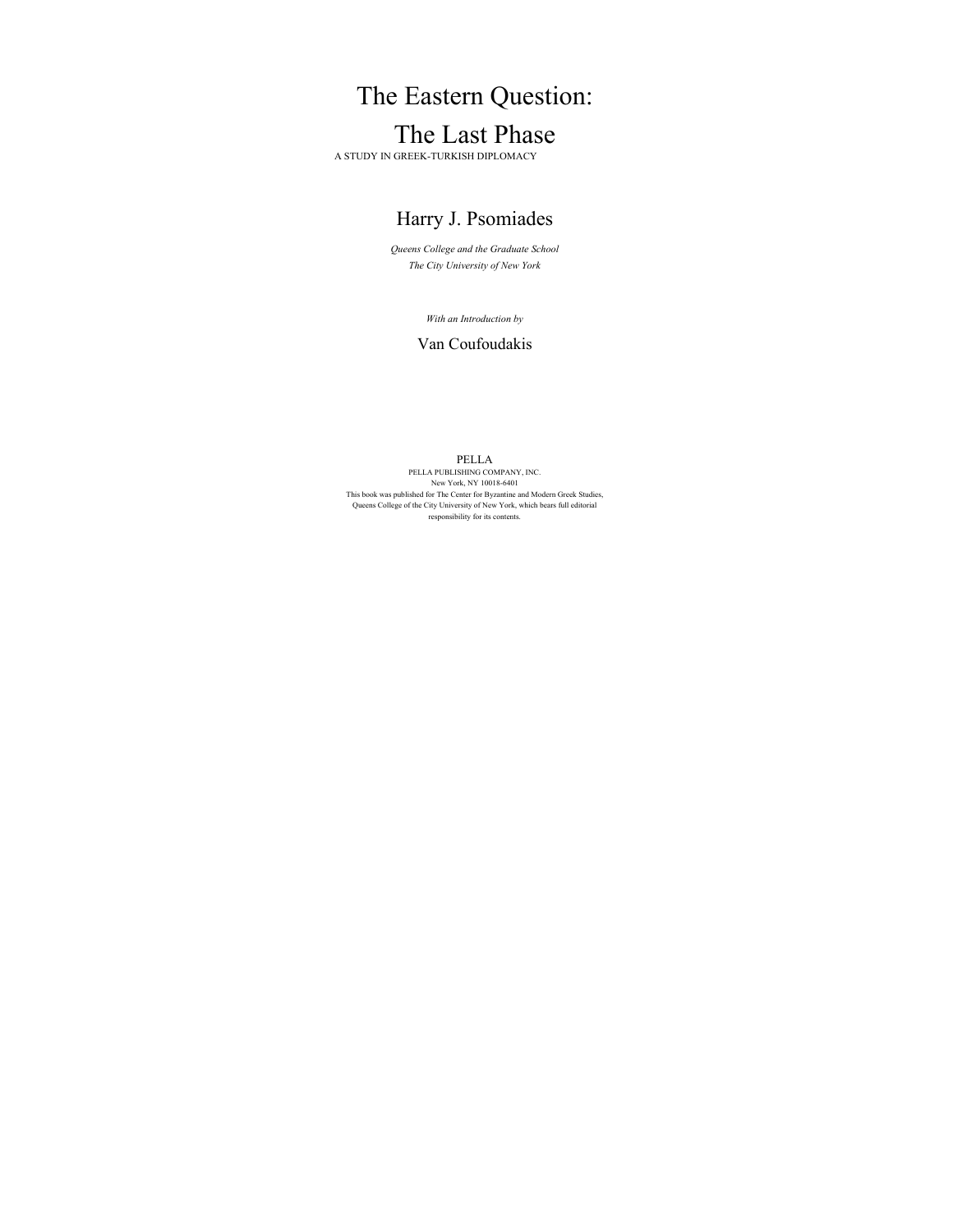MODERN GREEK RESEARCH SERIES, IX, SEPTEMBER 2000

## THE EASTERN QUESTION: THE LAST PHASE

## Second Edition

© Copyright 2000 The Center for Byzantine and Modern Greek Studies, Queens College of the City University of New York Flushing, NY 11367-0904

All rights reserved

Library of Congress Control Number 00-134738

ISBN 0-918618-79-7

PRINTED IN THE UNITED STATES OF AMERICA BY ATHENS PRINTING COMPANY 337 West 36th Street New York, NY 10018-6401 To Kathy and Christine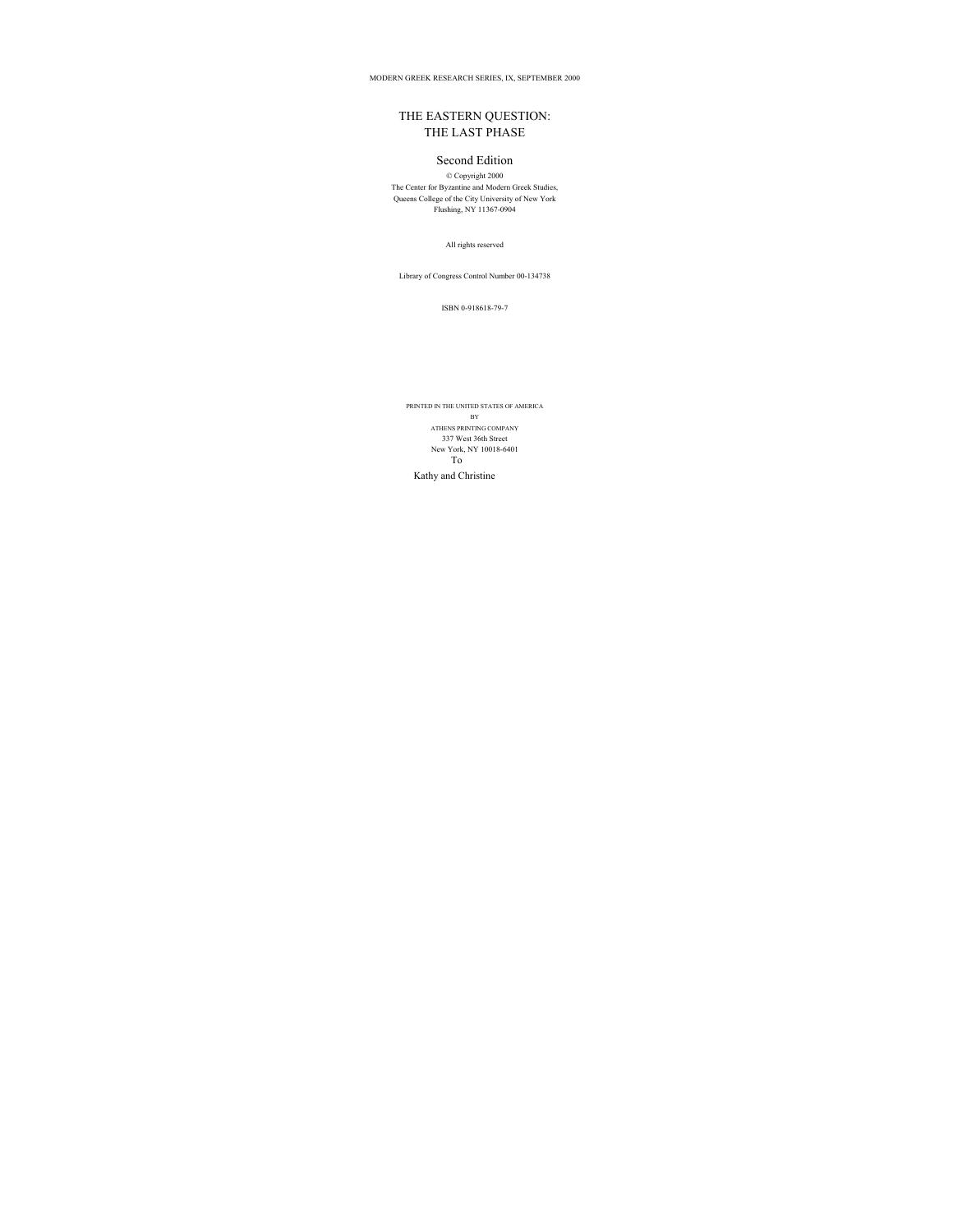## Acknowledgments

*The Eastern Question: The Last Phase* has been out of print for some years, although it has survived the test of time and continues to be widely quoted by scholars dealing with the vital decade of the twenties in Greek-Turkish relations. As a result of continued demand for the book and its usefulness for understanding the present in Greek-Turkish relations, it is being presented here in a second printing, but with a new introduction by Professor Van Coufoudakis, in the Modern Greek Research Series of the Queens College Center for Byzantine and Modern Greek Studies. The author is grateful to the Institute of Balkan Studies in Thessaloniki, Greece, for permission to reprint his original text and to Professor Coufoudakis for his timely introduction and for his encouragement to see this project through to completion. He is also indebted to Leandros Papathanasiou of Pella Publishing Company and to numerous scholars and individuals concerned with Greek- Turkish relations for their support and encouragement. He also wishes to acknowledge a very special debt to the Alexander S. Onassis Public Benefit Foundation and to the New York City Council and its president, Peter F. Vallone, for grants which helped to make this publication possible.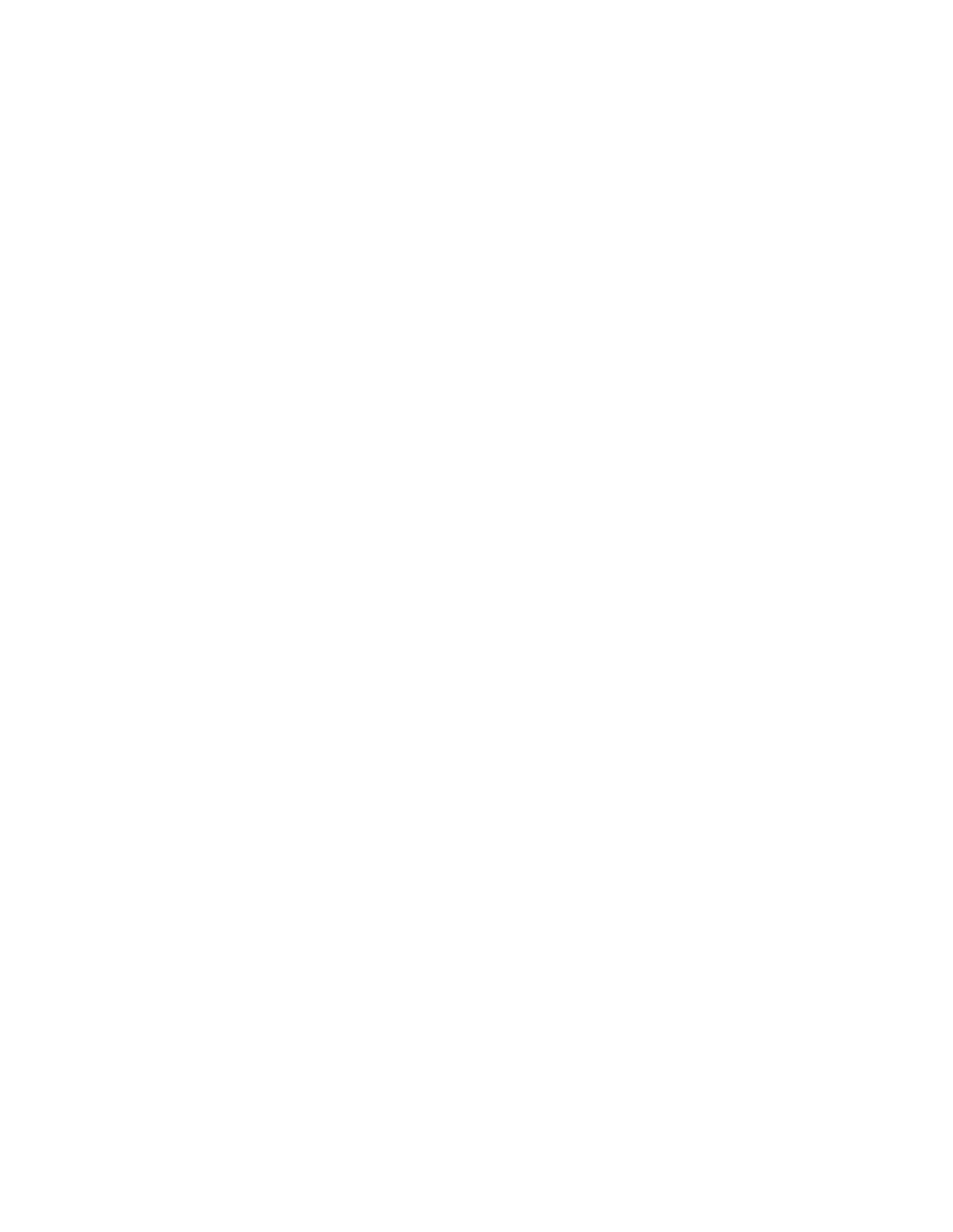## Introduction

It is an honor to introduce the second edition of *The Eastern Question: The Last Phase—A Study in Greek-Turkish Relations.* Thirty-two years after the first edition, this incisive analysis of the Treaty of Lausanne retains its validity and its relevance for understanding contemporary Greek-Turkish relations and Turkish diplomacy. It should be noted that this seminal work was completed before many archival sources became available.

Harry J. Psomiades explains that the Lausanne treaty laid the foundation of peace in the region by settling outstanding territorial questions and establishing a new status quo after a decade of warfare. The treaty also marked the demise of the *megali idea*, rebuilt an ethnically cohesive Greece and established peace with Turkey at a significant cost to Greece. Greece faced a massive population exchange and resettlement, abandoned large property compensation claims, and more.

Psomiades attributes the Greco-Turkish detente during the last decade before the Second World War to a number of factors. These include the presence of strong governments headed by charismatic leaders on both sides of the Aegean; the benefits both coutries derived by an improved ethnic composition, by domestic reconstruction and modernization, and the limitation of a costly arms race. The spirit of Locarno and Geneva also provided an environment conducive to detente. Finally, common security needs enhanced Greco-Turkish detente. Greece's position was vital for the defense of the straits and the Anatolian coast; Yugoslavia and Bulgaria were seeking access to the Aegean Sea, while Italy had expansionist aims in the eastern Mediterranean and Albania.

Common security needs became the foundation of post-World War II Greco-Turkish cooperation. The 1947 Truman Doctrine provided military and economic assistance to Greece and Turkey to fight the threat of communism. Both Greece and Turkey participated in the Korean War, joined NATO in 1952, formed the short-lived Balkan Pact with Yugoslavia in 1954, and signed bilateral defense cooperation agreements providing the United States with military facilities on their soil.

However, security considerations without other complementary conditions proved to be neither stable nor a permanent foundation for continued detente. The emergence of the Cyprus dispute in 1954 showed that each country assessed its vital interests on the basis of regional concerns, while American appeals for cooperation in view of the Soviet threat increasingly lost their impact on both countries.

The first clouds on the Greco-Turkish horizon actually appeared during the Second World War: first, with the imposition by the Turkish government of the *varlik vergisi,* the wartime tax whose discriminatory and abusive implementation contributed to the beginning of the decimation of the protected Greek minority; and second, because of Turkey's unwillingness to come to Greece's assistance in the aftermath of the 1940-41 Italian and German invasions, despite treaty obligations. Third, information reached the Greek government-in-exile, since then confirmed by archival records, that Greece's Aegean islands had become a bargaining chip in the attempt to draw Turkey into the war on behalf of either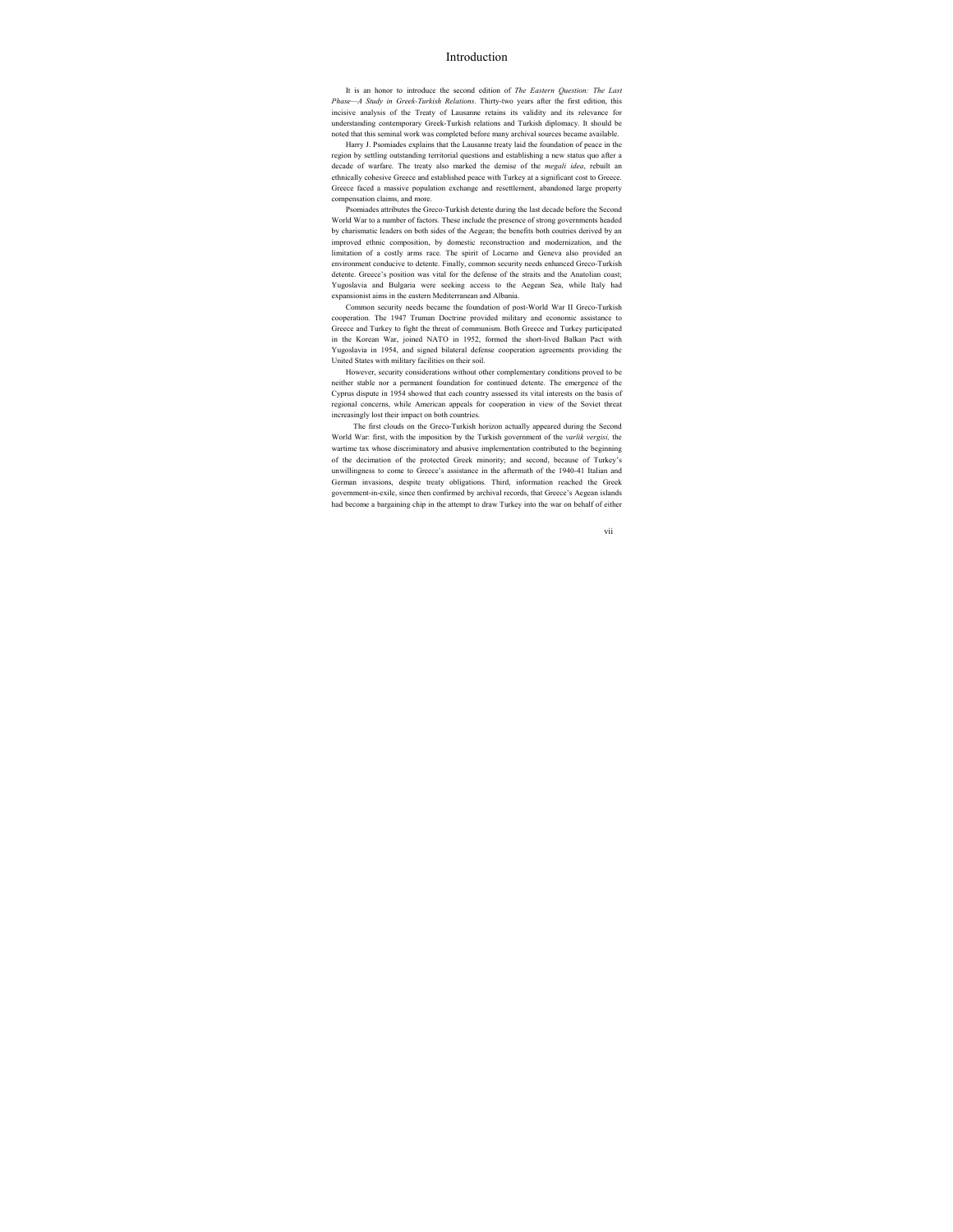the axis or the allies. In view of post- 1974 developments in Greco-Turkish relations, the political maneuvering over Greece's Aegean islands during the Second World War has had longterm implications for Greek-Turkish relations because it raised questions about Turkey's commitment to the legal status quo created by the Lausanne treaty in the Aegean Sea. The January 1996 Imia crisis has fully exposed Turkey's designs in the region.

Since 1923, Greek-Turkish relations have been through phases of confrontation as well as detente and cooperation. On numerous occasions between 1954 and 1999, Greece and Turkey were on the verge of conflict as a result of tensions over Cyprus, culminating in the 1974 Turkish invasion and continuing occupation of Cyprus. Other crisis points included the 1955 pogrom in Istanbul against the protected Greek minority, and Turkey's coordinated challenge in the Aegean over mineral rights, the delimitation of the continental shelf, the extent of Greek territorial waters and air space, the militarization of certain Greek Aegean islands and, in the aftermath of the 1996 Imia crisis, Turkey's challenge of Greece's sovereignty in "grey areas" involving numerous Greek islands in the Aegean. These issues were further complicated by command and control structures and areas of responsibility in NATO's southeastern flank; the Greco-Turkish arms race, which consumes 5-7 percent of each country's GDP; the expansion of Turkey's high technology defense industry; the Turkish-Israeli economic and military cooperation agreements of February-April 1996; Turkey's quest for membership in the European Union and access to its financial protocols; Turkey's interference in the affairs of the Muslim minority in Greece; the decimation of the protected Greek minority in Istanbul, Imbros and Tenedos and the restrictions placed by Turkey on the Ecumenical Patriarchate in Istanbul; and Greece's support of Kurdish minority rights, which culminated in the 1998-99 0<;alan affair.

Inevitably, the relations of the two countries with the United States, NATO and the European Union were negatively affected, because their response to the various Greco-Turkish problems has been determined by regional, political, strategic and economic considerations and the assumption that Turkey has greater strategic and economic value than Greece. Moreover, perceptions of Turkey's independent foreign policy, internal instability and the rise of nationalism and Islamic fundamentalism made the United States and its western allies more sensitive to Turkey's demands. In turn, Greece and Turkey evaluated their western ties through the prism of Greco- Turkish relations.

The crisis that dominated Greco-Turkish relations from 1974 to 1999 created a political consensus in Greece about Turkey's objectives that cut across ideological lines. This consensus was based on the fact that Turkey pursued revisionist objectives in the Aegean and in Cyprus, which presented a vital threat to Greek security and territorial integrity. Differences existed only on how to counter Turkey's policies, rather than on whether the objectives of these policies were revisionist. The dominant perception was that Turkey sought the revision of the status quo created by the treaties of Lausanne (1923), Montreux (1936), and Paris (1947), and the partition and annexation of the occupied areas of Cyprus. Despite rhetorical differences, both the conservative and socialist governments that ruled Greece between 1974 and 1999 chose policies of negotiation, patience, vigilance and readiness. The cycle of confrontation and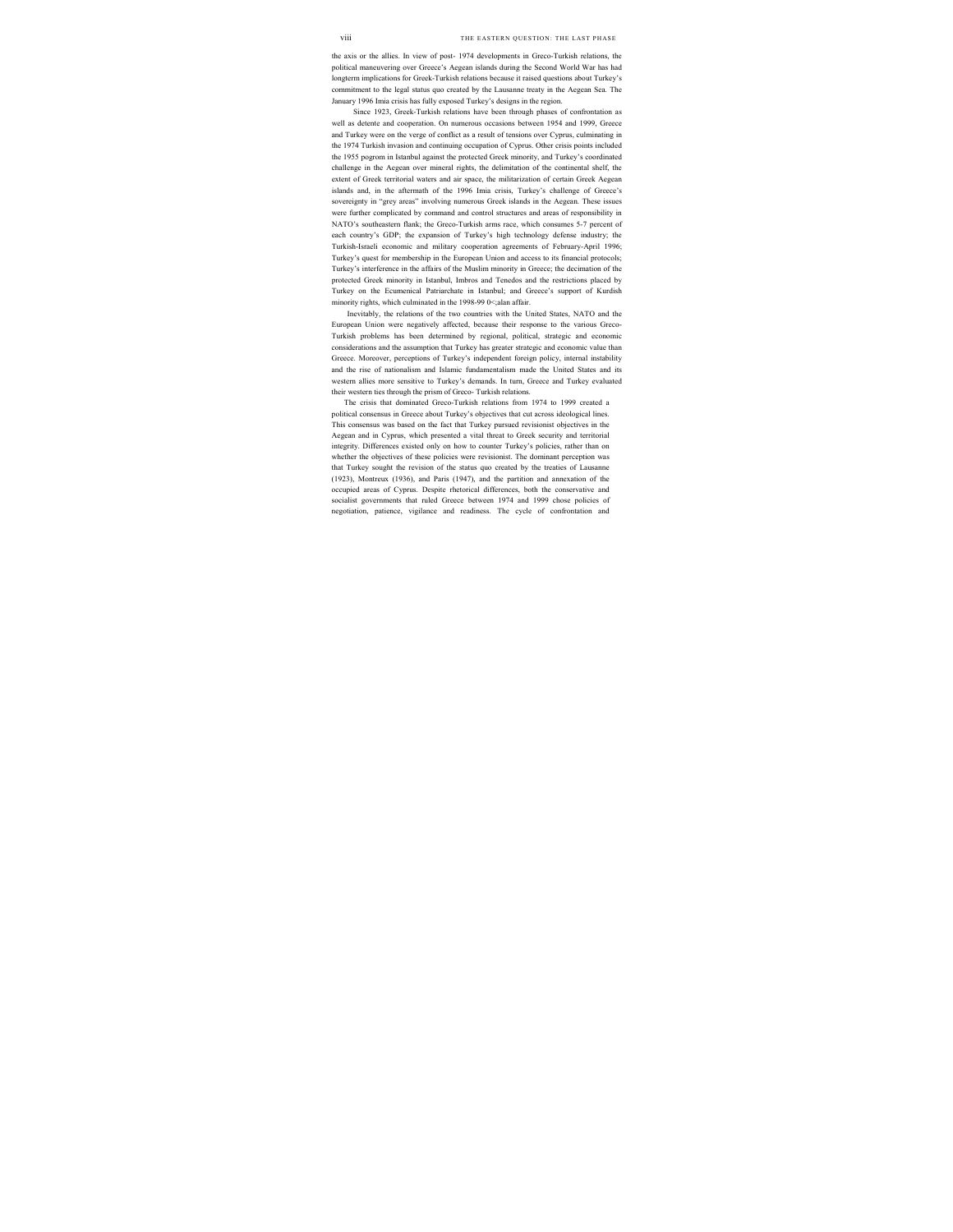#### *Introduction* ix

negotiation between Greece and Turkey has been a familiar one. However, despite domestic political pressures and ideological bravado, resort to force has been avoided, even though in 1974, 1976,1987 and 1996 Greece and Turkey came dangerously close to war.

The closing of the twentieth century opened a new page in Greco-Turkish relations. Spurred by human tragedies caused by natural forces late in the summer of 1999, by opportunities offered for European cooperation and by Greek leaders willing to take political risks, Greece and Turkey embarked on a new attempt at reconciliation. The United States supported and encouraged these developments by hosting a meeting between the foreign ministers of Greece and Turkey, Papandreou and ^em, on June 30, 1999. Since then, the two countries have initiated a dialogue on issues of "low politics," including cooperation in the fields of trade, tourism, drug trafficking and the environment, while topics of "high politics," including the issue of terrorism, have been marginally addressed at the time of this writing. The Greek government also lifted its objections on the candidacy status for Turkey in the European Union at the December 1999 Helsinki summit. Consequently, the issue of Turkey's compliance with European Union standards and policies has now become a European Union problem rather than a problem conveniently attributed to Greece's "obstructionism."

The initiatives by the Simitis-Papandreou administration in Greece have contributed to the improvement of Greece's image in Europe and in the United States, where Greece was often blamed for the tensions in Greco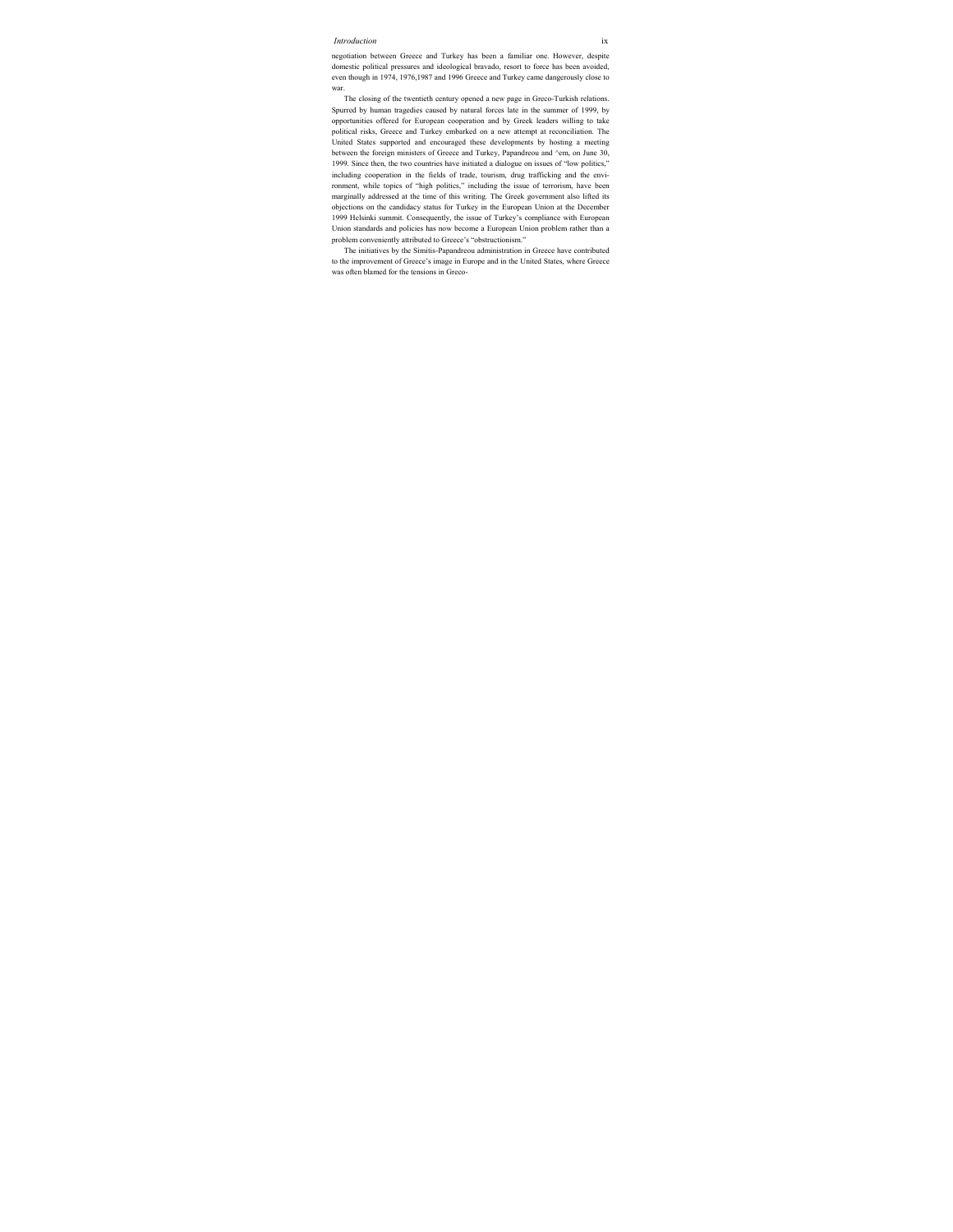Turkish relations. They have also created a new dilemma for Greek policymakers. How far is Greece prepared to take its dialogue with Turkey in view of the post-1974 consistent position that the only legitimate difference between the two countries in need of resolution was that of the delimitation of the Aegean continental shelf? The position of the United States remains that the two countries ought to negotiate all their differences regardless of their legal validity and to have recourse to the International Court of Justice over issues such as the status of the Imia islets. The December 1999 Helsinki European Union decision on Turkey's candidacy also calls for a negotiated settlement of Greco-Turkish issues and of the Cyprus problem.

Prime Minister Simitis and Foreign Minister Papandreou have taken important risks in advancing their moderate policies vis-Ji-vis Turkey. It is unclear, however, how far they are willing to take the current Greco-Turkish dialogue. Many in and out of the Simitis administration, including the military and traditional foreign policy elites, are skeptical about the outcome of these initiatives and about the implications of the downgrading of the role of the career diplomatic service in these critical discussions. The skeptics reflect the experience of the cycle of Greco-Turkish negotiations since 1974, where Turkey attempted to impose a revision of the Aegean status quo through political dialogue backed by the threat of force rather than through reliance on existing treaties and contemporary international law.

No one should underestimate the difficulties in the road ahead. Pragmatic necessity will bring about the continuation of the new Greco-Turkish dialogue in the aftermath of the April 9, 2000 Greek parliamentary elections. However, this dialogue will likely evolve along narrow legal points as the two countries approach issues of "high politics." This will likely be the case because while Turkey's subdued rhetoric marks a change of tactics employed since 1974, its objectives appear unchanged. The 1995 Turkish Grand National Assembly's "casus belli" resolution authorizing the Turkish government's use of force in the Aegean remains in effect; Turkey continues to promote the concept of "grey areas" in the Aegean requiring the redefinition of the sovereignty of numerous Greek Aegean islands; and Turkey continues to violate Greece's FIR and air space, while its Cyprus policy remains that of a confederation of two independent, sovereign, recognized states with Turkey's continued military guarantee.

Harry Psomiades, in this seminal book, argues that the Greco-Turkish detente of the interwar period could be attributed to a number of factors, including the presence of charismatic risk-taking leaders on both sides of the Aegean, the presence of common security needs, and the Locarno/Geneva climate of political cooperation and conflict management. Charismatic leaders willing to take risks, such as foreign ministers £em and Papandreou, may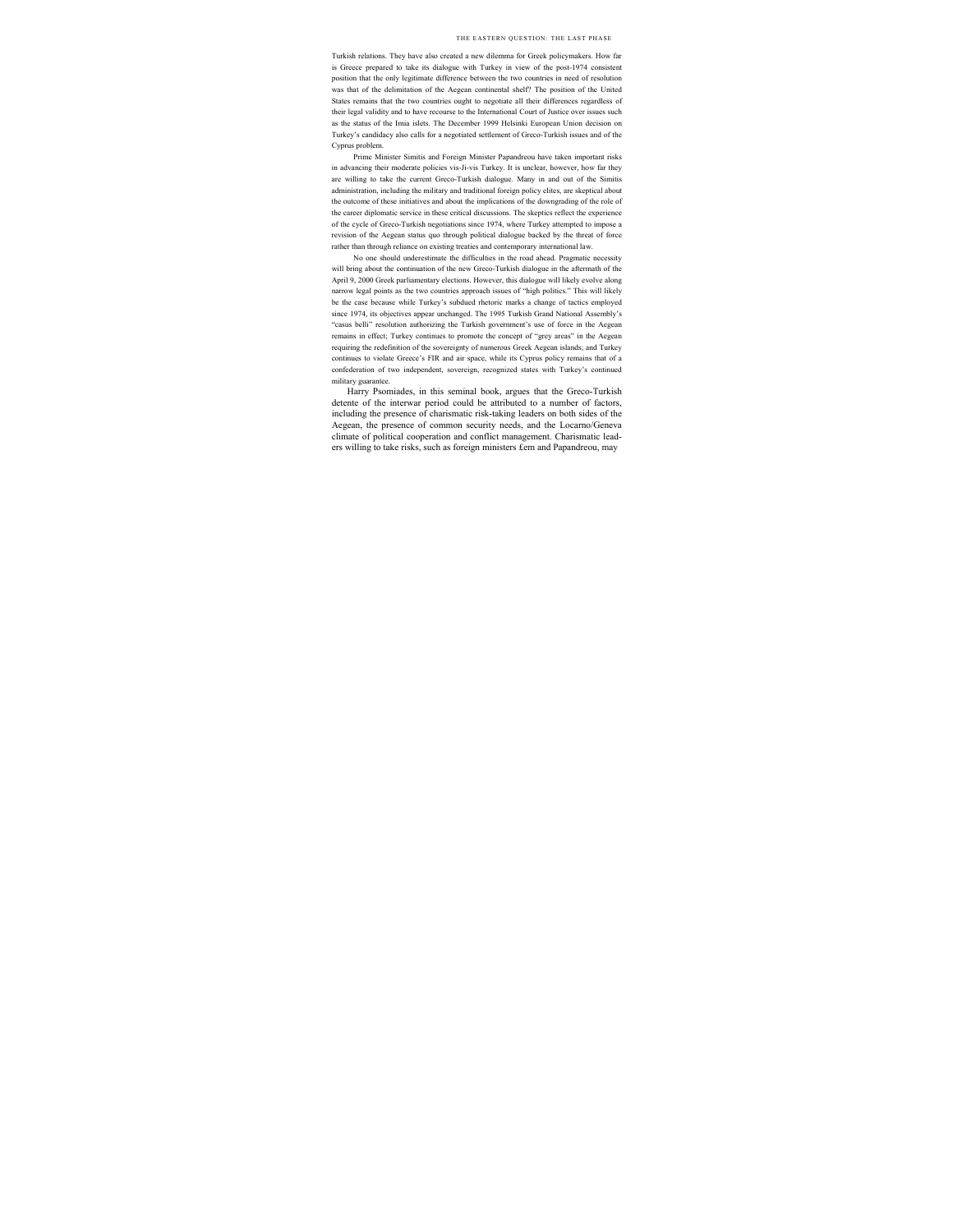have contributed to the post-1999 Greco-Turkish detente. Additional factors contributing to this detente include the post-Cold War international climate, NATO's new charter, the new dynamism of the European Union and the political and economic activism of the G8. But these developments have not been strong enough to allay fears when issues of sovereign rights and territorial integrity are at stake. In addition, post-Cold War Balkan developments have not contributed to regional stability or confidence building. Bosnia has been effectively partitioned, while Kosovo appears heading toward secession and/or partition in the aftermath of the 1999 NATO intervention. Moreover, the double standards in American foreign policy (i.e., Kosovo, the Kurdish issue, et al.) raise questions about the objectives of influential actors, such as the United States, in the region. Other elements distinguishing the post-Cold War period from the past include the revival of Turkish nationalism, the opening up of Turkey's political system, which has allowed the manipulation of public opinion toward nationalist ends, the growing reliance of Turkey's diplomatic elites on the strength of the military, and the commitment of successive governments to transform their country into a regional superpower, in order to address perceived internal and external threats.

Nearly eighty years after the Treaty of Lausanne and the proclamation of the Turkish Republic, the question remains whether the Aegean Sea can become a bridge of cooperation instead of being an arena of confrontation between the two countries. Harry Psomiades' work raises an important point. He concludes that the Greco-Turkish rapprochement of the interwar period:

... was essentially political and dictated by common defense problems. It was a detente between two governments rather than between the two peoples... the one hundred years of hostility that characterized Greek- Turkish relations could not be overcome by the political rapprochement after Lausanne...

Psomiades' conclusion raises a major long-term challenge that will continue to confront the leadership and the people of both countries in the years ahead. History, since the conclusion of the Lausanne treaty, shows that detente and cooperation is based on more than security considerations. The challenge of Greco-Turkish coexistence is monumental, and no one should underestimate the difficulties ahead. Harry Psomiades' book is an important reminder of these challenges.

*Van Coufoudakis*  Dean, School of Arts and Sciences Indiana University-Purdue University Fort Wayne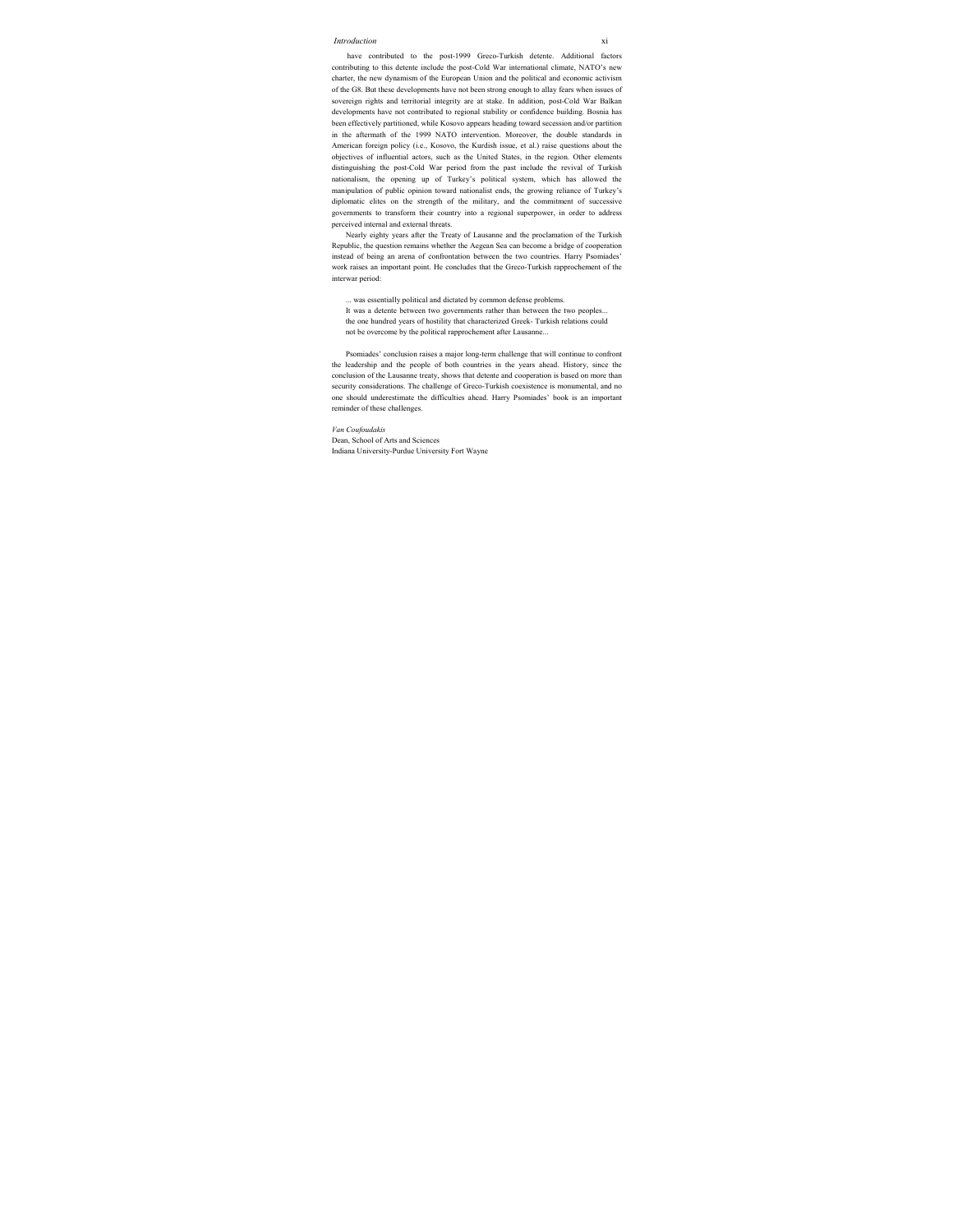#### MODERN GREEK RESEARCH SERIES

The purpose of this monograph series is to promote and disseminate scholarly works on the history, institutions, and the culture of the Greek people. It is sponsored and edited by the Center for Byzantine and Modern Greek Studies, Queens College of the City University of New York (formerly jointly with the Greek Seminar of the Center for Mediterranean Studies of the American University). This is the ninth publication within the framework of the Modern Greek Research Project—Harry J. Pso- miades, Professor of Political Science, Queens College of the City University of New York, Director.

#### MODERN GREEK RESEARCH SERIES

- I. *Essays on the Cyprus Conflict.* Edited by Van Coufoudakis. 1976
- II. *Foreign Interference in Greek Politics: An Historical Perspective.* By T.A. Couloumbis, J.A. Petropulos, and H.J. Psomiades. 1976
- III. *Greek-American Relations: A Critical Review.* Edited by T.A. Couloumbis and J.O. Iatrides. 1980
- IV. *The Greek American Community in Transition.* Edited by H.J. Psomiades and A. Scourby. 1982
	- V. *Education and Greek Americans: Process and Prospects.* Edited by S.D. Orfanos, H.J. Psomiades, and J. Spiridakis. 1987
- VI. *Greece, the New Europe, and the Changing International Order.*  Edited by H.J. Psomiades and S. Thomadakis. 1993
- VII. *Greece and the New Balkans.* Edited by Van Coufoudakis, Harry J. Psomiades and Andre Gerolymatos. 1999
- VIII. *Greek American Families: Traditions and Transformations.* Edited by S.J. Tsemberis, H.J. Psomiades, and A. Karpathakis. 1999
- IX. *The Eastern Question: The Last Phase. Second edition.* By Harry J. Psomiades. 2000

#### Contents

| <b>Abbreviations</b> |                                           | xvi |  |
|----------------------|-------------------------------------------|-----|--|
| Preface              | XV                                        |     |  |
| 1.                   | HELLENISM AND OTTOMAN-TURKISH IMPERIALISM |     |  |
|                      | 2. THE GREEK REVIVAL                      | 9   |  |
|                      | 3. THE END OF THE OTTOMAN EMPIRE          |     |  |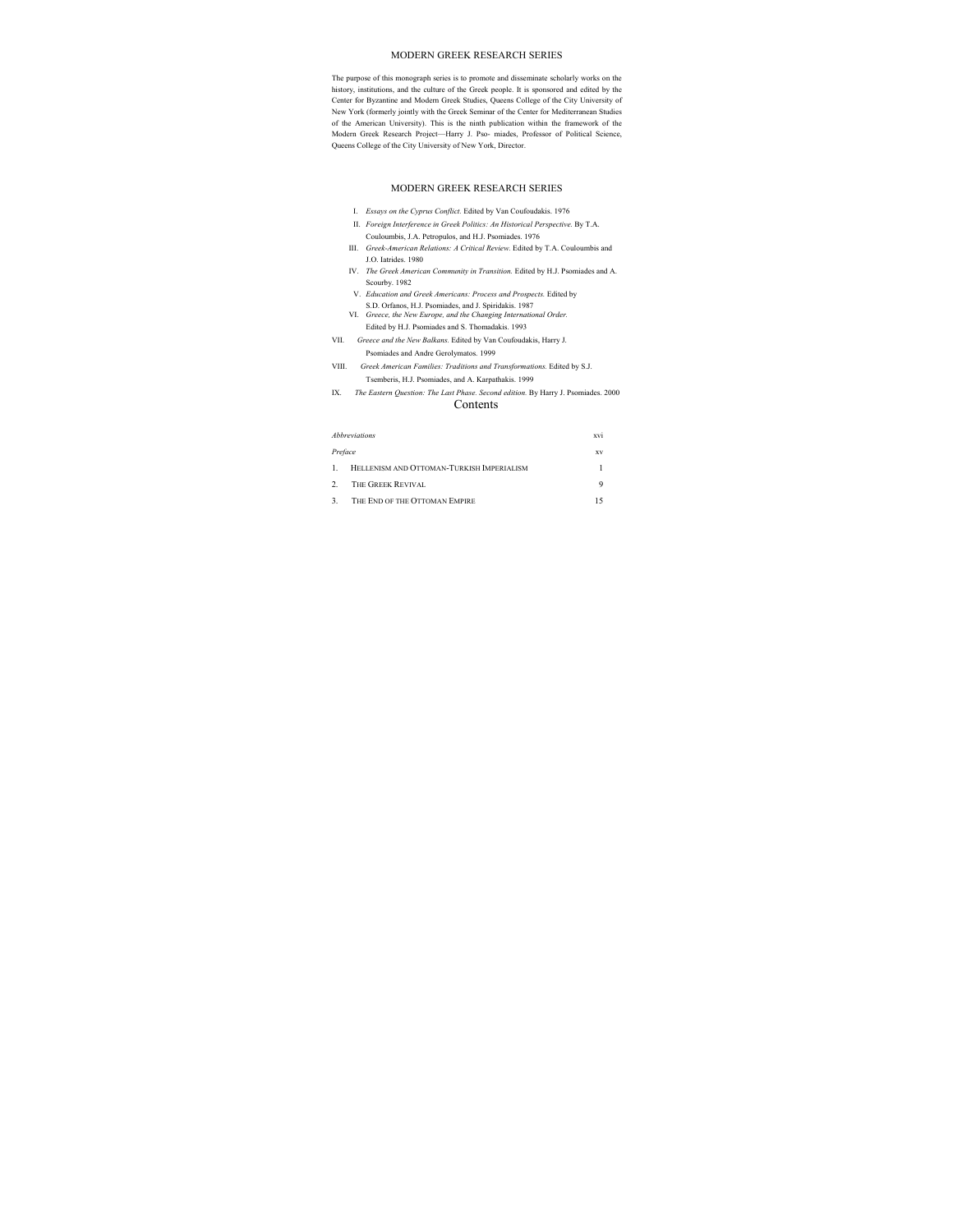| 4.    | THE TURKISH REVIVAL                                                                                                 | 23  |  |
|-------|---------------------------------------------------------------------------------------------------------------------|-----|--|
| 5.    | THE STRUGGLE FOR THRACE                                                                                             |     |  |
| 6.    | THE CONTEST FOR THE ISLANDS                                                                                         |     |  |
| 7.    | THE EXCHANGE OF MINORITIES                                                                                          | 53  |  |
| 8.    | THE STATUS OF MINORITIES EXCLUDED FROM THE EXCHANGE                                                                 | 63  |  |
| 9.    | THE STATUS OF THE ECUMENICAL PATRIARCHATE                                                                           | 81  |  |
| 10.   | THE LAUSANNE SETTLEMENT IN RETROSPECT                                                                               | 101 |  |
|       | <b>APPENDIX 1:</b><br>The Treaty of Lausanne, July 24,1923<br>APPENDIX 2: The Convention Concerning the Exchange of | 105 |  |
|       | Greek and Turkish Populations, January 30,1923                                                                      | 113 |  |
|       | Bibliography                                                                                                        | 121 |  |
| Index |                                                                                                                     | 135 |  |

#### *Maps*

- 1. The Eastern Mediterranean
- 2. The Aegean Islands
- 3. The Greek-Turkish Frontier in Thrace

## Abbreviations

BFSP Great Britain, Foreign Office, *British and Foreign State Papers, 1812.* London, 1829.

BPPG France, Minist&re des Affaires Strangles, *Bulletin Piriodique de la presse grecque.*

BPPT France, Ministfcre des Affaires Strangles, *Bulletin Periodique de la presse turque.*

- DBFP Great Britain, *Documents on British Foreign Policy, 1919-1939.* Edited by E.L. Woodward and Rohen Butler. London, 1947.
- DDF France, Ministfcre des Affaires Strangles, *Documents Diploma- tiques Francais, 1871- 1914.* Paris, 1934-1936.
- DDI Italy, Ministero degli Affari Esteri, *I Documenti DiplomaticH Italiani.* Rome, 1952.

EV *Eleftheron Vima* (Athens).

LCNEA *Great Britain, Parliamentary Papers, 1923, Turkey.* No. 1, Cmd. 1814. "Lausanne Conference on Near Eastern Affairs, 1922-1923" (Proceedings). London, 1923.

LNOJ League of Nations, *Official Journal* (Geneva).

LNTS League of Nations, Treaty Series (Geneva).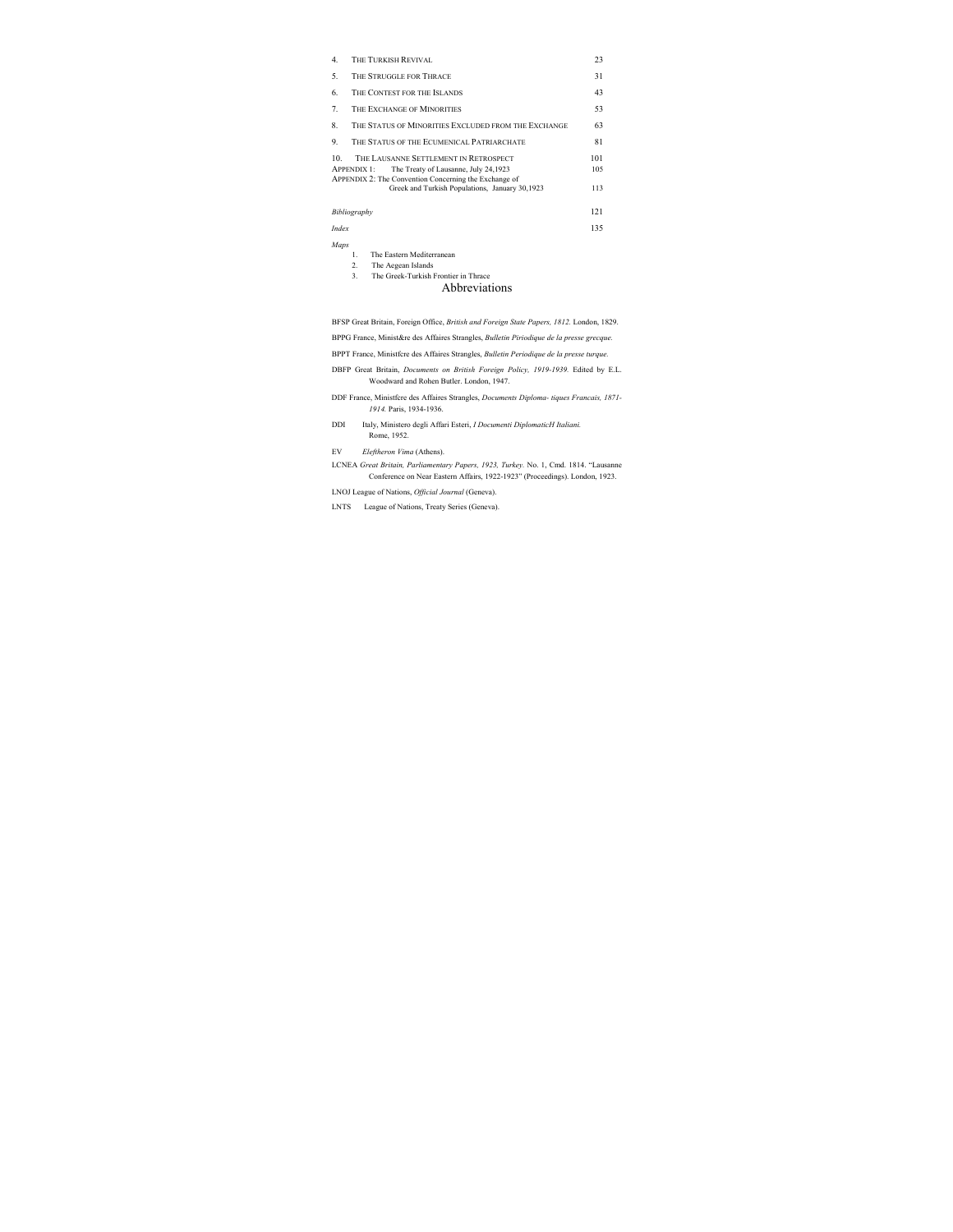#### MA *Le Messager d'Athdnes* (Athens).

OM *Oriente Moderno* (Rome).

## Preface

In the vocabulary of English diplomacy, the "Eastern Question" held currency from the period of the Greek war of independence (1821-1829) to the period of the Turkish war of independence (1919-1922). It was defined broadly as the problem of filling up the vacuum created by the gradual disappearance of the Ottoman empire from Europe, Asia and Africa. For a century the major powers of Europe believed that the collapse of the Ottoman empire was imminent and that it would alter the political relations within the European community. They, therefore, pressed for positions of paramount influence within the dying empire and strove either to hasten or to delay its demise, according to their interests.

The subject of this volume is the significant role played by Greece in the politics of the struggle for the Ottoman succession. Its purpose is to underline the meaning of the 1923 Lausanne settlement—that milestone in Greek- Turkish relations—for contemporary problems in the Balkans and the eastern Mediterranean. The study may also be useful in efforts to deal with pressing boundary disputes and the problems of minorities that have emerged in recent years as a result of the multiplicity of new states—realizing, of course, that these problems differ in nature as well as in degree, from one continent to the next, from one region to another. It will certainly serve to place the contemporary Cyprus problem in perspective.

My obligations are so various, and many of them so tenuous, that I find them difficult to express; with a subject like this, one absorbs influences without being fully aware of them. But I must single out for mention professors J.C. Hurewitz and Tibor Halasi-kun of Columbia University. I am indebted to the Ford Foundation, the generosity of which made possible an extended stay abroad, mainly in Greece and Turkey. For the use of the facilities of the Library of Congress, the Columbia University Library, the British Museum, the Bibliothfcque Nationale, the Turkish National Library and the Library of the Greek Parliament, I also owe a debt of gratitude.

My immediate obligations are to my wife, for helping me so often to find time to write in the midst of many distractions. And to professors Norman A. Bailey of Oueens College, John C. Alexander of Columbia University and Basil Laourdas, Director of the Institute for Balkan Studies, and his colleagues at the institute, who have criticized my manuscript in detail. Needless to say, I assume sole responsibility for the views and opinions expressed herein.

*Harry J. Psomiades* New York City 1968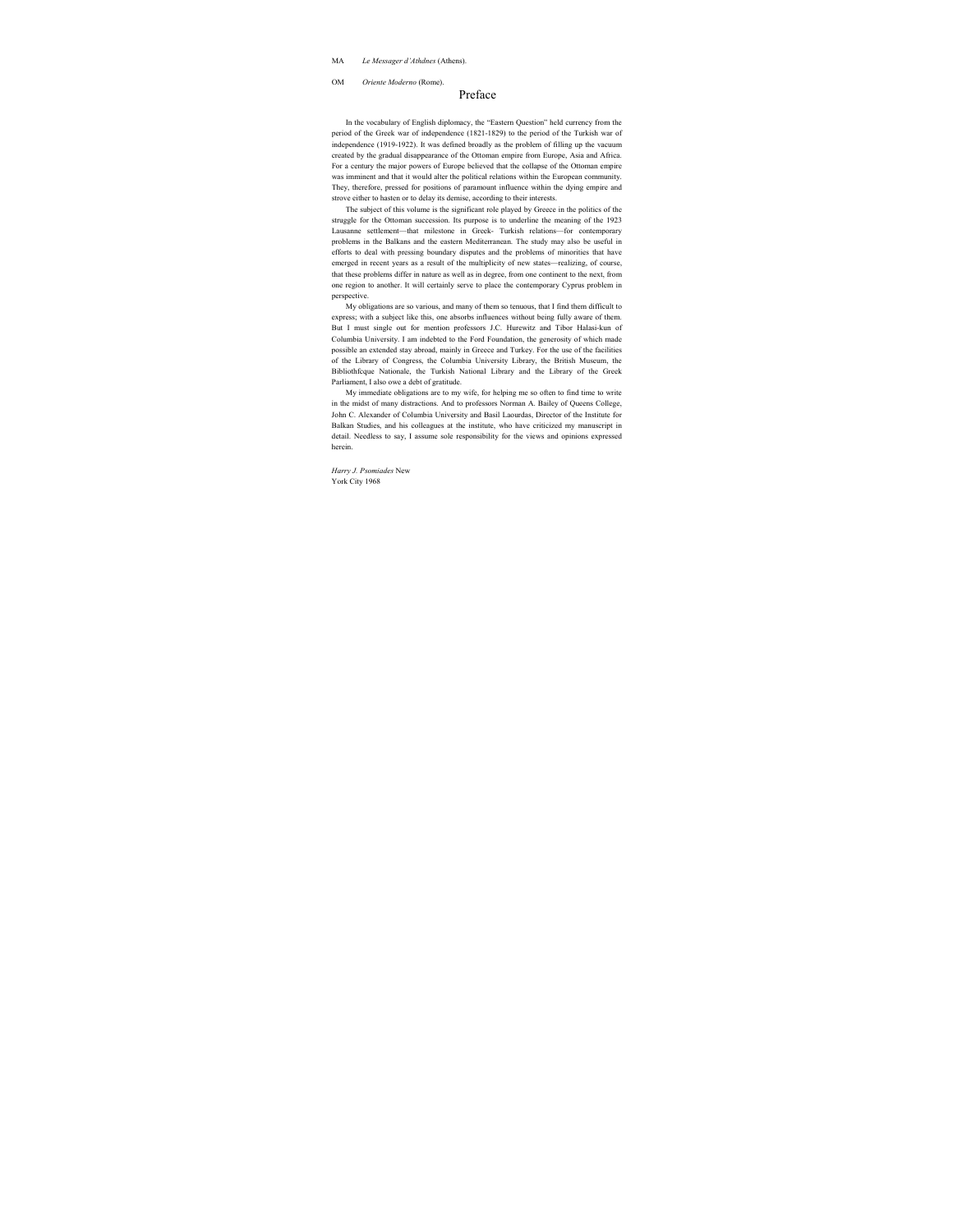## Hellenism and Ottoman-Turkish Imperialism

#### *The Imperial Legacy*

Modern Greek-Turkish relations in the Balkans and Anatolia were profoundly influenced by two imperial traditions, the Byzantine Christian and the Ottoman Islamic. Neither Byzantium nor its successor, the Ottoman empire, had a modern conception of the boundary as a negotiated line. The boundaries that they knew were not lines but zones or border marches. There was, however, a major difference in their outlook toward boundaries. While both as universal empires considered the march areas as temporary halting places eventually to be absorbed or pushed forward, the Byzantines, for a variety of practical reasons, came to impose limitations on the extent of their domains. From the mid-seventh century onward, Byzantium viewed the core of its empire as extending in the east through Anatolia to the Euphrates and in the west over the whole of the Balkans up to the Danube and the Sava. Its systems of military organization, civil administration, taxation, and land tenure were all geared to the need of defending or retaking its core territories.

On the other hand, the Ottoman state imposed no such limitation upon itself. In theory, at least, it considered itself in a permanent state of war with the non-Muslim world, and any treaty of peace signed was held to be only a temporary truce. It recognized no limits to the further extension of its frontiers. Moreover, it was a state born on the frontier between Byzantine Christendom and Islam. The open frontier provided work and recompense both for its soldiers, administrators and men of religion. Indeed, in a deeper sense, the maintenance of an open frontier was the very *raison d'etre* of its statehood. Even when the state had evolved into an empire after the capture of Constantinople, its frontier traditions remained deeply rooted in its military, social and religious life. Ottoman institutions were geared to the needs of a society expanding by conquest and colonization into the lands of the  $infide1<sup>1</sup>$ 

 <sup>1</sup> Bernard Lewis, *The Emergence of Modern Turkey* (London, 1961) 26-27; Majid Khadduri, *War and Peace in the Law of Islam* (Baltimore, 1955); F.W. Hasluck, *Christianity and Islam under the Sultans,* 2 vols. (London, 1937); Fuad KOprtllii, *Les institutions juridiques Turque au moyen-dge* (Istanbul, 1937). For the significance of the frontier and of the frontiersman in Ottoman government and society, see Fuad Koprulu, *Les Origines de TEmpire Ottoman* (Paris, 1935), and Paul Wittek, *The Rise of the Ottoman Empire* (London, 1938).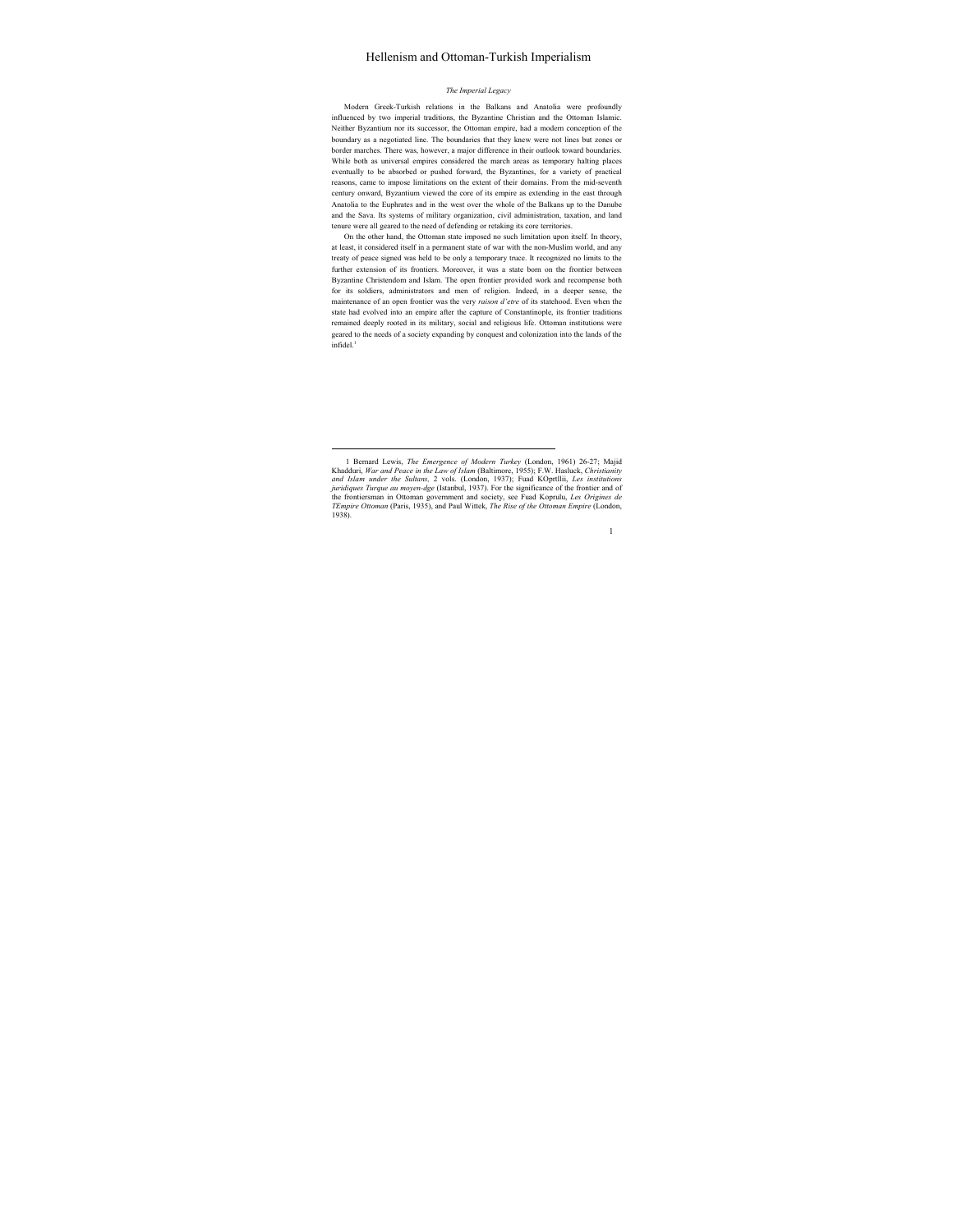The techniques employed by the Byzantines and the Ottoman Turks in pushing forward the frontier areas had much in common. Frontier districts were often organized as vassal principalities or as military communities rather than as provinces proper. Diverse ethnic groups were resettled in the border zones or in various provinces to improve the security of the state and to facilitate the process of assimilation. Constant attempts were made to convert the population of the newly conquered territories to the religion of the state and to influence the religious policies of the states or tribes on the other side of the frontier. The idea of universality and of the true religion gave both states their cohesion and bound together the many diverse races contained within them.

The modern politics of Greece and Turkey were not only influenced by the concept of fluid boundaries but also, and perhaps to a greater degree, by the imperial traditions that compelled generations of Greeks and Turks to claim essentially the same territory, not to mention the same imperial city— Constantinople—which was the natural center of that territory. The Balkans and Anatolia were the very core of the Byzantine empire. Unlike its other territories, these were bound together by the Greek language and the Greek Orthodox faith and by the common dangers and pressures of the barbarians in the north, Latin Christendom in the west, and the Persian and Muslim empires in the east. In other words, the life of Byzantium was deeply rooted in the soil of Anatolia and the Balkans.

Although the Ottoman Turks were to unite under their rule or bring under their influence the largest and most essential part of the Muslim world, stretching from the Atlantic to the Persian Gulf and from the Crimea to the horn of Africa, this hegemony was, on closer view, of only secondary importance to them. What mattered most were the provinces formerly ru e by Byzantium in Asia Minor and the Balkans. On these territories they deve oped over a period of centuries their first empire, which was never con^ pletely absorbed in the later and larger Muslim one.<sup>2</sup> The Ottoman state \ ^ a Balkan power before it became a Middle East power. It was alrea y ^ empire rooted in the Balkans and Anatolia before it became a Muslim empire. It had formed its own peculiar political traditions and  $P^{e\wedge\infty}$  j<sub>n</sub> long before its conquest in the sixteenth century of Arab Muslim mi short, Anatolia and the Balkans were the main reservoir of power the Byzantine and Ottoman empires. Greek and

Another important legacy was the peculiar distribution of t  $e_{\text{cen}}$  Turkish population in the Balkans and Anatolia. Prior to the twejj^ gallon tury—a century disastrous to racial and religious minorities

peninsula could boast of Turkish (Gagauz) speaking Christians and Greek (Cretan), Albanian, Bulgarian, Pomak, Romanian or Vlach (Meglen) and Serbo-Croatian (Bosnian) speaking Muslims. In addition, there were a large number of Turkish Muslim settlements in Macedonia, Thessaly, Thrace, eastern Rumelia (southeastern Bulgaria) and the Dobrudja. The non-Turkish minorities in the Anatolian peninsula included over four million Greek and Armenian Christians, many of whom used Turkish as their mother tongue (e.g., the Karamanlis) and over two million Kurdish Muslims. As the

 <sup>2</sup> Wittek, 2-3.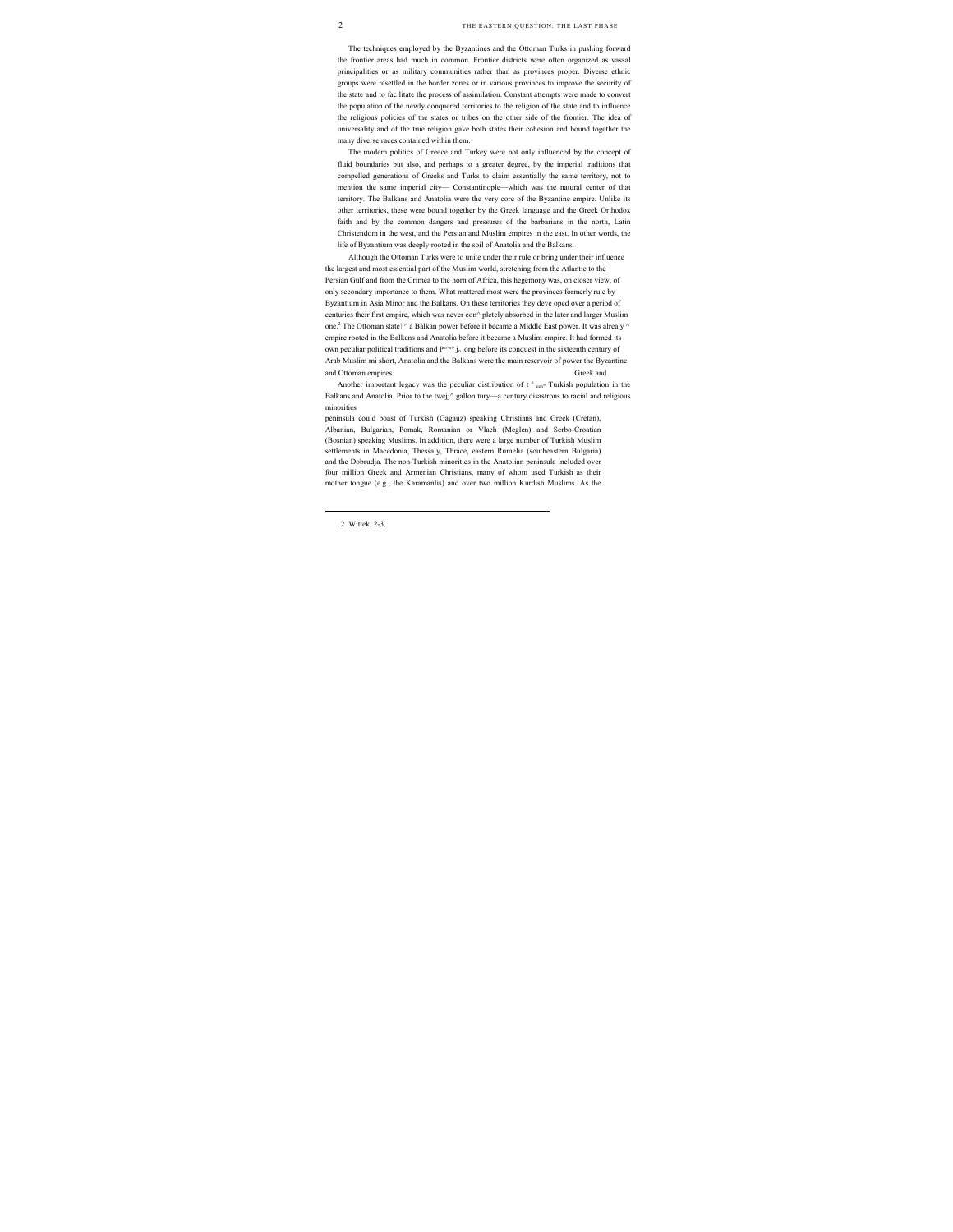connecting link between three continents, the Balkans and Anatolia became the home of varied ethnic, religious and cultural groups tossed about by the ebb and flow of military, religious and demographic conquests.

The forced deportations of peoples, varying birth rates, the influx of Turkish settlers and nomads, famines, wars, conversions to Islam and to Christianity, and economic and political opportunities accounted for the changing character of the Greek and Turkish population. For example, the recent research of Professor Halil Inalcik into Turkish population *defters* or registers indicated that western Anatolia in the period 1260-1450 was mostly Turkified. A century earlier it was almost wholly Hellenized. The *defter* of Trabzon revealed that around 1490 the Black Sea city of Trabzon and its environment in the northeast corner of Anatolia still contained a Greek majority. Until the twentieth century Greeks continued to live in substantial numbers on the Black Sea coast of Anatolia, in Cappadocia, around Konya and along the Anatolian Mediterranean coast. These settlements antedated the Turkish conquest of Anatolia, and the Black Sea settlements go back to the fifth and sixth centuries B.C. In the sixteenth century, the Greeks were still in a majority in eastern Thrace, Cyprus and the Aegean islands. The Turks were a majority in Thessaly and formed substantial groups in Macedonia and western Thrace. After the conquest of Cyprus in 1571 and of Crete in 1669, the Turks in several periods formed a rather large minority on these two islands.<sup>3</sup>

The revival of trade opportunities for the non-Muslims of the Ottoman empire and the decline of Ottoman power in the seventeenth and eighteenth centuries encouraged the movement of the Greek population. The growing economic importance of Smyrna (Izmir) and Thessaloniki, partly owing to

the decline of the empire's Arab ports, attracted an additional Greek polation into these cities. Greeks from the Aegean islands, the Morea and from the interior of Anatolia moved to the Aegean coast of Asia Minor. After the seventeenth century, so great was this movement of population, Smyrna became known as the city of the infidels. Greek became the language of the city. Indeed, next to Constantinople, it became the most important Greek center of the Ottoman empire. During the same period thousands of Greeks settled in Romania. The Greek population of Thessaloniki increased rapidly and there was scarcely a city in the Balkans without its Greek commercial community.4

 <sup>3</sup> Halil Inalcik, "The Land Surveys in the Ottoman Empire as a Source of Place-Names," *Belleten* 20 (April 1956) 228-230. The Pontic Greeks of the Black Sea coast of Anatolia were not only the oldest Greek community of Anatolia but as an independent state outlived the Byzantine empire, which fell in 1453. The Greek empire of Trebizond lasted from 1204 to 1461. In spite of Turkish colonization of the area, up to World War I, the Pontic Greeks in the vilayet of Trabzon and the northern portion of the vilayet of Sivas, numbering about 485,000, formed 30-40 percent of the population in northeast Anatolia.

<sup>4</sup> N.G. Svoronos, *Le commerce de Salonique au XVIHe* sjec/e *^ariS'^0f£conot>l ' c*  Stoianovich, "The Conquering Balkan Orthodox Merchant," 7«e/<sup>oMr</sup> <sub>point</sub> de <sup>vue</sup> History 22 (1960) 234-313; D. Georgiades, *Smyrne et VAsie Mmeure «* !868): *iconomique et commercial* (Paris, 1885); C. Iconomos, *£tude sur Smyr Q^s[a* Min01'' Constantine Amantos, O *Ellenismos tis Mikras Asias* (The Hellenism (Athens, 1919).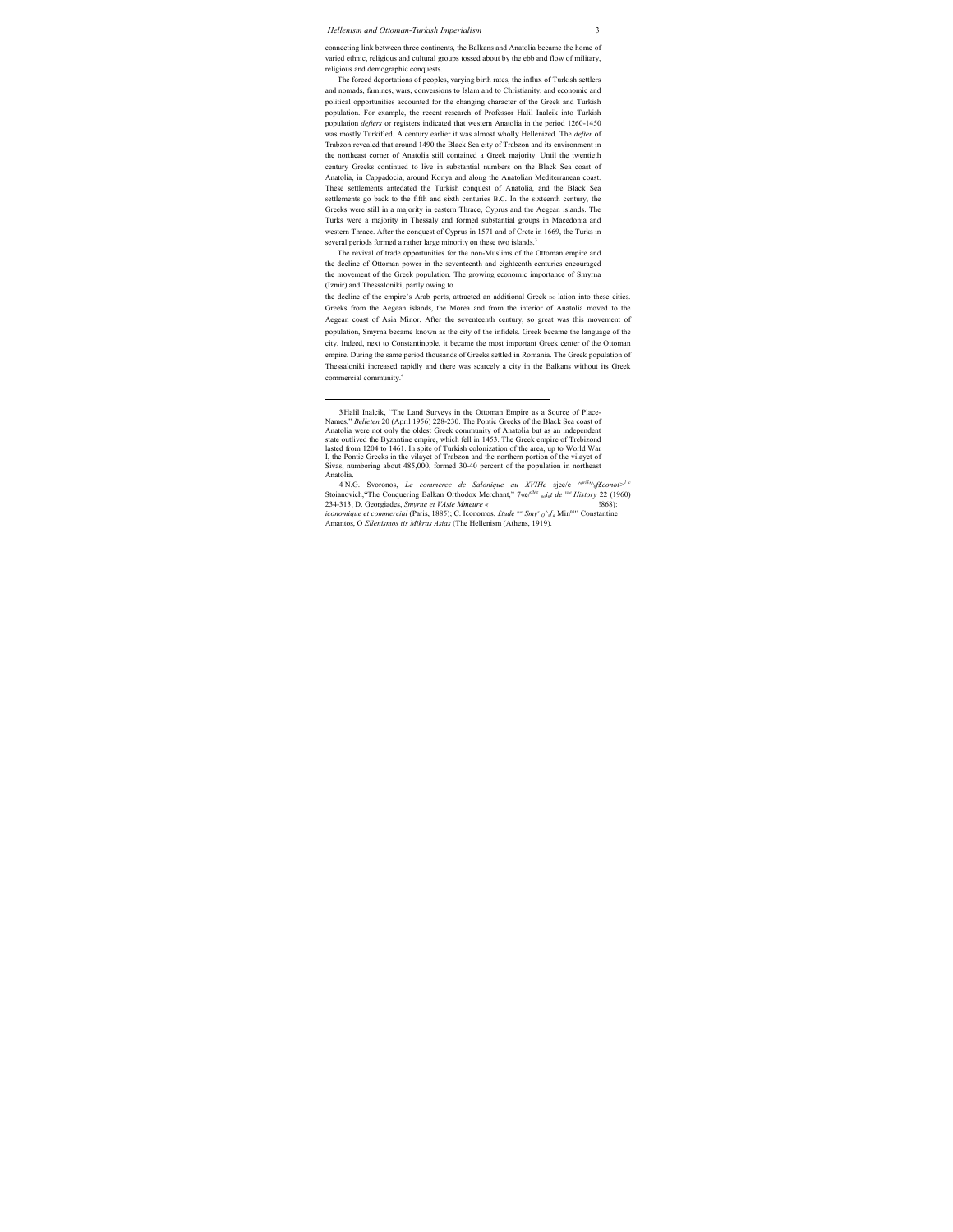The only major emigration outlet for the Greeks outside of the empire was Russia. Her geographic location, her common religion with the Greeks and the economic opportunities she offered attracted large numbers of Greek colonists. By the turn of the present century almost one million Greeks from the Ottoman empire had settled on Russia's Black Sea coast. In short, Greek-Turkish relations were profoundly influenced not merely by a historical memory but by the presence of a substantial Greek population interspersed with a substantial Turkish population in the Balkans and Anatolia. When the Greek war for independence broke out in 1821, there were perhaps more Greeks living in Anatolia and its off-shore islands than in the Balkans, excluding Constantinople. The modern problem of Greek-Turkish politics emerged to a large extent as a result of the failure of the Ottoman- Turks to assimilate completely the Byzantine elements, e.g., the Greek Orthodox Christians, of the empire. For the entire period of Ottoman ru e the Greeks of the empire hardly ceased to think with ardent nostalgia oft eir Byzantine past. They were identified as one people, long before the rise o nationalism, by their common religion, language and laws (the Byzantine Hexabible of Harmenopoulos). It should be recalled however that unti ^ age of nationalism there had been no "Greece." There were merely  $\wedge$ <sup>ree $\wedge\wedge$ </sup><sub>e(</sub>j ing in different areas of the empire whose political consciousness ^ them not so much with the states of classical Greece as with the empire. The Greeks had for long given up the term Hellenes and ca e selves "Romaioi" or Romans.

#### *Church and State*

After the fall of Byzantium, the few learned men who remained in that broken world gathered around the Ecumenical Patriarchate at Constantinople, and there laid the foundations of the new Greek life. The Turks did not attempt the mass conversion of the Greeks to Islam, but sought to govern the Christian population through its own church.

The Sacred Law of Islam provided protection to the *ahl-al-kitctb*—the People of Revealed Books or Scripture, e.g., Christians and Jews—and ruled that polytheists and pagans must accept Islam or perish. In theory, at least, the status of the *ahl-al-kitab* residing within the Domain of Islam was regulated by a contract or *dhimma,* from which the term *dhimmis* or tolerated infidels is derived. By the terms of his contract with the *dhimmis,* the Muslim ruler allowed the *dhimmis* the exercise of their religion, and guaranteed their lives, liberties and to some extent their property. The *dhimmis* in return agreed to pay tribute (the special poll tax called the *cizya* or *harag),* to conduct themselves in such matters as dress and home and church construction so as to reflect their inferior status relative to the true believer, and to accept legal inequalities.

Thus Islamic law regulated relations of the *dhimmis* with both individual Muslims and the Muslim state. But how were the relations of the *dhimmis* with one another to be regulated, if the distinction between *dhimmis* and Muslims was solely a religious one? Falling outside the scope of Muslim sacred law, the "internal" relations of the *dhimmis were* charged to the guardians of their respective sacred traditions. Consequently, the Muslim ruler was inclined to deal with each *dhimmi* community as a whole; and the rights of the individual *dhimmi* derived exclusively from his membership in a protected community, which was held responsible for his behavior.

In Ottoman-Turkish usage the legally recognized religious communities were called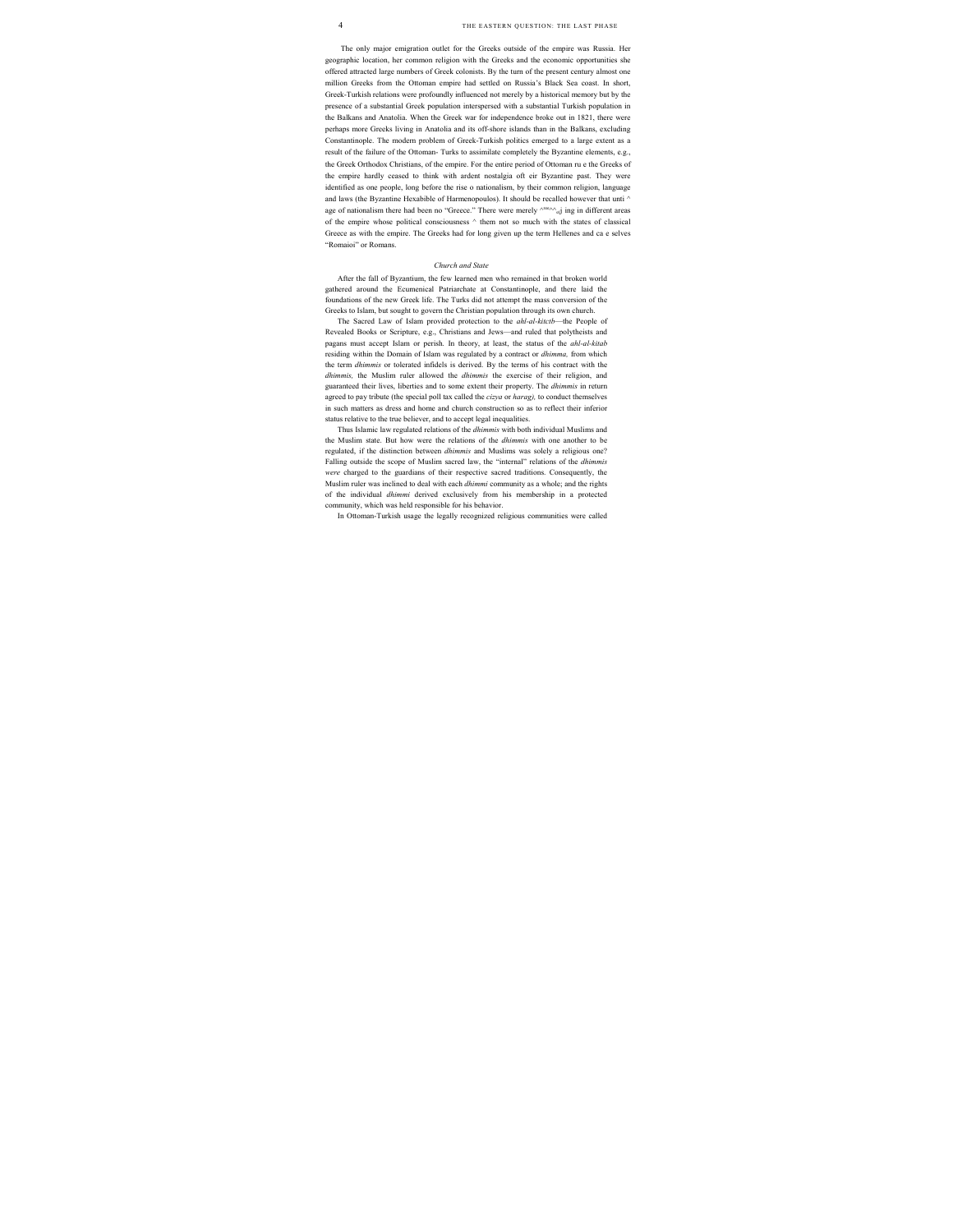*millets.* They operated much as the Muslim *millet* institution, and enjoyed a number of fiscal immunities; the clergy and the religious institutions—churches, schools, monasteries and welfare foundations—were not subject to taxation. Eventually the officer responsible to the state for the administration of a *millet*, the *millet* bast, assumed the task of paying to the imperial government all taxes imposed upon his community. The amount of the taxes collected not only satisfied government demands but also supported the community's internal needs. The *millets* also enjoyed, especially on the local level, a considerable measure of self-government, and the Greek Orthodox or *Rum millet* had the privilege of using Greek as the official language in its relations with the state. Moreover, all questions of personal status such as inheritance, marriage, divorce, alimony and guardianship were

decided by the religious or community courts, whose judgments were executed by the civil authorities. In the seventeenth and eighteenth centuries, as the Ottoman administration progressively weakened, the jurisdiction of the non-Muslim *millet* courts expanded, at times from purely civil to commercial and even criminal cases, and the *millets* received authority to establish their own prisons. The responsibility for providing the elementary services of law and order had gradually devolved upon the corporate units of the empire, of which the *millets* were part.

In pursuing a policy of toleration the sultans set a pattern that protected the ethnic and traditional life of their non-Muslim subjects and had grave consequences for the future. For example, the leadership of the Greek Orthodox community or *Rum milleti* served as the focal point of Greek ethnic life. Its role in the defense of the Orthodox faith and its work in the maintenance and propagation of Greek letters, education and civilization during the Turkish domination proved invaluable to the development of modern Greek nationalism. On the other hand, it is incorrect to place the idea of national entities above religious distinctions in the *millet* system. Until a relatively late date the term *millet* referred exclusively to a religious community. In the empire there was a Muslim *millet,* but there were no Turkish, Arab, Albanian or Slav *millets-,* there were Greek, Armenian and Jewish *millets,* but these existed as distinct religious communities, not as ethnic nations. In the late eighteenth century, Greeks, Rumanians, Slavs, Arabs and Albanians alike formed part of the Greek Orthodox *millet.*

The Orthodox Christians of the empire were not always under the jurisdiction of the Greek patriarchate of Constantinople. It was not until the expansion of Ottoman power that the whole Orthodox Church was organized as a single *millet* under the Greek patriarchate. The Bulgarian patriarchate came to an end in 1393 and the Serbian patriarchate was abolished in 1459. The Bulgarian archbishopric of Ohrid remained as the only ecclesiastical center of the Balkan Slavs and retained a certain degree of autonomy. In the east, the Ottoman conquest of Arab lands in the sixteenth century resulted in the subordination of the three ancient patriarchates of Antioch, Jerusalem and Alexandria to the church of Constantinople. The supreme position of the Ecumenical Patriarchate at Constantinople remained unchallenged until 1557, when the Serbian patriarchate of Ipek was established through the influence of the Grand Vezir Mehmet Sokolli, who was of Serbian origin. But the cooperation of the Serbian patriarchate with the Haps- burgs and the growing influence of the Greek element in Constantinople led to the abolition of the Ipek patriarchate in 1766 and the Ohrid archbishopric the following year.

The immense support given the Ecumenical Patriarchs was not governed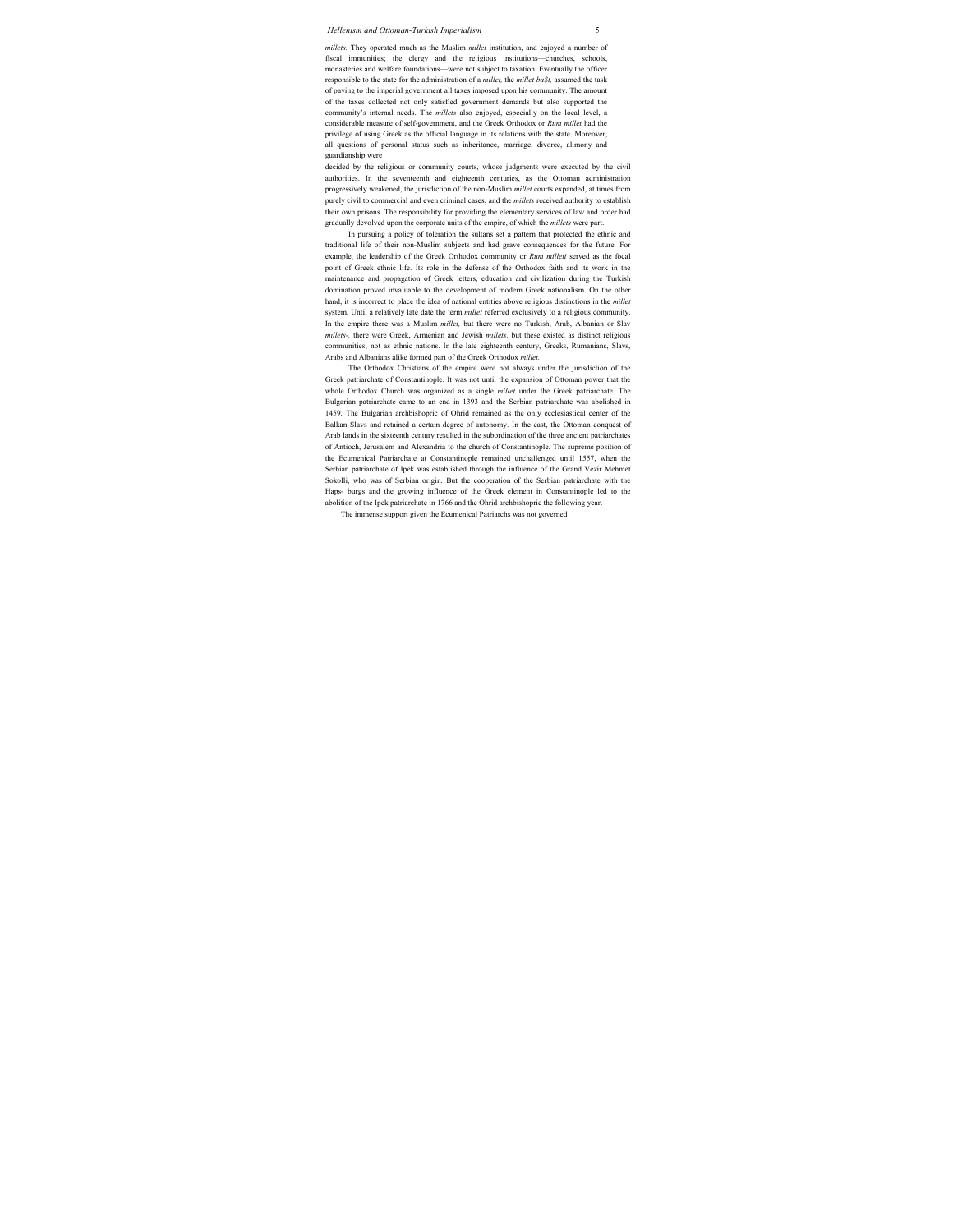solely by religious prescription and tradition. Nor was it the result of incompetence or weakness on the part of the sultans. It certainly was not an act of altruism. By establishing the Greek Orthodox *millet* with special privileges, Mehmet the Conqueror (1451-1481) sought to maintain the loyalty of his Orthodox Christian subjects, who represented more than half of the population of his empire, and to stiffen their resistance to union with the Church of Rome. This act of statesmanship spared the empire serious internal dissension and reduced the likelihood of a successful religious crusade from the west. Although the wide authority granted the Greek Church ultimately proved fatal to the effective incorporation of non-Muslims into the Ottoman structure of society, its immediate results were advantageous to both parties.

#### *The Influence of Nationalism*

It is not surprising that the Greeks were among the first people within the Ottoman empire to be influenced by the western theory of self-determination and to identify the nation with the state. The influences from the west and their dominant role in religion, literature, commerce, education and finance contributed to the early development of a distinct national feeling. The Greeks had for some time viewed themselves as a superior class of Christians forming a counterpart to the Ottoman-Turks. Greek separatism was further influenced by the steady decline of the Ottoman-Turkish administration. From Belgrade to Baghdad numerous semi-independent states and regions had emerged, by the turn of the nineteenth century, ruled by ambitious Muslim governors and Christian primates. The Ottoman government with its dissipated military establishment seemed powerless to check these local lords; and attempts to form a new army by Sultan Selim III (1789-1808) ended with the sultan's dethronement by the unruly janissaries.

It was the new spirit of Greek nationalism in the nineteenth century that in a very real sense marked the beginning of the end of the multinational Ottoman state. The demand that the cultural nation and the political state with its fixed frontiers should coincide became the source of endless domestic disputes and international strife. The success of the Greek war of independence (1821- 1829) altered considerably the traditional relationship that had existed between Muslim and Christian, and eventually between Turk and non-Turk, within the empire. It created new tension between the Ottoman government and the minorities and provided further pretext for intervention in the affairs of the empire on the part of the European powers. The intrusion of nationalism in the Balkans and some decades later in Anatolia was to bring to an end a long historic association for both Greeks and Turks.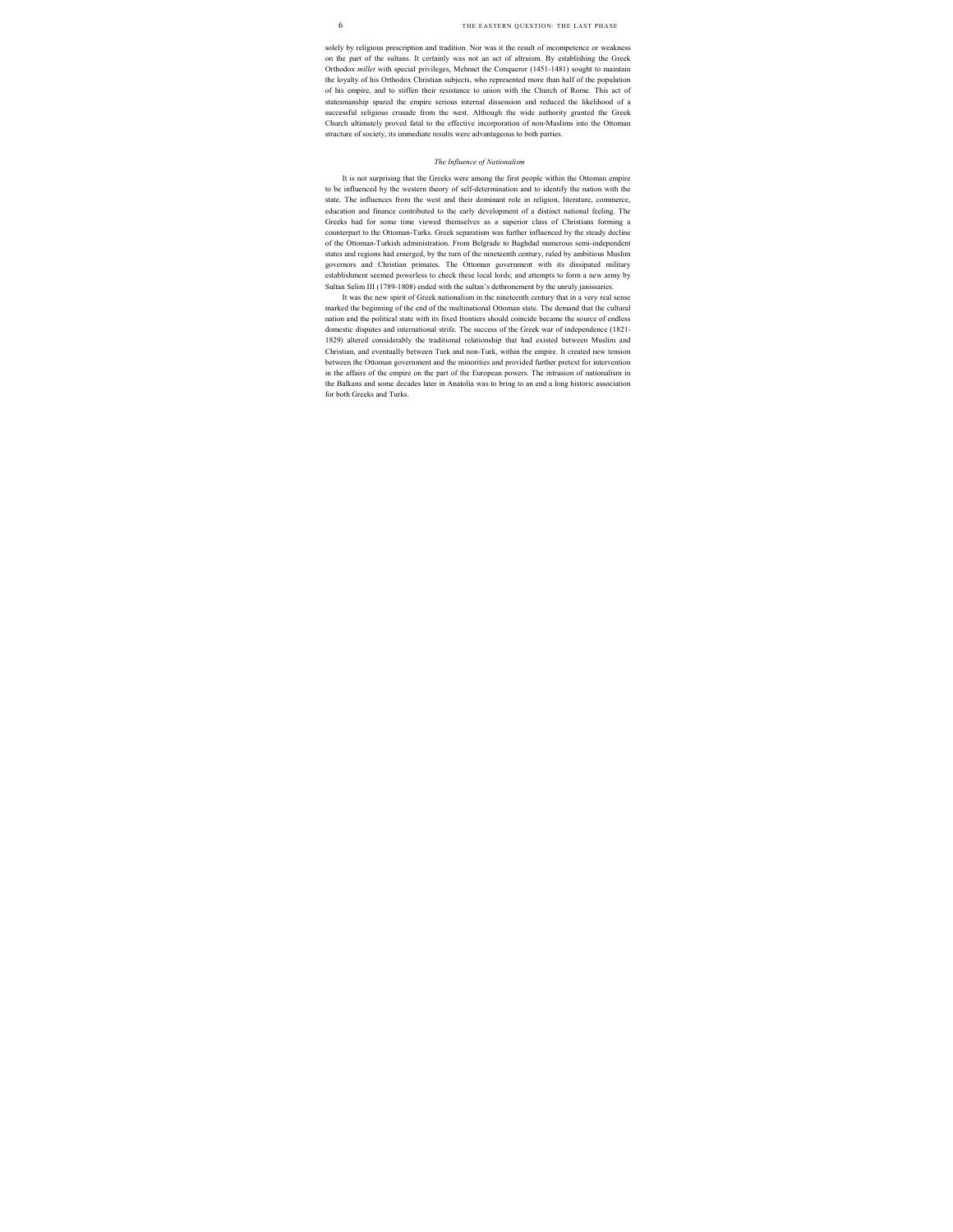#### CHAPTER *2*

## The Greek Revival

The Greek war of independence did not result in the liberation of the Greek people but only in the creation of the tiny kingdom of Greece. The London protocol of February 3,1830, restricted the frontiers of the new state to what was later called central Greece, the Peloponnese, and the islands of the Cyclades, the northern border being drawn from the Gulf of Arta to the Gulf of Volo. It was a state that was just viable and included only a small part of the Greek world: Thessaly, Epirus, Macedonia and Thrace, the prosperous Greek islands along the Anatolian coast and the Ionian islands were left outside, all but the last under Turkish rule.

Because the settlement of 1830 left most of the Greek nation outside its boundaries and provided Greece with inadequate resources, the desire to expand, to liberate more and more Greeks from Turkish rule, was inevitable. The spirit that animated the Greeks could hardly have been permanently suppressed. Indeed, for almost one hundred years the Greek people were passionately attached to a foreign policy inspired by the *megali idea* (great idea): the independence and unification of all the Greeks. From the very beginning, the young kingdom undertook strenuous diplomatic activity aimed at achieving this goal. In its foreign office, departmental divisions were established corresponding to the provinces of the Ottoman empire to be liberated, notably Macedonia, Thessaly, Epirus and Crete.

#### *The Megali Idea and the Great Powers*

For much of the nineteenth century, however, the major powers of Europe believed that it was in their interest to frustrate the aspirations of modern Greek nationalism. The reasons were twofold. The Greek question threatened a direct confrontation over the issue of the existence of the Ottoman empire. It was the principal concern of the statesmen of Europe to avoid such a confrontation and to act with caution over any political rearrangements in the Near East that would alter the balance of power in the European community. Secondly, the interests of the great powers in the area were such that Britain and France, the natural maritime allies of the Greeks, generally favored Turkey over Greece in order to contain Russian expansion;

and Russia preferred a militarily weak Greece for the protection of her primary interests in Constantinople and on the Danube.

But the irrepressible urge for national unification would not be daunted by the lack of international support and by the disparity between the resources of the Ottoman empire and the truncated kingdom of Greece. Such was the enthusiasm of the Greeks for the freedom of their brethren under alien rule that they often refused the wise counsel of moderation that would have better served their cause. For example, during the Crimean war (1853-1856) the attempt to profit from the disagreements between France, Britain and Russia, who had helped to place Greece on the map, proved futile and humiliating. The ill-advised plan to attack Turkey provoked an Anglo- French occupation of Piraeus and Athens that compelled Greece to maintain a strict neutrality. The Greeks of Thessaly, Epirus, Macedonia and Crete who had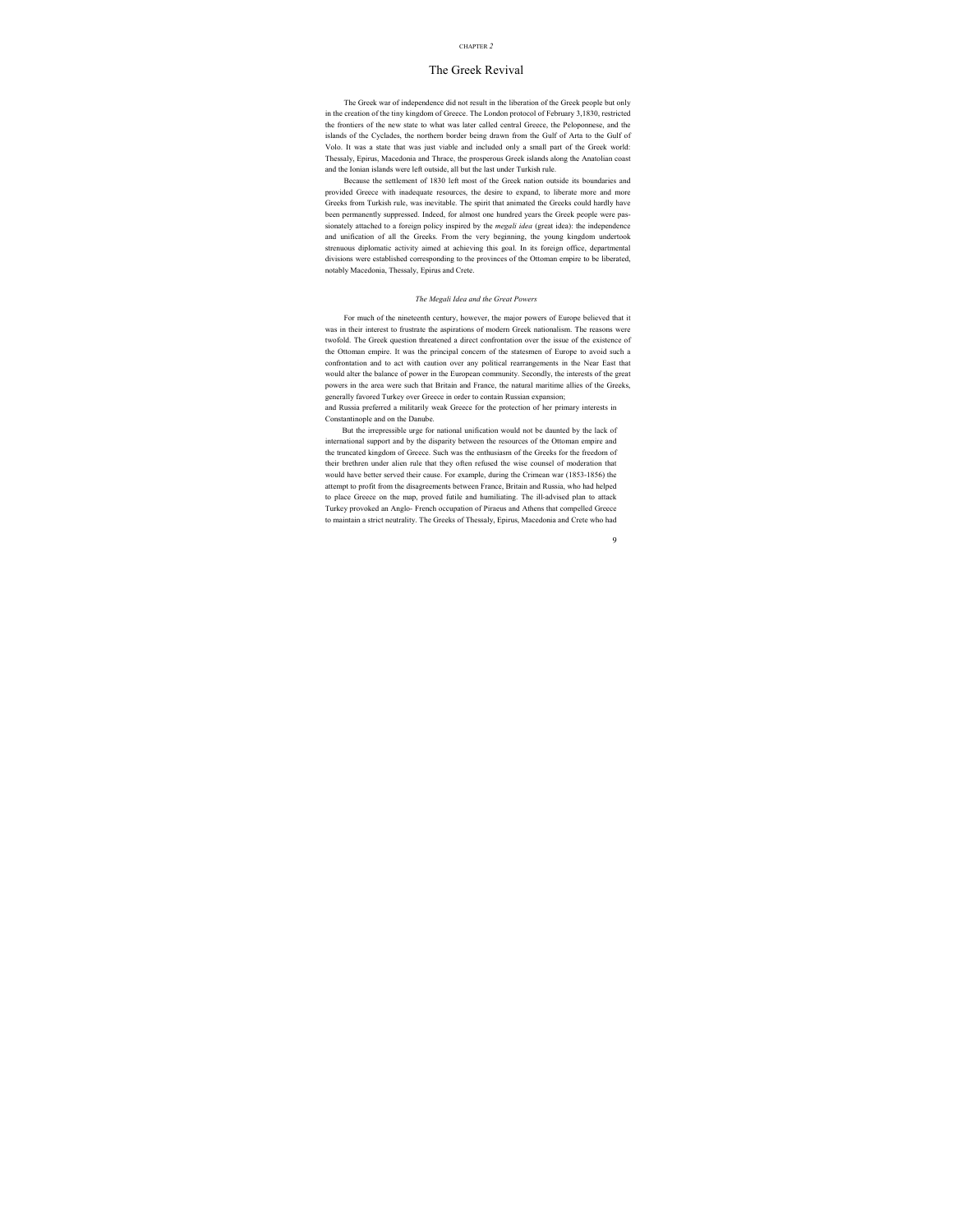rebelled were suppressed by the Turks. Again, in 1862, Greece acted against her best interests when she refused the British offer to cede the Ionian islands to her on the condition that she would refrain from any aggressive action toward Turkey.

The two territorial successes gained by the Greeks, the addition of the Ionian islands in 1864, and of one part of Thessaly and one district of Epirus in 1881, were hardly due to their own efforts. Nor were they the product of great power sympathy for their national claims. The first was the result of a change of dynasty in Greece; and the second was the outgrowth of the efforts of the great powers at the Congress of Berlin, 1878, to employ Greek aspirations as a bargaining medium in order to obtain satisfaction on other matters.

Following the expulsion of the Bavarian dynasty in Greece and the dethronement of King Otho (1832-1862) because of widespread discontent with his internal and foreign policies, the question of a successor became an immediate preoccupation of the Greeks. The choice of a candidate was limited by the understanding arrived at in 1830 by the "protecting powers"— Britain, France and Russia—that the Greek king should not be a member of one of their reigning houses. After successive failures to find a candidate agreeable to Greece and the "protecting powers," the choice fell upon Prince William George, second son of Prince, afterward King, Christian of Denmark. But as a condition for accepting the crown, the Danes insisted that definite arrangements be made for the annexation to Greece of the British-held Ionian islands. Thus, in 1863 Prince William became George I, King of the Flellenes, and in the following year the Ionian islands were formally ceded to his kingdom.

It is interesting to note that the proposed new title King of the Greeks, instead of the old title held by Otho I, King of Greece, caused a protest on the part of the Ottoman government. The Turks complained that the new title

implied that the Greek king was the legitimate sovereign of all the Greeks, including those who were subjects of the sultan. A compromise was found in "King of the Hellenes," which satisfied the "protecting powers" and Turkey and still conformed with the translation of the decree of the Greek Assembly.

The Greeks of the Ottoman empire were referred to as "Rumlar" or "Romans." Those Greeks living in independent Greece or "Yunanistan" were referred to as "Yunanlar" or "Ionians." This fine distinction is even made today. The Greeks of Turkey and even those of Cyprus are called "Rumlar" and not "Yunanlar." To address them as "Ionians" rather than as "Romans" would amount to an admission that they belong to Greece rather than to Turkey.

The reward for Greek neutrality during the Russo-Turkish war of 1877- 1878 was an invitation to the Turkish government to cede parts of Thessaly and Epirus to Greece. This is all the Greeks received at the Congress of Berlin beyond the gratuitous remarks of Disraeli that with thousands of years of history behind them the Greeks could afford to wait a few more years to fulfil their territorial ambitions. Neither Russia nor Britain seriously wished to complicate negotiations by taking a stand on Greece's annexation of Thessaly and Epirus.

The Turks were naturally reluctant to act on the invitation to surrender their territory, and the Greeks were in no position to compel them to do so. But after three years of futile negotiations a settlement was finally reached in March, 1881, at a conference held in Constantinople between representatives of Turkey and the great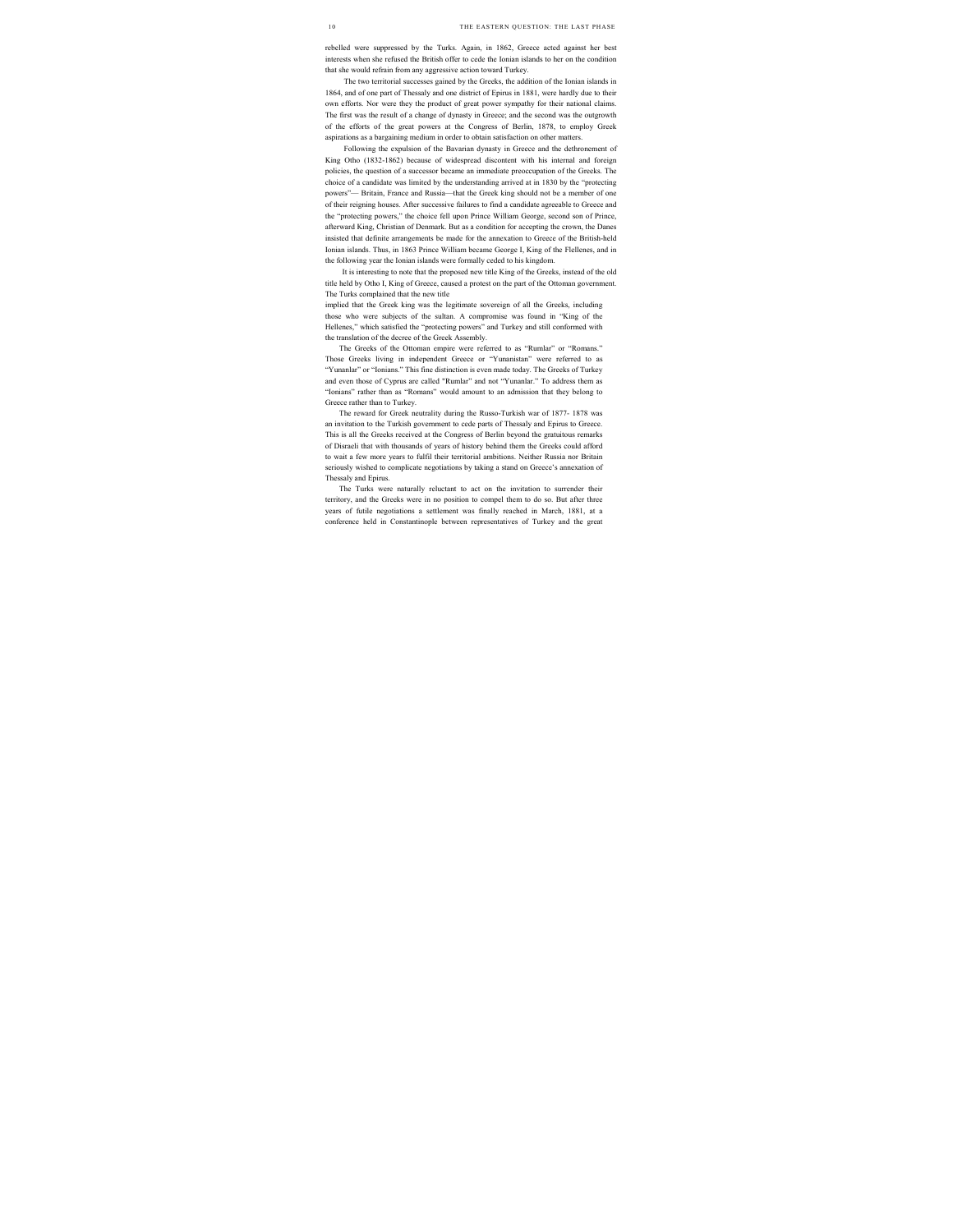#### *The Greek Revival* 11

powers. Greece was not represented, and the award was less substantial than the cessions originally suggested by the powers in Berlin. Four months later the award was confirmed by a Greek-Turkish convention, and most of Thessaly and the district of Arta in Epirus passed to Greece.

These acquisitions represented the sum of Greek expansion to 1912, and the status of the solidly Greek-populated territories within the Ottoman empire remained unchanged, with two exceptions: the islands of Cyprus and Crete.

It was the threat to the Suez Canal from the Russian penetration into Armenia that led Britain to acquire Cyprus in 1878 as a base from which to assist Turkey in the defense of Asia Minor. The island was to be occupied and administered by Britain until such time as Russia restored to Turkey Kars and the other conquests made by her in Armenia during the war of 1877-1878.

The Greek Cypriots welcomed their new masters and, referring to Britain's gift of the Ionian islands to Greece, expressed the hope that she would also unite Cyprus with its motherland. But their demands for *enosis*

or union with Greece constantly met with the firm refusal of the British, on the plea that Cyprus continued to be under the suzerainty of the sultan.

In contrast with the calm developments in Cyprus, the history of Crete in the nineteenth century was that of recurring insurrection and bloody clashes between the island's Muslim minority and Christian majority.

In 1896 fresh trouble began in Crete, and in February 1897, the insurgents on the island decreed union with Greece. Although completely unprepared for any serious military ventures, Greece declared war on Turkey on behalf of Crete and was quickly and ignominiously defeated. The great powers then intervened and the boundary between Greece and Turkey was restored. The solution of the "protecting powers" for the troublesome Cretan question came in 1898. Under pressure from the powers, the last Turkish troops were dispatched from the island. Crete was given practical autonomy, under a high commissioner from Greece—Prince George, the King's second son—though the suzerainty of the sultan was expressly recognized. The powers refused to allow the Cretans to join Greece.

#### *The Balkan Wars*

It was not until the appearance of Eleftherios Venizelos on the Greek political scene and the intrusion of the German problem as a new factor in the diplomacy of the Balkans and the near east that Greece could pursue, with reasonable expectation of success, the dream of the *megali idea.* Thanks to the formation of the entente between Britain, France and Russia, and the subsequent strengthening of German-Turkish ties, the goals of Greek foreign policy were no longer in complete conflict with the eastern policies of the "protecting powers."

The call for Venizelos from his native Crete in 1910 gave renewed impulse to the domestic and foreign policies of Greece. Alarmed at the imminent dangers to Greek interests caused by Bulgarian and Turkish nationalism, <sup>a</sup> concerted effort was made to lead the country out of political isolation, and reforms in economic, political and military institutions were inaugurated. Within two years the resources of the state were adequately mobilized and military-diplomatic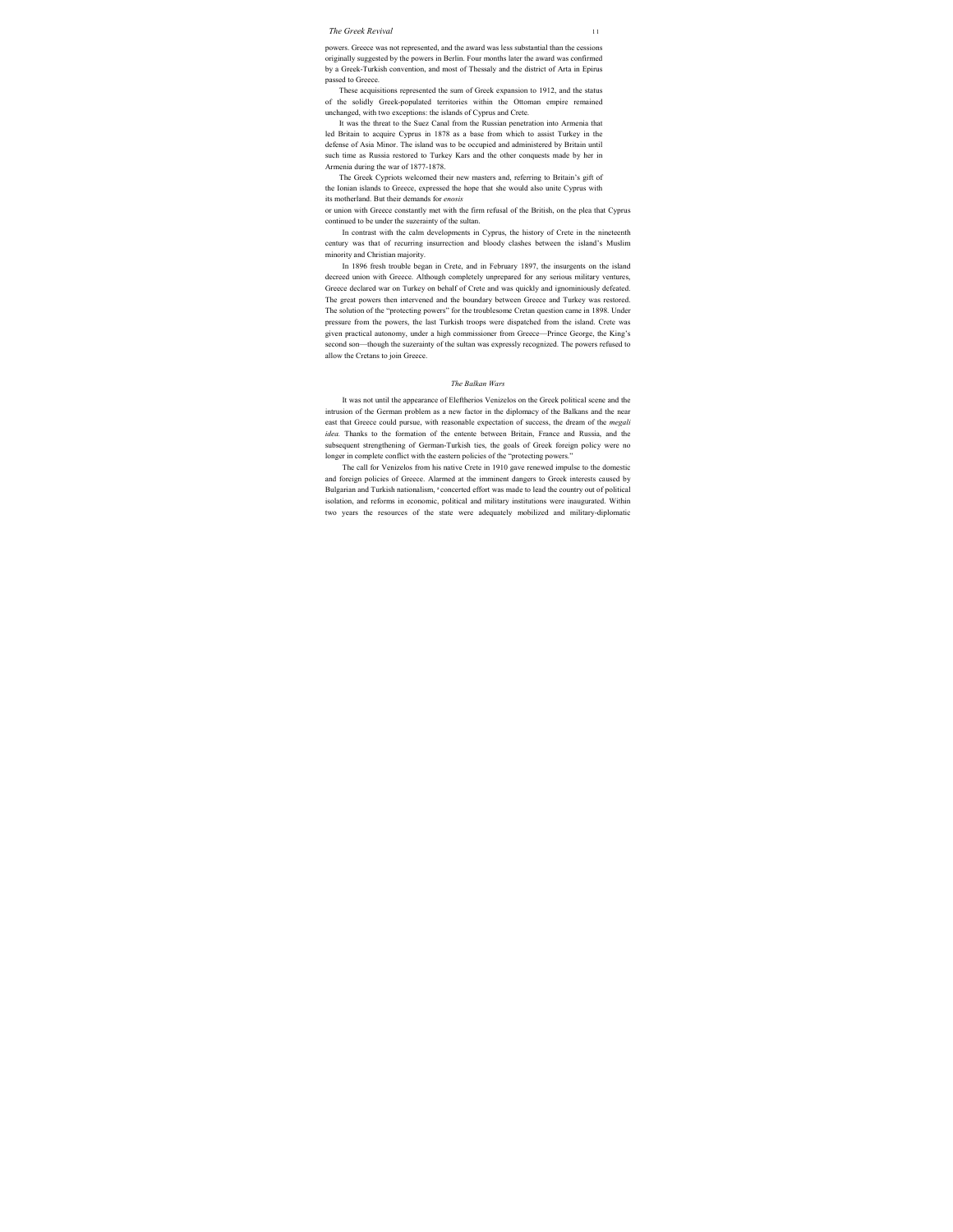cooperation between the Balkan states was secured.

The great powers, sensing that a Balkan league was being formed to attac Turkey, expressed to the Balkan governments their disapproval of the plan- ignoring the warning, Montenegro, Serbia, Bulgaria and Greece declared war on the Turks in October, and to everyone's surprise rapidly defeated <sup>e</sup> Turkish forces. Anxious to protect their own interests in the Balkans and t<sup>o</sup> prevent the war from spreading, the great powers intervened, and a peace s dement was signed in London in May 1913. The treaty confirmed the  $J^a$ 

*accompli* and limited Turkey's territory in Europe to Istanbul and a narrow strip along the straits. The remainder of her Balkan territory was ceded to the victors as a whole. Greece annexed Crete, which had declared union with the motherland in 1908, but the future ownership of the Aegean islands was left to the decision of the great powers.

The major contribution of the Greeks to the allied cause was at sea, where they established supremacy and blocked the transportation of Turkish troops from Asia. They also used their fleet to occupy all the Greek-populated islands off the Turkish coast except Cyprus and the Dodecanese, which, while under Turkish suzerainty, were held by Britain and Italy respectively.

The handiwork of the powers in the treaty was the creation of an independent Albania, a step deliberately taken by Italy and Austria to bar Serbia from access to the Adriatic and Greece from Valona. The Serbs accordingly demanded a greater share of the spoils in Macedonia than had been previously agreed upon with Bulgaria, and Greece pressed for an extension of her frontier in the southern area of the province. Bulgaria would not agree and in late June 1913 she attacked Serbia and Greece, only to be overwhelmed by the combined forces of her former allies and by those of Romania and Turkey. The Treaty of Bucharest ended the Second Balkan War in August, and in September a separate settlement between Bulgaria and Turkey restored Edirne to Turkey.

The net result was that in less than three years, Greek territory was almost doubled and a large Greek population liberated from Ottoman rule. Southern Epirus, a large portion of Macedonia, including the key city of Thessaloniki, Crete and most of the islands of the Aegean passed to Greece. Her territory increased from 25,014 to 41,933 square miles, and her population rose from 2,666,000 to 4,363,000.

At last, the majority of the Greeks were united under the Greek flag, and it seemed that the development of these extensive new gains would preoccupy Greece for at least a whole generation. About two and one half million "unredeemed" Greeks were left scattered in Bulgaria, Turkey, the Dodecanese and Cyprus, and only in the last two territories did they constitute a substantial majority. The limits of the modern Greek state appeared to be more or less set. Moreover, the need to preserve the newly acquired Macedonian territories from a Bulgarian *revanche,* the hardly concealed intentions of the Ottoman empire to recover the Aegean islands, and the general feeling among the great powers that the territorial integrity of the Porte should be maintained, seemed very likely to discourage Athenian dreams for fresh conquest beyond the Aegean. Venizelos, the Greek premier since 1910, "... having proved himself an eminently practical statesman with a keen sense of realities and a freedom from that visionary megalomania so prevalent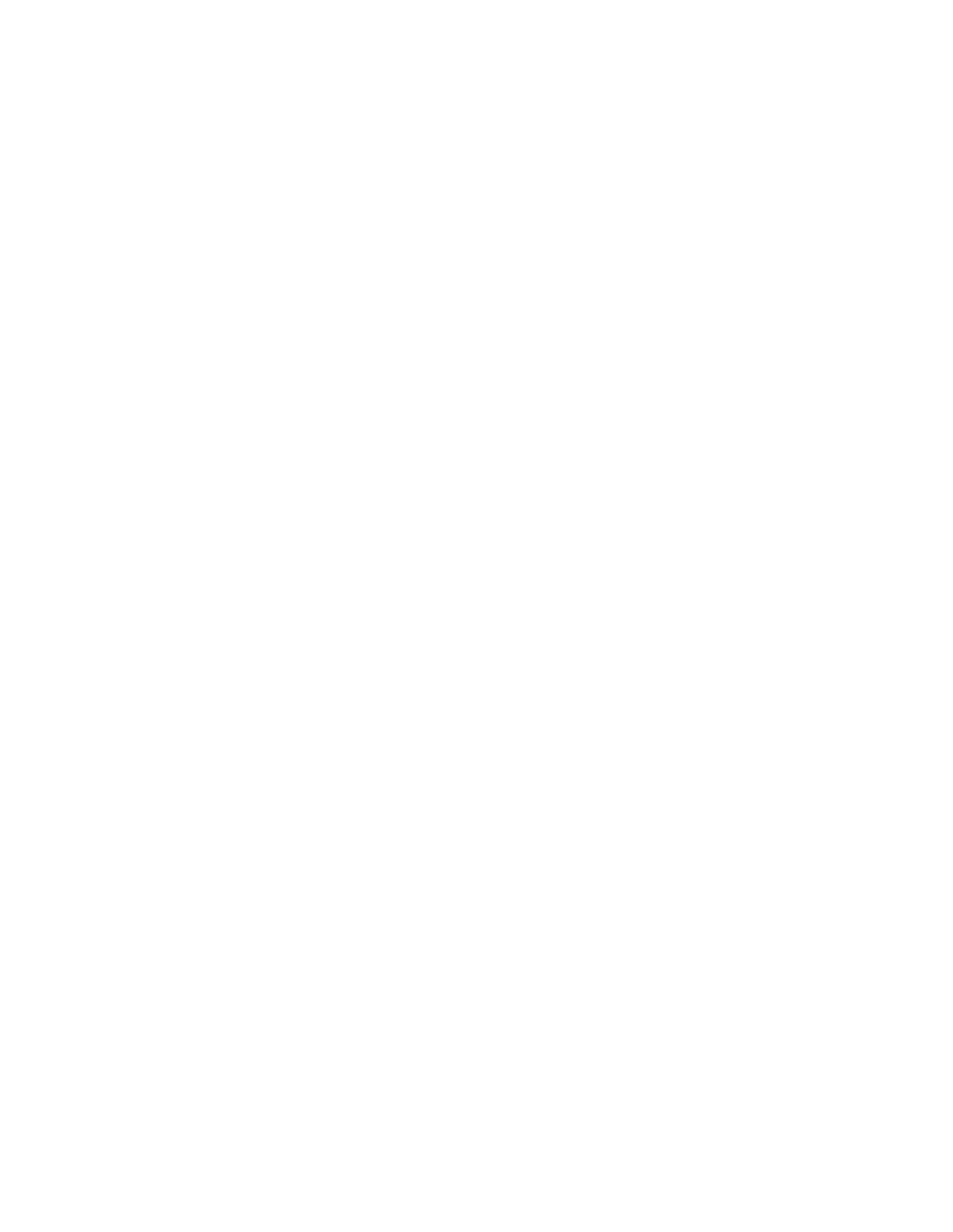among the Greek politicians of the previous generations, was not the man to i be attracted by a project which, at the moment, would have seemed a verita- <sup>5</sup> ble wild-cat scheme."<sup>1</sup>

l.A.A.Pallis, *Greece's Anatolian Venture—and After* (London, 1937) 13. an< several cases in which Venizelos refused to consider Greek expansion in 1914 (pp. 14-21).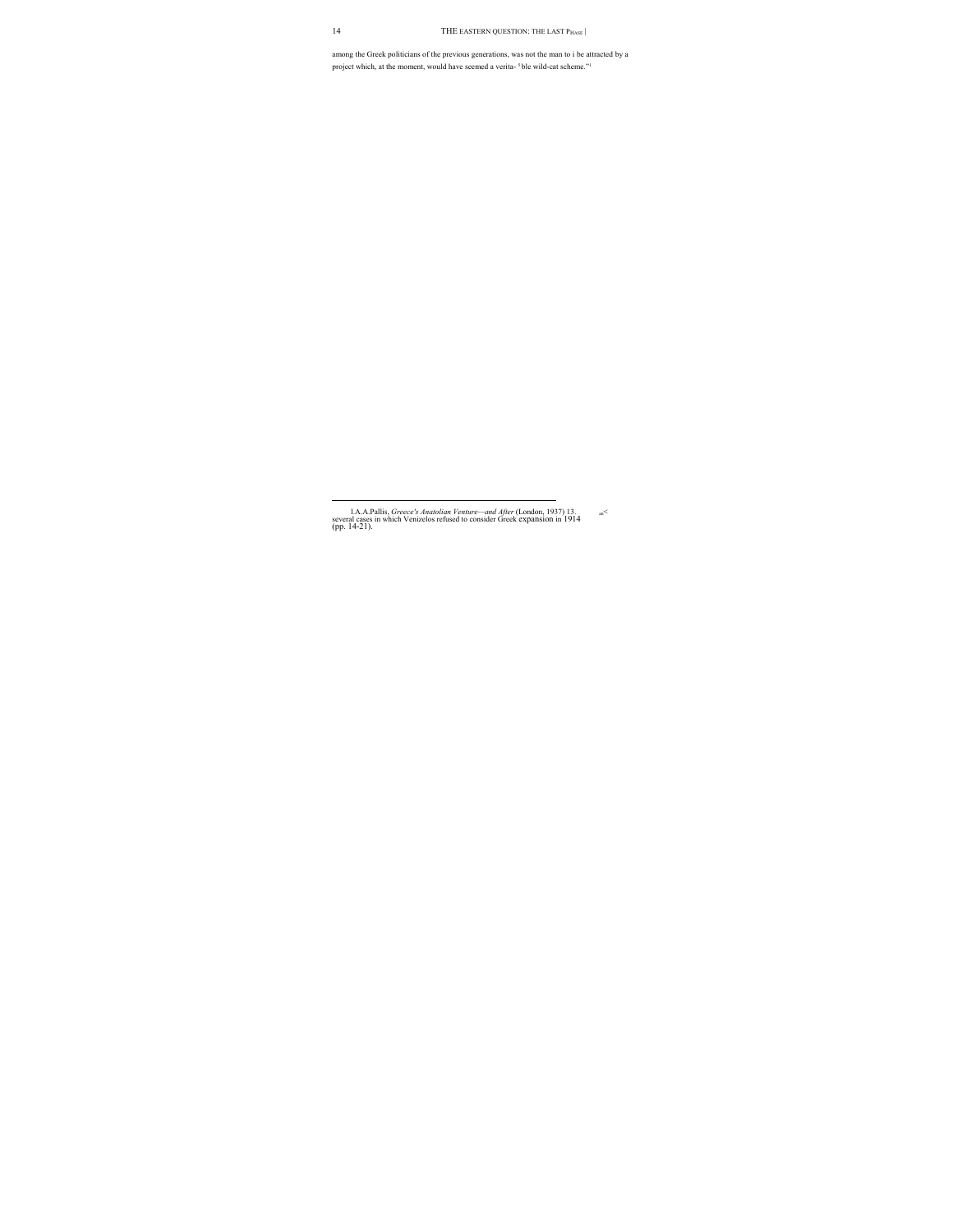## The End of the Ottoman Empire

The decision of Greece to refrain from further expansion was short-lived. She could not remain indifferent to the war set off by the assassination of Archduke Ferdinand at Sarajevo. Turkey's decision to side with Germany in 1914 had destroyed the traditional British policy of maintaining the integrity of the Ottoman empire. The belief, prevalent among the allies by the end of 1914, that the defeat of the central powers would lead to the partition of the Ottoman empire among the victors, coupled with promises by the entente powers to compensate Greece with territory in Asia Minor if she should enter the war on their side, seemed to have encouraged the further implementation of the *megali idea* in the mind of Venizelos. But a large segment of the Greek population supported King Constantine and many of the country's military leaders who insisted on the maintenance of Greek neutrality. A bitter and confused struggle ensued inside Greece over the question of intervention in which Venizelos and the allied powers were pitted against King Constantine. The issue was finally decided by blatant allied pressure. Greece entered the war in June 1917, and contributed substantially to the allied victory on the Balkan front. By the end of the following year, Greek forces shared in the triumphal entry of the allied army into Constantinople; and Greek warships were part of the allied fleet that sailed up to the Golden Horn. Venizelos outlined Greek claims to Ottoman territory for the peace conference scheduled to begin its work in Paris in January 1919.

#### *The Secret Partition Agreements*

World War I produced essentially four secret agreements between the entente powers for the partition of the Ottoman empire. The first was the Constantinople agreement, which consisted of an exchange of notes over a five-week period from March 4 to April 10, 1915, between Britain, France and Russia. The agreement called for the culmination of a centuriesold Russian dream—the incorporation of Constantinople and the straits into the Russian empire. Russia, in return, agreed to respect scrupulously the special interests of Britain and France in the region of the straits, and assured the two powers that the realization of plans that they might frame on other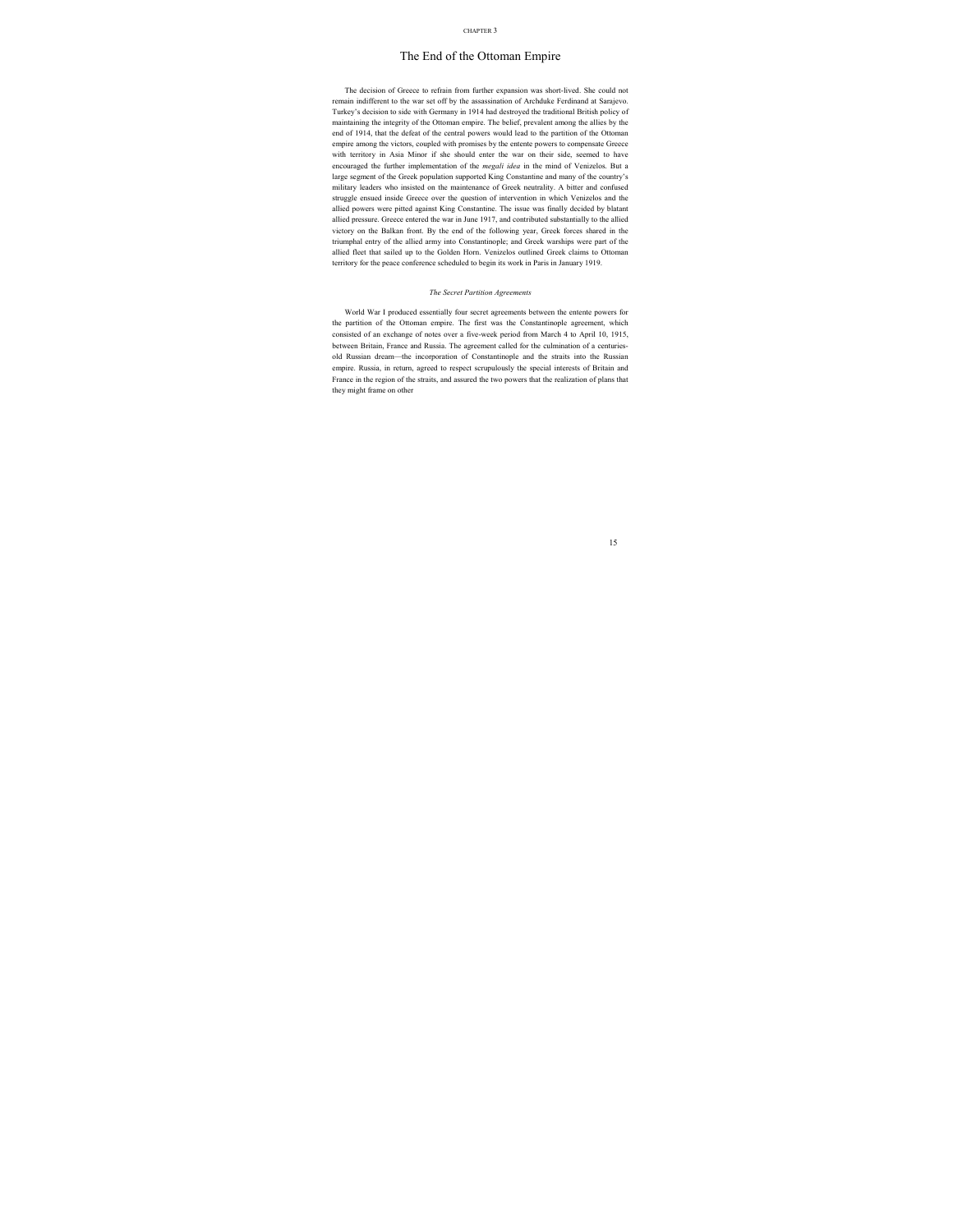regions of the Ottoman empire or elsewhere would receive a sympathetic understanding. Russia also agreed that Britain might absorb into her own zone of interest the "neutral zone" established in Persia by the Anglo-Russ- ian convention of 1907.<sup>1</sup>

In order to bring Italy into the war, the entente powers acknowledged certain Italian claims against the Ottoman empire and elsewhere. The Treaty of London, which they concluded with Italy on April 26, 1915, recognized her interests in the Adriatic, Africa and the eastern Mediterranean. She was to receive complete sovereignty over the Dodecanese islands, which had been occupied by Italian forces since May 1912. And in the event of a total or partial partition of Turkey in Asia, she was to obtain a "just share" of the Mediterranean region adjacent to the Anatolian province of Adalia (Antalya). If Britain, France and Russia should occupy any territories in Asia Minor in the course of the war, the Mediterranean region bordering on the province of Adalia would be reserved to Italy, who would be entitled to occupy it.2

As a result of French fears that British support of the Arab nationalists would work against French interests in the Levant, a third agreement was concluded. The Anglo-French agreement of May 16, 1916, and the French- Russian agreement of April 26,1916, together formed the Tripartite (Sykes- Picot) Agreement for the Partition of the Ottoman Empire between Great Britain, France and Russia, April 26 to October 23, 1916. It provided that Russia would obtain the region of Erzurum, Bitlis, Van, Trabzon and further territory in southern Kurdistan; that Britain would obtain Mesopotamia; that France would obtain Syria, Lebanon and the province of Adana in Cilicia (Anatolia). The Arab lands further south of these areas of partition were to be reserved for an independent Arab confederation or empire, which, in turn, was to be divided into French and British zones of influence. Palestine was to be internationally administered. $3$ 

The Sykes-Picot agreement had excluded Italy from a "just share o spoils of war, which had been promised her by the Treaty of Lon  $\alpha$  Italy's insistence, this deficiency was met by a new treaty concluded Italy, France and Britain, April 19 to September 26,1917. The Treaty o Jean de Maurienne aimed at calming Italy's resentment and eliminatin ^ objections to the Sykes-Picot arrangement. It promised to Italy some square miles in Anatolia, including Adalia and Smyrna (Izmir). A vagu

----------------------- --- . XTT 1956)

<sup>1.</sup> J.C. Hurewitz, *Diplomacy in the Near and Middle East* 2 (Princeton, 7-11.

<sup>2.</sup> Ibid., 11-12.<br>3 Ibid. 18-22.

<sup>3.</sup> Ibid., 18-22.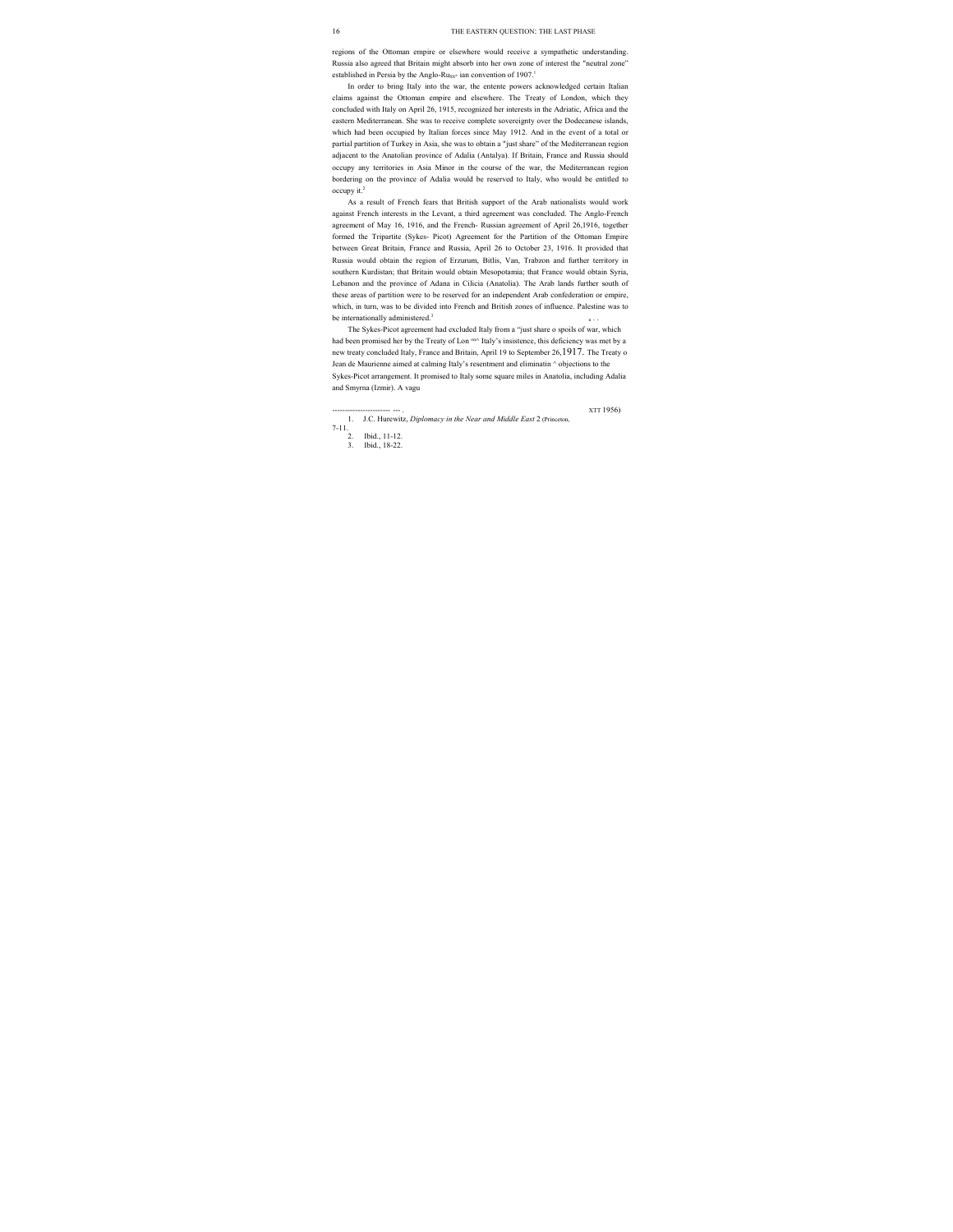of influence was to stretch northward as far as Konya.<sup>6</sup> The agreement was subject to the approval of Russia, which could not give her consent because of the disintegration of her internal situation and the repudiation of all tsarist international commitments by the Bolsheviks, who seized power in November 1917. However, although the treaty was technically null and void, France and Britain were apparently morally obligated to support Italian claims in Anatolia. At least, so the Italians thought.

#### *French-British Rivalry*

The fulfilment of the entente wartime agreements on territorial spoils proved to be a difficult task. The French insisted that the secret agreements of 1916 should be the basis of the Anglo-French postwar negotiations, whereas the British hoped to clear the table for new negotiations, based on their commitments to the Arabs and on the preponderance of British military and naval power in the eastern Mediterranean. The crux of the problem was the basic contradiction between the Anglo-French wartime arrangements and Britain's not so clearly defined commitments toward the Arabs and the Amir Faysal and his provisional Arab government at Damascus. The British had led the Arabs to believe that in the event of the defeat of the Ottoman empire, they would endorse the plan for a united Arab empire with its capital at Damascus. On the other hand, they had led the French to suppose that in the event of allied victory over the Porte, they would support a plan for the partition of the Ottoman empire that would give Britain Baghdad and France Damascus.<sup>7</sup>

A rift in Anglo-French solidarity developed even before the Paris peace conference convened in January 1919. The wartime secret agreements were already *de facto* revised at French expense: the Amir Faysal appeared to be in popular control of Syria, and a considerable force of British troops occupied areas that the secret agreements had allocated to France.<sup>8</sup> The first blow to French authority and prestige was the armistice of Mudros (October 30, 1918). The British refused to share the business of the armistice with their French ally. "Having borne the brunt of the fighting against the Turks, the British were determined to have their own way in the fashioning of the peace."9

At the Paris peace conference, the British continued to oppose some of the French claims in the Levant and were particularly reluctant to hand over to France an enlarged Syria—a Syria that had been won by British arms and promised to the Arabs. The French raised the question of a serious conflict of interests with the British on the matter of the straits and Constantinople.10 Thus, despite months of deliberation, an agreed settlement of the eastern question could not be found at Paris. It was not until the Second General Syrian Congress proclaimed, on March 8, 1920, the independence of Syria (embracing Lebanon, Palestine and

 <sup>6</sup> Ibid., 23-25.

<sup>7</sup> J.C. Hurewitz, *Middle East Dilemmas* (New York, 1958) 115-116; Harold Nicolson, *Curzon: The Last Phase, 1919-1925* (Boston, 1934) 105; Henry H. Cumming, *Franco-British Rivalry in the Post-War Near East* (London, 1938) 21-44.

<sup>8</sup> Ibid., 59-67.

<sup>9</sup> Ibid., 52; David Lloyd George, *War Memoirs 6* (London, 1936) 3313-3314.

<sup>10</sup> Hurewitz, *Diplomacy,* 2:50-59, 75-76; DBFP, first series, vol. 1, 1919, pp-l34, 690ff.; Cumming, 68-75,83-95.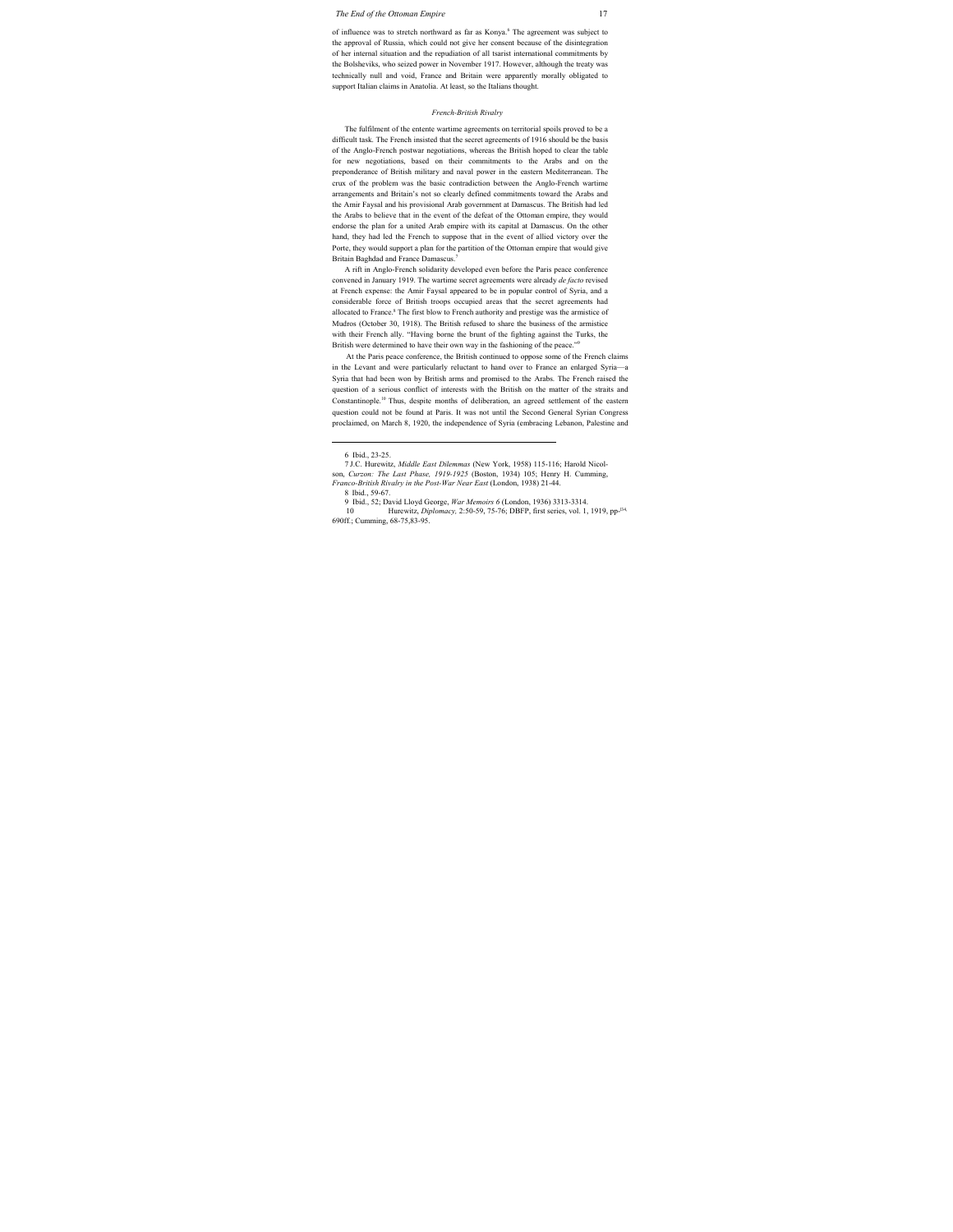what later became known as Transjordan) and named Faysal king, and the Arabs showed their opposition to the proposals for a Jewish homeland in Palestine by attacks on the Jews of Jerusalem in early April, that the British government finally felt the urgency of an immediate settlement of the problem. When the Supreme Council reassembled at San Remo toward the end of April, the British finally gave in to French demands for an enlarged Syrian mandate.<sup>11</sup> Once they settled their differences over the projected mandates, the Supreme Council was able, by April 26,1920, to agree on the clauses of the Ottoman peace treaty. The treaty was signed at Sevres on August 10,1920.

One of the interesting subjects of French-British negotiations concerned the disposition of the *vilayet* or province of Mosul. Originally, the province fell into the projected French zone of influence. Although the French agreed to turn over the area to the proposed zone of direct British administration in return for 25 percent interest in any concession that might exploit Mosul's oil resources—instruments to this effect were initiated on April 8 and December 21, 1919—France refused to confirm this arrangement until its further demand for a single French mandate over Syria as well as Lebanon was granted. As a result of the agreement at San Remo for an enlarged Syrian mandate, the Mosul district passed to the British mandate of Iraq.<sup>12</sup>

#### *Italian-Greek Rivalry*

Italy also found cause to complain over allied reluctance to fulfill the promises made to her in the wartime agreements. "Britain and France displayed a strange readiness to make light of the engagements which they had taken toward their Ally, and to regard the whole Near Eastern question as a

subject for a fresh settlement."<sup>13</sup> When Italian forces began to occupy the Adalia region of Anatolia on April 29,1919, the act was immediately declared illegal, being taken without the authority and consent of the Supreme Council. The Italians were prompt to explain that since France occupied the Cilicia area in January 1919, they were automatically authorized to occupy the Adalia region in accordance with the secret wartime arrangements. Legally, the weakness of the Italian position arose from the British and French refusal to consider the agreement of Saint-Jean de Maurienne as binding, because it was not signed by Russia. Moreover, the Treaty of London, which brought Italy into the war, did not contain a precise definition of the territorial compensation for Italy in Anatolia.

When, on April 30, 1919, reports circulated that Italy was preparing to occupy Smyrna, a city promised her by the agreement of Saint-Jean de Maurienne, the Supreme Council minus Italy consented to awarding that city to the Greeks and to dispatching an allied expeditionary force, composed mostly of Greek troops, to Smyrna in order to forestall an Italian occupation. The whole affair was conducted with the utmost secrecy lest the absent Italian delegates should learn of it (Orlando had boycotted the peace conference because of the Fiume crisis), and on May 15, 1919, the Greeks occupied

 <sup>11</sup> Ibid., 102-111; The Earl of Ronaldshay, *The Life of Lord Curzon* 3 (London 192 265; H.W.V. Temperley (ed.), *A History of the Peace Conference of Paris* 6 (London. 1924) 134-163; Hurewitz, *Middle East Dilemmas,* 116-117.

<sup>12</sup> Hurewitz, *Diplomacy,* 2:75-77.

<sup>217^ ^</sup>krecht-Carri6, *Italy at the Paris Peace Conference {New* York, 1938) 216-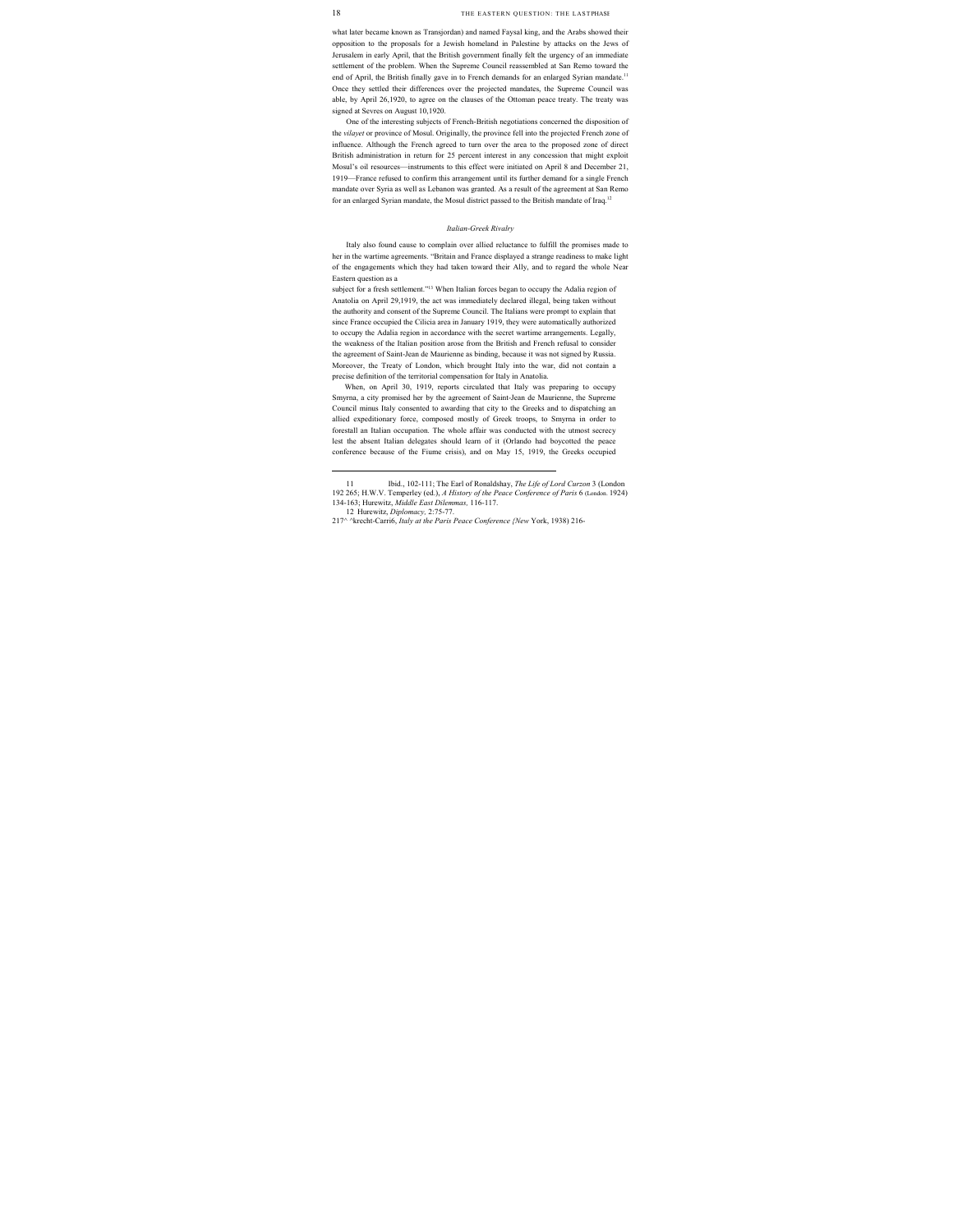#### *The End of the Ottoman Empire* 19

#### Smyrna.<sup>14</sup>

Earlier, on February 3 and 4 of the same year, Venizelos had presented with great skill and persuasiveness the Greek claims to Smyrna before the Allied Territorial Commission. France and England viewed his claims favorably, whereas Italy strongly objected to them and almost withdrew from the commission. Venizelos claimed for Greece: Northern Epirus (southern Albania), Thrace, all the islands of the eastern Mediterranean and the western portion of Anatolia. He based his claims on the fact that the areas contained large Greek populations and were historically part of the Greek world. 15 Indeed, the Supreme Council seemed to have decided to award Smyrna to the Greeks even before the Italian advance toward that city. "As early as April 21,1919, Clemenceau referred to Smyrna as falling to the Greeks."<sup>16</sup> French support of Greek claims was undoubtedly influenced by the promise of Greek troops for use in the campaign against the Bolsheviks in southern Russia. The Greek army was kept intact, while the allies were rapidly demobilizing. Lloyd George was most sympathetic to the Greek cause, and, as will be seen later, considered a greater Greece as the bulwark for the defense of British interests in the eastern Mediterranean. Wilson also recognized Smyrna as Greek, and appeared generally hostile to the Italians. Supported by Britain and France, Venizelos was able to win him over to the Greek occupation of the city.<sup>17</sup>

For two months after the landing of Greek troops in Smyrna, Greece and Italy disputed the border between their zones of occupation. Meanwhile, there were, in fact, several cases of armed conflict. Both parties came under severe criticism in the Supreme Council, which charged that the Greeks disobeyed their orders by extending their zone of occupation outside of Smyrna, and that the Italians were in Anatolia without authorization.<sup>18</sup> In order to prevent allied interference and to bolster their territorial claims, the two states finally settled their quarrel by the Secret Accord concerning the Eastern Mediterranean and the Balkan Peninsula, signed in Paris by Venizelos and Tommaso Tittoni, the Italian minister for foreign affairs (July 29, 1919). By this agreement, better known as the Venizelos-Tittoni agreement, Italy and Greece agreed to support each other's claims at the peace conference. Italy promised to support Greek claims in Thrace, northern Epirus, the Aegean islands and Smyrna. Greece, in return, promised to support Italian demands for a mandate over Albania, and a zone of interest in southwestern Anatolia. In the event that either country did not secure its claims in Asia Minor, it would be permitted to resume full freedom of action in regard to all the provisions of the agreement.<sup>19</sup> However, although Greece and Italy agreed upon their respective spheres of

 <sup>14</sup> Ibid., 219; H"arold Nicolson, *Peacemaking, 1919* (London, 1933) 334; Count Carlo Sforza, *Makers of Modern Europe* (Indianapolis, 1930) 164.

<sup>15</sup> Nicolson, 255-256; Temperley, 25; David Lloyd George, *The Truth About the Peace*  Treaties 2 (London, 1938) 1202-1250; and DDI, series 6, vol. l.pp-<sup>10\*444</sup>;;

<sup>16</sup> Ray Stannard Baker, *Woodrow Wilson and World Settlement!* (NewYork, 192-)

<sup>17</sup> Ibid., 191-192; and DBFP, series 1, vol. 4,1919, p. 660.

<sup>18</sup> DBFP, series 2, vol. 2,1919, pp. 83-136.

<sup>19</sup> Martens, *Nouveau recueil general de traitis,* series 3, vol. 12, pp. 575-578. *ro* concessions in the Adriatic, Italy was prepared to give up the Aegean islands and1 to recognize Smyrna as Greek. It was Italian policy to dispose of other quarrels in *or* e to concentrate her efforts in the Adriatic. This policy was repudiated by the Gioli Sforza ministry the following year. Cf. Albrecht-Carrid, 243.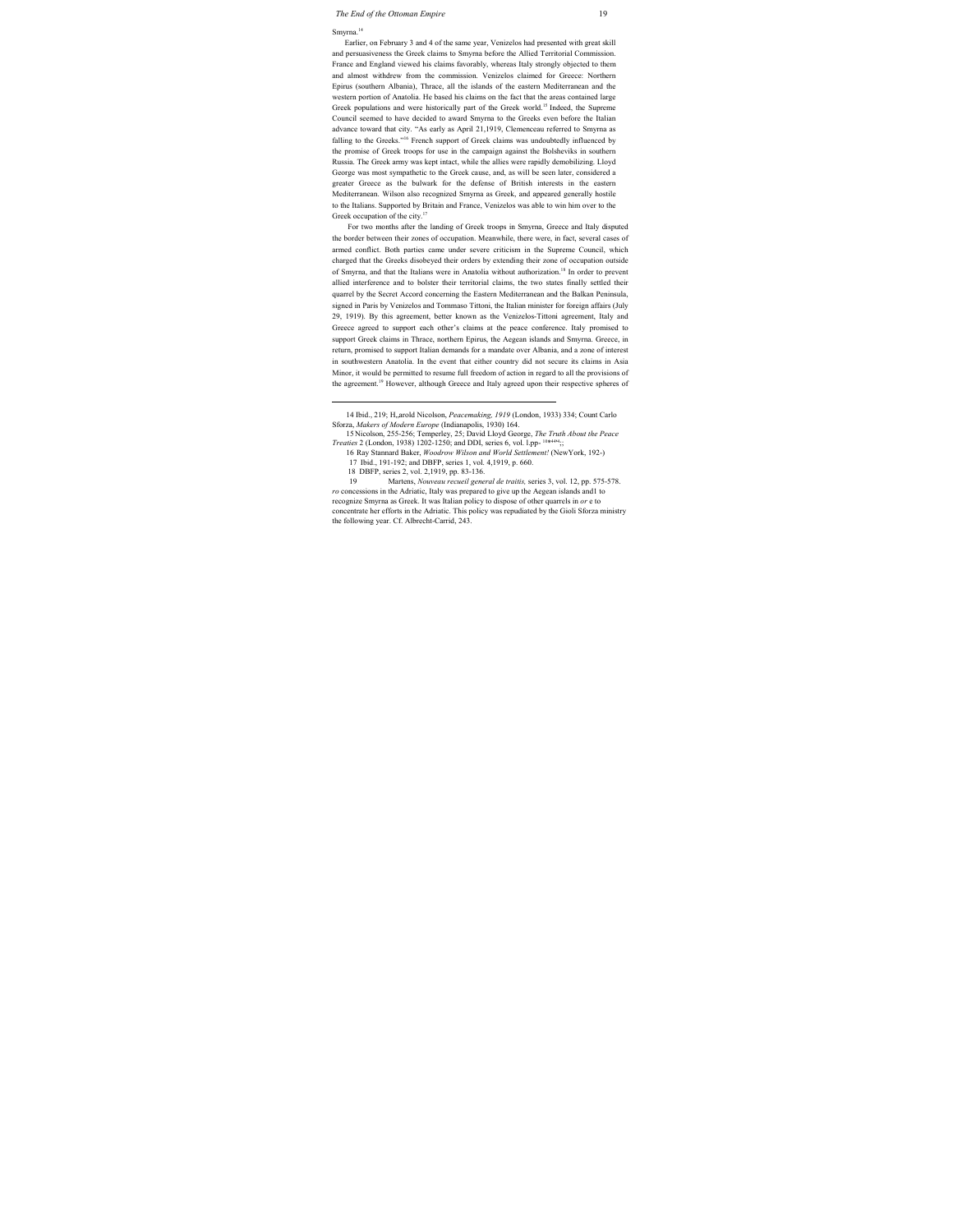influence in Asia Minor, the Supreme Council specifically refused to recognize the Italian occupation and sphere of influence in Anatolia. As late as December 1919, it insisted that Italy had no right to go into Asia Minor.<sup>20</sup> But with the hope of lessening the Italian pressure in the Adriatic, it finally agreed, in 1920, to recognize an Italian sphere of influence in Anatolia. Moreover, Italian demands in Turkey could not be ignored if France was to be awarded a sphere of influence in southeastern Anatolia.

#### *The Treaty of Sevres*

The Ottoman peace treaty of Sevres (August 10, 1920) provided for an autonomous Kurdistan and an independent Armenia in eastern Anatolia, and for a zone of Greek influence in Smyrna that would eventually lead to the annexation of that area by Greece. The treaty also allotted to Greece eastern Thrace and many of the islands in the Aegean, including Imbros and Tenedos at the entrance of the straits. Greece thus gained control of the entire Aegean coast and the approaches to Constantinople. The Dodecanese islands were ceded to Italy and, in accordance with the terms of the secret treaties, Britain and France received Palestine, Syria and Mesopotamia as mandates. The treaty legalized Britain's hold over Cyprus and Egypt, and consolidated her primacy in the Arabian peninsula. Constantinople and the straits were all that remained of Turkey in Europe, and this was solely due to Russia's withdrawal from the war and her repudiation of the secret agreements. The straits, however, were demilitarized and placed under international control.<sup>21</sup>

On the same day that the Sevres treaty was signed, a tripartite agreement on Anatolia between Britain, France and Italy was also signed, recognizing southwestern Anatolia as the area of Italian and Cilicia as the area of French special interests.<sup>22</sup> Also on the same day, Greece and Italy signed an agreement whereby Italy renounced in favor of Greece the Dodecanese islands minus Rhodes, which would be given to Greece on the day Britain gave Cyprus to Greece, but in no case until fifteen years after the signing of the agreement.<sup>23</sup> Britain conceded to Italy and France zones of interest in Anatolia because she obtained the lion's share of the spoils by the Sevres treaty and in order to reduce their demands elsewhere. At the peace conference, Lloyd George tried to induce Clemenceau to give way on the Polish frontier question and to modify the harsh terms of peace that France wished to impose on Germany. And he tried to convince Orlando to surrender territory to Yugoslavia that was promised to Italy by the Treaty of London.<sup>2</sup>

The Ottoman delegation received the instrument, which reduced the empire to a rump of an inland state, in Paris on May 11, and reluctantly signed it in Sevres three months later. But the draconian treaty imposed on

 <sup>20</sup> DBFP, series 1, vol. 4,1919, p. 733.

<sup>21</sup> Hurewitz, *Diplomacy,* 81-87. The occupation of the Smyrna district by Greece Was limited by the provision that although Greece would administer the enclave, its sovereignty would remain nominally with the sultan. But at the end of five years the local parliament of the district by majority vote could opt for union with Greece.

<sup>22</sup> Ibid., 87-89.

<sup>23</sup> BFSP,vol.63,1920, pp. 1078-1080.

<sup>22-</sup> Harold Nicolson, *Curzotv. The Last Phase, 1919-1925,* New Edition (London,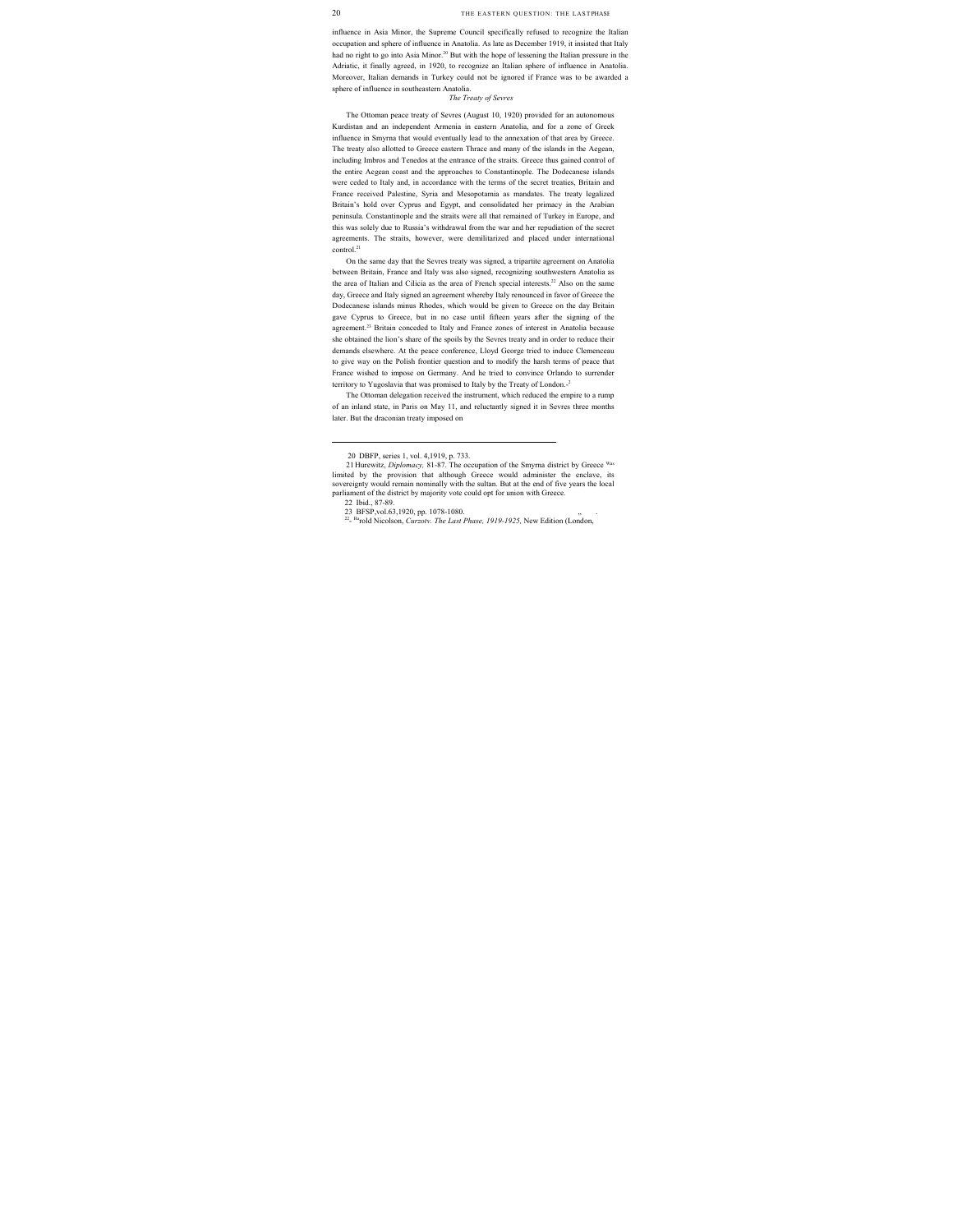the Ottoman government was not to be ratified, and the allies were ultimately forced to negotiate a fresh settlement at Lausanne three years later. The failure of the allies to act quickly and in unison after the armistice of Mudros was to give birth to a new and vigorous Turkish nationalist movement superbly led by Mustafa Kemal (Ataturk). The delay between the armistice and the announcement of the terms of peace provided the crucial breathing spell for the formation of the resistance forces that were to redress the humiliating terms inflicted upon the Turkish people.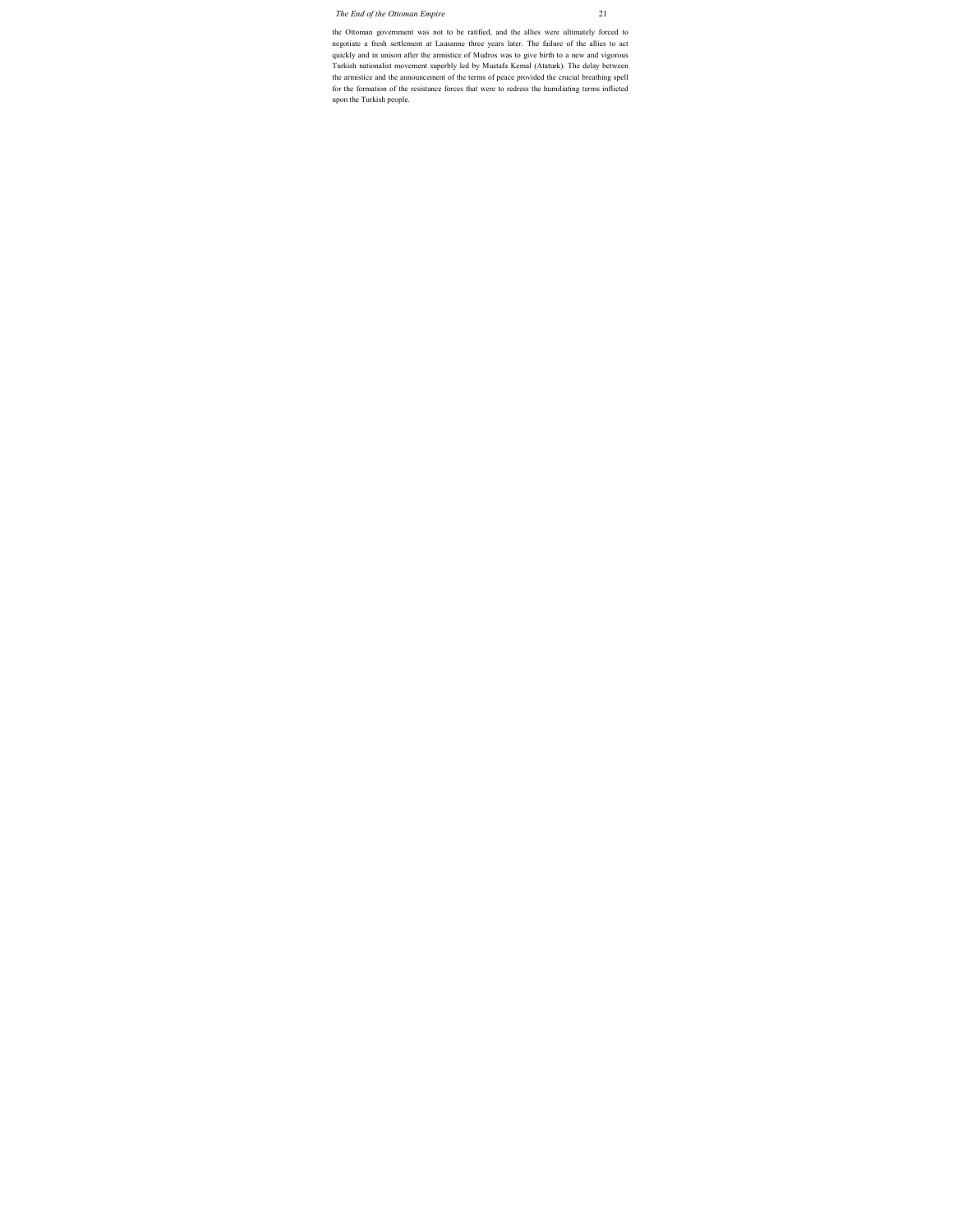#### CHAPTER 4

## The Turkish Revival

The partition of Anatolia and the presence of foreign troops over wide areas of the country was not envisaged by the Turks when they signed the Mudros armistice in 1918. The allied occupation of Constantinople in March 1920, and the subsequent Greek occupation of eastern Thrace and most of western Anatolia, swelled the ranks of the Turkish nationalists who, for almost a year, were fighting Armenian nationalist elements in the eastern provinces of the country. The allies had called on Greece in June 1920 to clear the zone of the straits of irregular nationalist bands. By the end of July, Greek troops moving out of the Smyrna enclave captured Brusa (Bursa) and joined the British line at Izmit.

The harsh terms of the Sfcvres treaty encouraged the growth of the nationalist movement and severely undermined the loyalty of the leading elements in the country to the sultan's government. Yet, for many Turks it was accepted as a necessary evil. It was the Greek occupation that was an affront that no patriotic Turk could endure. The Greek presence in Anatolia was absolutely unacceptable because it threatened to alter permanently the demographic character of the peninsula. The goal of Greece was no less than the rejuvenation of Hellenism in Asia Minor.

Without outside assistance the Turkish nationalists could not hope to successfully defy the Supreme Council and the Greek army, whose task was to enforce the Treaty of Sevres and promote the aspirations of Hellenism in Anatolia. The goal of Turkish diplomacy, therefore, was to seek direct foreign aid, to splinter allied solidarity and to render the Greek army in Asia Minor ineffective by isolating Greece from her allies.

#### *Turkey and Russia*

The first step in the field of foreign policy of the provisional nationalist government, which was formed on April 23,1920, was to make contact with the Soviets. The flirtation of the Bolsheviks with the Islamic peoples began as early as December 3,1917, with the publication of the "Soviet Appeal to Muslim Workers in Russia and the East." Among other things, the Bolsheviks declared: .. that the secret treaties of the deposed Tsar as to the annexation of Constantinople, confirmed by the late Kerensky Government are null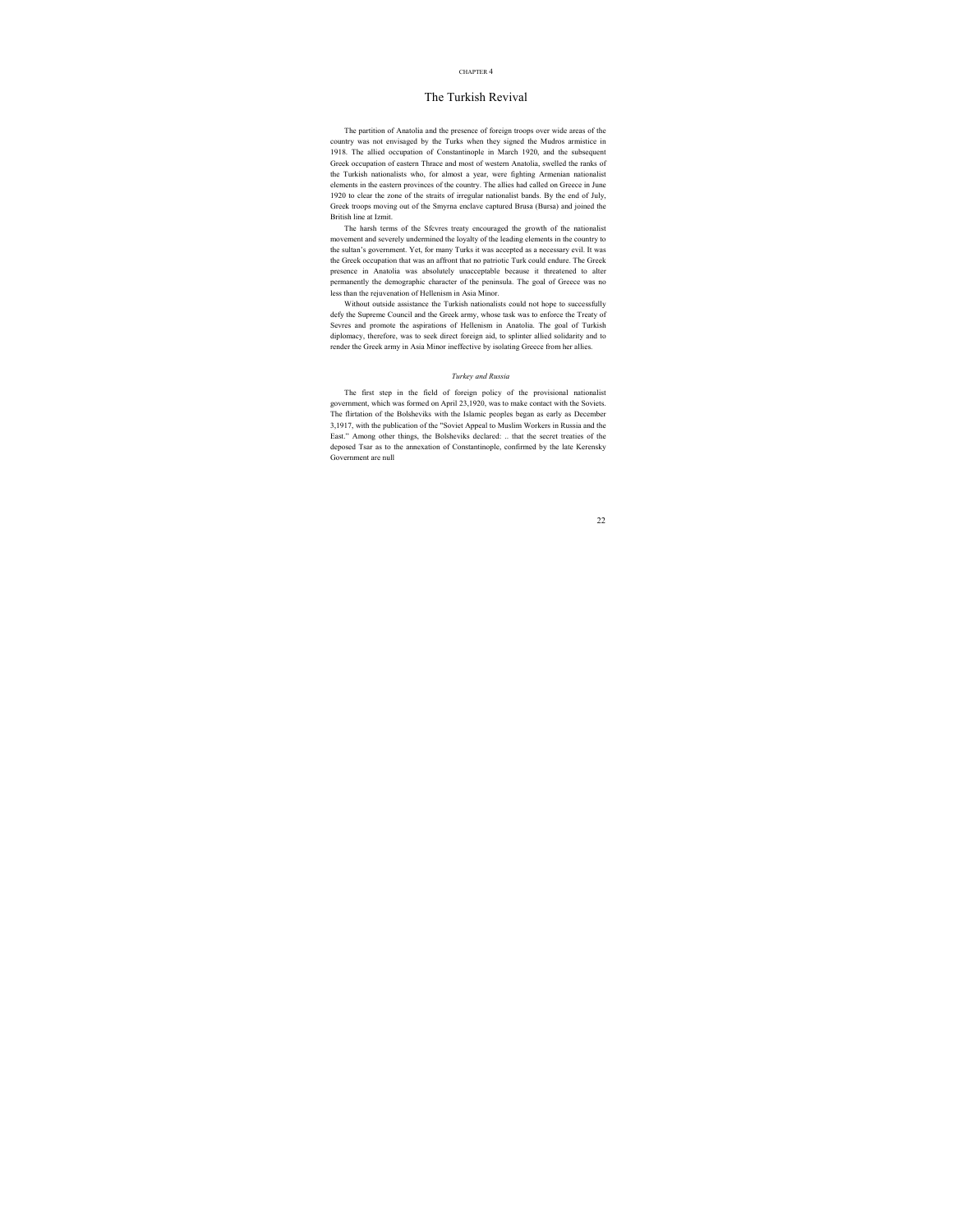and void . . . Constantinople must remain in the hands of the Mohammedans, and that the treaty for the division of Turkey and the subduction from it of Anatolia is null and void."<sup>24</sup> The eastern peoples were asked to lose no time in throwing off the yoke of the imperialist oppressors of their lands. At the Congress of the Peoples of the East, which convened in Baku in September 1920, the Russians delivered inflammatory speeches against the colonial policies of the western powers and promised Soviet aid to those people ruled by the imperialists.

Allied intervention in Russia through the straits and support of Greek aspirations in Asia Minor brought Moscow and Ankara closer together. The opposition to a common enemy cleared the way for a Russian-Turkish understanding over the Armenian question, which heretofore had constituted the main cause of friction between the two governments. As early as August 24, 1920, they agreed to establish diplomatic relations, and in November, Ali Fuad (Cebesoy), the first diplomat of nationalist Turkey, was posted to Moscow. In the autumn Russia and Turkey commenced operations in Armenia and the Caucasus, and in December, General Kazim Karabekir defeated the Armenian forces. Thus, direct land communications with the Russians were established.

On March 16,1921, they signed a treaty of friendship in which Russia recognized the territorial integrity of Turkey, as defined by the Turkish National Pact, which was framed on January 28, 1920, and adopted by the Grand National Assembly at Ankara on April 23,1920. She renounced in Turkey's favor the northeastern Anatolian territories, e.g., Kars and Ardahan, which Russia acquired in the Russo-Turkish War of 1877-1878, with the exception of the district of Batum. She released Turkey from all financial and other liabilities based on agreements concluded between Turkey and the tsarist government. Both parties agreed not to recognize any treaty or pact imposed on either by force. Article 5 stipulated: "In order to assure the opening of the Straits to the commerce of all nations, the contracting parties agree to entrust the final elaboration of an international agreement concerning the Black Sea to a conference composed of delegates of the littoral States, on condition that the decisions of the above-mentioned conference shall not be of such a nature as to diminish the full sovereignty of Turkey or the security of Constantinople her capital."25 On October 13,1921, Turkey concluded the Treaty of Kars with the Transcaucasian states of Armenia, Azerbaijan and Georgia\* delimiting their frontiers and confirming the provisions of the earlier Treaty of Moscow, in which the Transcaucasian republics did not participate. Batum was ceded to Georgia, and was to serve as a free port for Turkey.26

A friendly Turkey came to be regarded as crucial to the Soviets, and, for this reason, Lenin insisted on demarcating a frontier favorable to Turkey. The aim of the Soviet government, Lenin wrote, must be to "group around all the awakening people of the East and

24

Hurewitz, *Diplomacy*, 27-28.

<sup>25</sup> For the text, see Hurewitz, *Diplomacy,* 2:95-97, and Martens, *Nouveau red\* gtniral des trails,* series 3, vol. 16, pp. 37ff. Russia was already forced to cede these ritories to Turkey by the Treaty of Brest-Litovsk, March 3,1918.

<sup>3-</sup> For text of the treaty, see Martens, *Nouveau recueil general des traitis*, series 3, <sup>vo</sup>l. 30, pp. i7ff.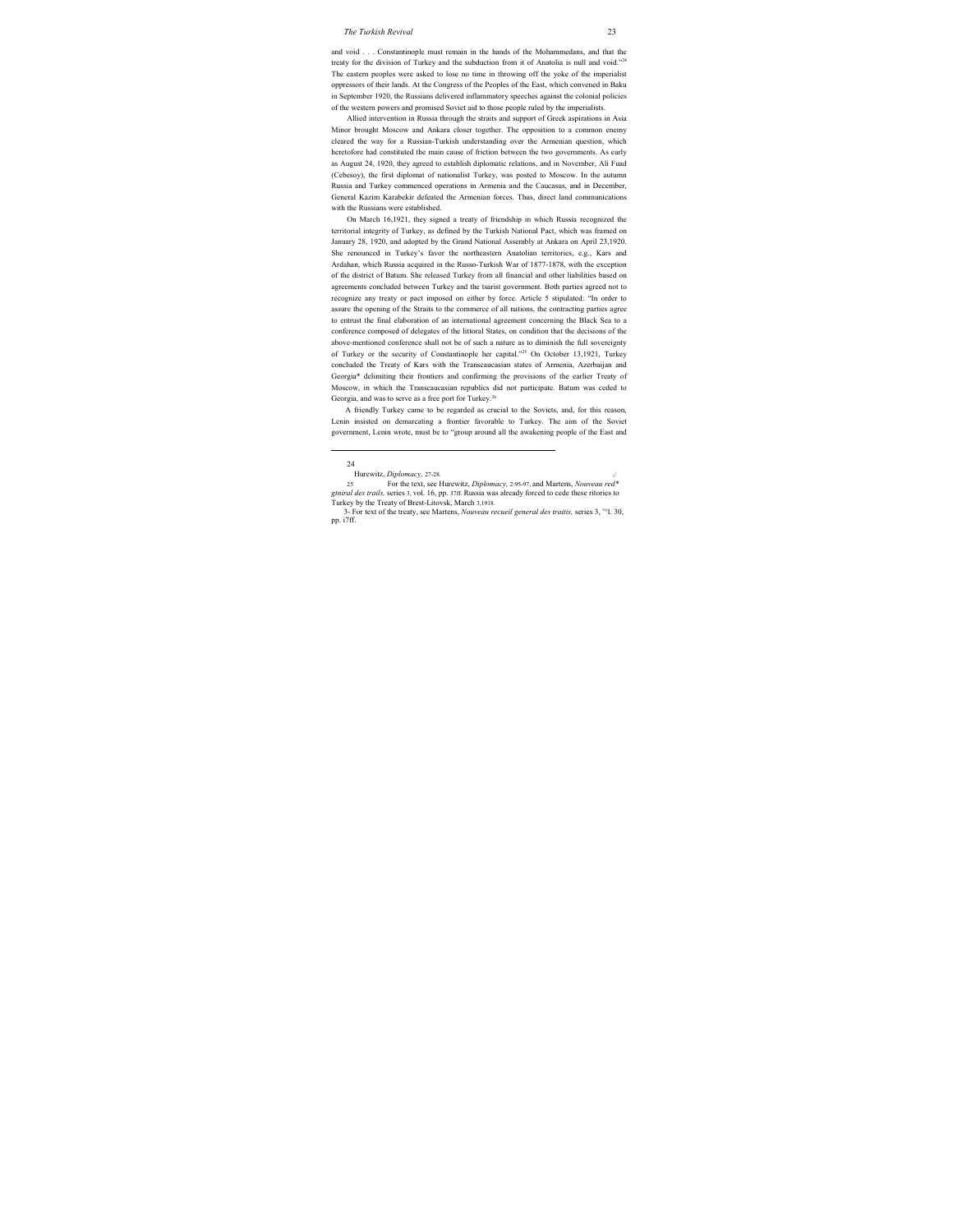fight together with them against international imperialism."27 The Soviet alliance and the economic and military aid that resulted from it raised both the morale and effectiveness of the Turkish nationalist forces.

#### *France, Italy and the Turkish Nationalists*

No less important to the nationalist cause was the conclusion of separate agreements by the provisional Ankara government with Italy and France. The negotiations leading up to these agreements were conducted secretly and without consulting the British, and clearly indicated a rift between the allies, which became more pronounced as the days passed.

The success of Greek arms and the expansion of Greek claims in Anatolia, as well as Britain's preponderant position in the Near East, led France to be suspicious and Italy decidedly hostile to British and Greek aspirations in the region. Both powers reacted unfavorably to the idea of a greater Greece spanning all sides of the Aegean. France opposed the idea because it would strengthen Britain's already paramount position in the near east. Italy also opposed Greek claims because they threatened to disturb the power arrangements in the Balkans and because Greek territorial ambitions conflicted with their own. "In Italy, Mr. Lloyd George was bitterly denounced as having selected Greece to be the vessel and instrument of British policy in the Levant in order to put an obstacle in the way of Italian expansion, and Mr. Venizelos was execrated for offering himself as a political mercenary and tool <sup>o</sup>f British hegemony."<sup>28</sup> Italian hostility to Greece began as early as the Balkan Wars when Italy tried to force Greece out of Albania, or northern Epirus, and proposed that the Aegean islands should not be given to Greece.

The defeat of Venizelos in the November 1920 elections, and the recall of  $\&$ <sup>n</sup>g Constantine by a plebiscite held the following month, was for the allies <sup>a</sup> heaven sent opportunity of ridding themselves of that irksome moral obligation which they had incurred in regard to Greece."29 In the Paris meeting of the Supreme Council on December 3, 1920, "it was decided to warn the Greek people that if, at their impending plebiscite, they voted for the return of Constantine they must expect thereafter no further support from their late Allies."30 The French, in particular, pronounced energetically against Constantine's recall, which they considered injurious to French prestige— France took the initiative in driving Constantine out of Greece in 1917 for what she believed to be his Germanophile policies. The recall of Constantine not only weakened Greece's international position but practically crippled the effectiveness of the Greek military forces. Experienced Venizelist officers were relieved of their commands and replaced by officers favored by the king.

The deteriorating situation in the Near East, resulting from the formation and revolt of the Turkish nationalist forces, Greek ambition and disunity among the allies, compelled the Supreme Council to call a conference in London on February 21,1921, to settle the problems

 <sup>27</sup> Louis Fischer, *The Soviets in World Affairs, 1917-1929* 1 (Princeton, 1951) 463.

<sup>•</sup> M.H. Macartney and P. Cremone, *Italy's Foreign and Colonial Policy, 1914-*   $\frac{(London,1938)}{29}$  173.

<sup>29</sup> Nicolson, *Curzon: The last Phase,* new edition, 257. 30 Ibid., 257.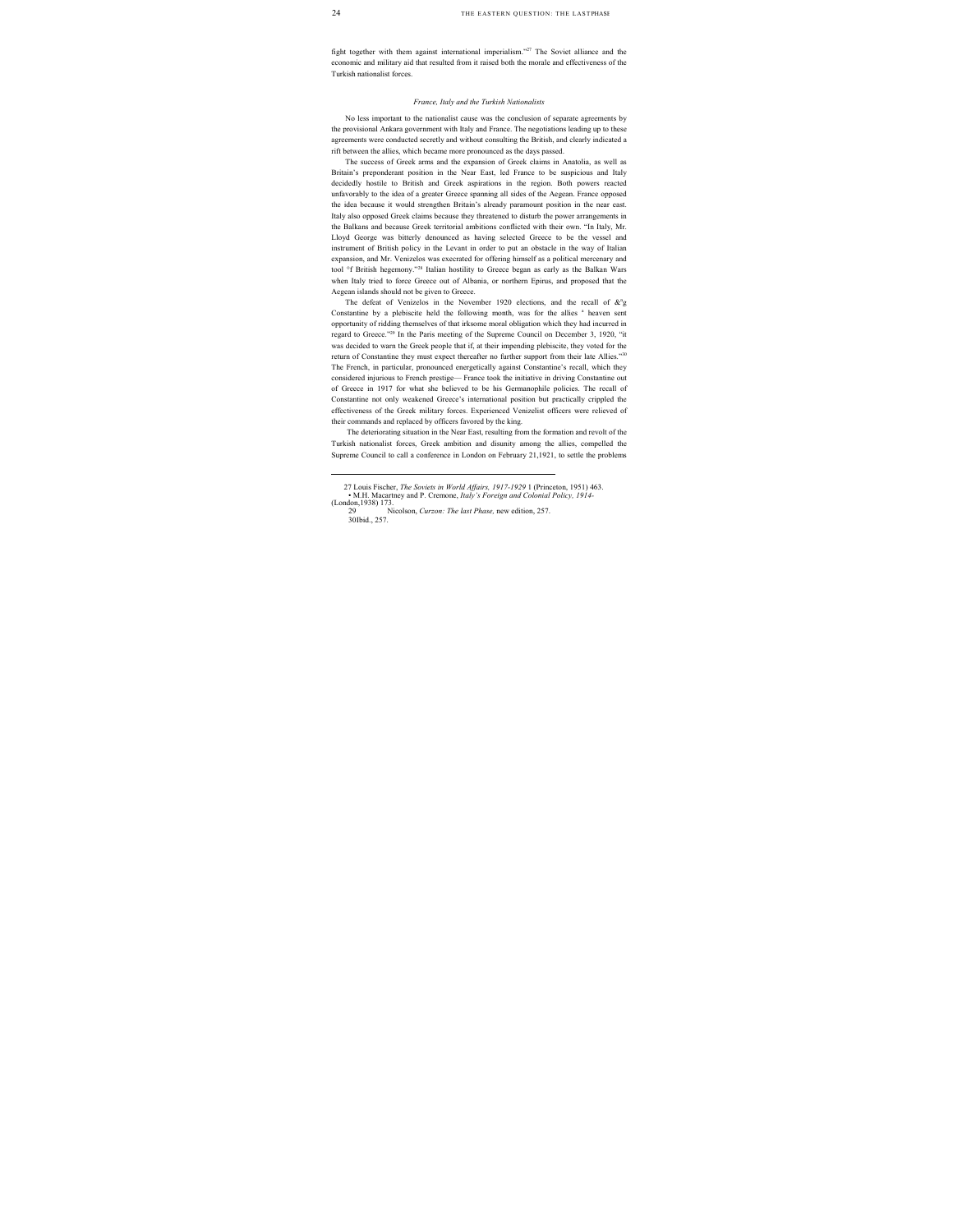arising in the Near East by modifying some of the provisions of the Sevres treaty in Turkey's favor. The conference, which lasted into March, solved nothing and led to independent negotiations by Italy and France with Turkey. On March 11 and 12, Bakir Sami, the Ankara representative at the conference, concluded separate agreements with Briand and Sforza, respectively, providing for the withdrawal of French and Italian troops from Anatolia. Moreover, Italy promised to support Turkey's demands for the restoration of Thrace and Smyrna, and France agreed to a Syrian-Turkish frontier south of that provided for by the Treaty of Sevres. In return for these concessions, France was to enjoy preferential concessionary rights in southeast Turkey, and Italy in southwest Turkey.<sup>31</sup>

Although the treaties were rejected by the Turkish Grand National Assembly, and Bakir Sami was accused of exceeding his authority over the question of economic concessions and compelled to resign his post of foreign minister, his mission to London was far from a failure. It resulted in the cessation of hostilities by Italy and France, and paved the way for the withdrawal of their troops from Anatolia and for the conclusion of a separate peace treaty between France and Turkey.

On October 20,1921, the French signed an agreement, commonly known as the Franklin-Bouillon agreement, which provided for the evacuation of Cilicia and the cession of Syrian territory to Turkey as well as the restoration to Ankara of the Baghdad railway between Choban-Bey and Nisibin. Annexed to the treaty was a note promising that if all the questions relating to the sovereignty and independence of Turkey were solved, France would be granted concessions for the exploitation of minerals in Turkey and that French capitalists would have an opportunity to extend their activities in Turkish banks, ports, waterways and railways.<sup>32</sup> The British were naturally infuriated at the French for negotiating a separate treaty with the Turks behind their backs. The importance of the agreement—the first between the provisional Turkish nationalist government and a western European power —could hardly be exaggerated. It marked a definite line of cleavage in the policies of the two countries in the Levant.

The Greeks, to their misfortune, resumed the offensive against the Turks in June 1921, and two months later, the Supreme Council officially declared "strict neutrality" in the "Greek-Turkish conflict." The departure of the Italian and French troops from Anatolia, and the eagerness of the Italian and French governments to reach a friendly understanding with the Turks, weakened considerably the Greek and British positions in Asia Minor. "The Italians sold arms to Mustapha Kemal to fight the Greeks, which were paid out of money supplied by Moscow. France negotiated a secret treaty without the knowledge of Britain which enabled Kemal to withdraw all his forces from the Armenian and Syrian front and fling them against the Greeks."33 Thanks largely to the success of Turkish diplomacy, which ensured a large flow of guns and money from the Soviets, Italy and France to the Turkish nationalist army, the Greek army in Anatolia, isolated and deprived of allied support, met with disaster the following year.

 -,8 ; ^exts In 0M> July 15> 1921, pp. 79-81, and June 15,1922, p. 18; Sforza, *M^kerS o) Modern Europe,* 101-105.

<sup>32</sup> Text in LNTS54 (1926-1927) 177-193.

<sup>33</sup> David Lloyd George, *The Truth About the Peace Treaties2* (London, 1938) 1349.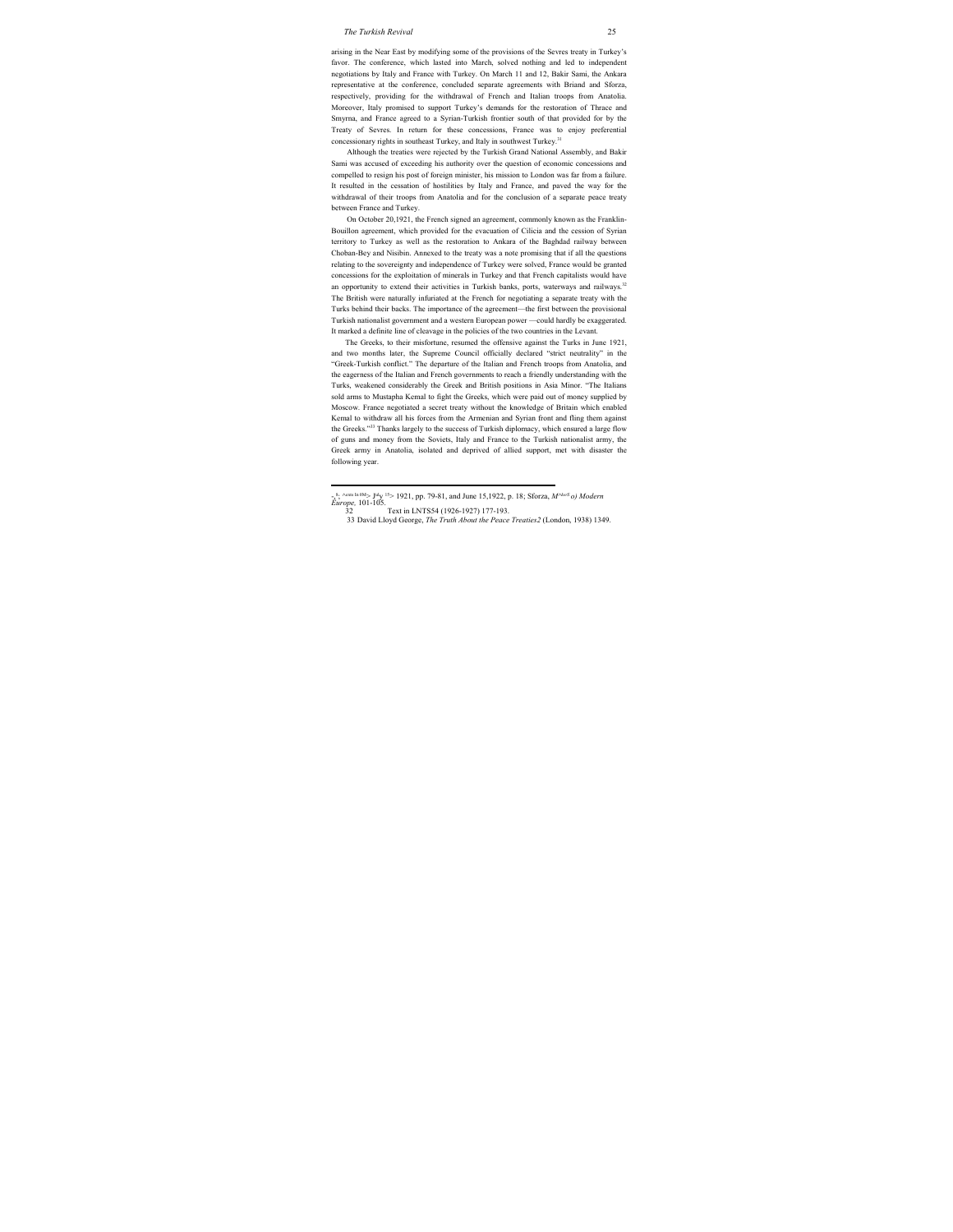#### *Turkey and Britain*

The defeat of the Greek Army in August 1922 and the occupation of Smyrna by the Turks in the following month left the defense of the straits to a handful of allied troops. Britain decided to deny Constantinople and Thrace to the Kemalists and on September 19, 1922, invited her allies of World War I to undertake joint military action against the Turks. The appeal for aid failed. France, Italy, Romania, Yugoslavia and the Dominions objected to a renewal of hostilities in Asia Minor. British public opinion feared that the struggle with Turkey might develop into "a Holy War" that would cause considerable unrest in India and other Muslim areas within the empire. Poincar6, who replaced Briand toward the end of December 1921 as Premier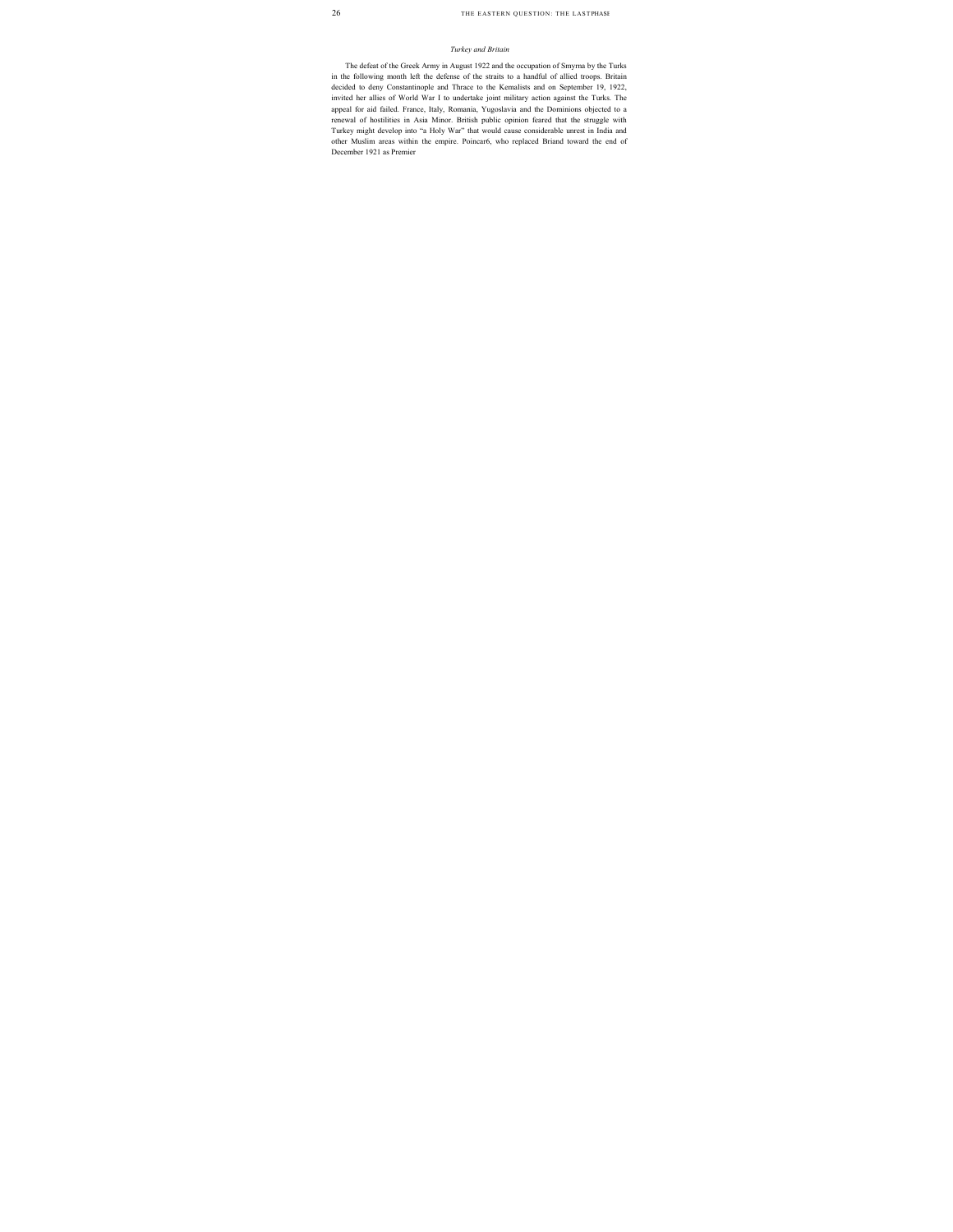of France, decidedly opposed British leadership in the Levant, and under no circumstances was he going to do anything that savored even remotely of rendering assistance to Greece. In September, he and Count Sforza recalled the French and Italian troops that were to reinforce the British lines at Chanak.

The situation, however, was saved by Britain's firm stand at Chanak and General Charles Harington's wisdom in not implementing the ultimatum instructions received from his government, coupled with Kemal's decision not to press the British too far. The mediation of France paved the way for an armistice agreement at Mudanya. Briefly, the talks at Mudanya once again found the allies split, with France and Italy supporting Turkish demands and Britain sympathetic to the Greeks and eager to maintain the strongest possible position on the issue of the straits. The Turkish view generally prevailed, and agreement was reached for a completely new settlement of the eastern question in Turkey's favor to be discussed at Lausanne.

#### *The Lausanne Conference*

The enthusiasm created by the military and diplomatic victories of the nationalist Turks under Kemal's leadership were dampened somewhat by the united front that the allies presented at Lausanne. The ill feelings that divided the entente powers at Mudanya were set aside before the opening of the long- deferred peace conference. Lord Curzon insisted that Italy and France should come to an agreement with Britain on all the issues placed on the agenda, and on November 18,1922, the three states reached an agreement on the fundamental principles that were to guide the discussions at the conference.<sup>34</sup>

The role of the great powers at Lausanne will be explained, to some extent, in the presentation of the settlement of the Greek-Turkish issues. The issues that concerned the great powers most were the status of the straits, the Mosul problem, the acquisition of economic concessions in Turkey and the problem of the Ottoman debts. Britain was by far most interested in opposing Turkey's views on the issues of the straits and Mosul. France and Italy, being far less vitally concerned over the issues at stake, were prepared to  $g^{\wedge c}$  ground on the issue that interested them most—the acquisition of economic concessions in Turkey.

In spite of the favorable negotiations and agreements concluded with tlj<sup>e</sup> Turkish government before the opening of the conference, France and It *i* gained very little in the way of economic concessions from Turkey at Lau sanne. On the issue of the straits, Britain succeeded in partly weaning Tur"

<sup>11.</sup> Cumming, 189; Nicolson, *Curzon,* 282-287; and DDI, series 7, vol. 1, doc. 125-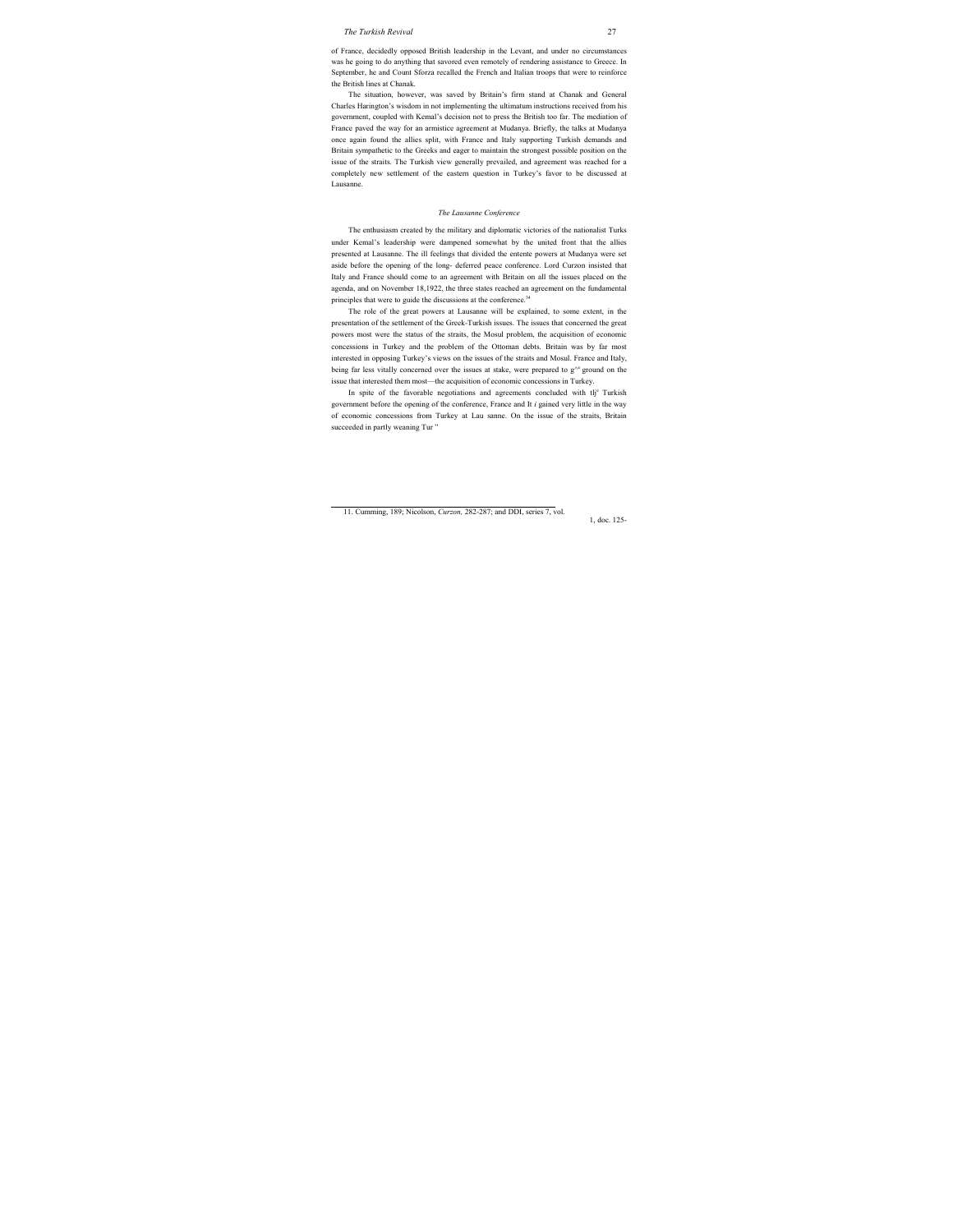away from her Russian ally, notwithstanding the agreement on the status of the straits concluded between Turkey and Russia in the Treaty of Moscow of 1921. The Turkish position on the straits was proclaimed in the National Pact:

The security of Constantinople—the capital of Turkey and seat of the Caliphate—and that of the Sea of Marmora must be sheltered from any attack.

This principle having been laid down and accepted, the Turkish nation is ready to subscribe to any decision which may be taken by common agreement between the Turkish Government, of the one part, and the Powers concerned, of the other part, with a view to ensuring the opening of the Straits to world trade and to international communications.<sup>35</sup>

During the early phase of the conference, Turkey agreed to the principle of freedom of passage, but rather reluctantly accepted the British proposal for an International Straits Commission (to include in addition to the Black Sea powers, Britain, France, Italy, Japan, Greece and Yugoslavia) and for a demilitarized zone around the straits. She embittered the Russians by supporting the British proposal that the straits should be opened to warships of non- Black Sea powers. Turkey felt that during the war she placed too much reliance on the Soviets and that, for a while at least, it was wise not to succumb to the temptation the Soviet solution proposed, namely, Turkish control over the straits.<sup>36</sup>

The one issue that, for a while, constituted the principal obstacle to the establishment of peace in the near east was the status of Mosul. The Turks refused to accept the British position that Mosul belonged to Iraq. "The Turkish Government cannot for a moment consider abandoning its sover- eign rights over Mosul, which forms an integral part of the Turkish mother country."<sup>37</sup> The British, on the other hand, refused to give in on the Mosul question and were apparently prepared to fight for it. Their reasons for holding Mosul were that the area controlled the strategic route to India, it was the key to much of the near and middle east, it contained oil, and the majority of the population in Mosul were Kurds and not Turks. The Mosul issue proved to be such a problem that a settlement at Lausanne was impossible, and had to be postponed for a future solution between Turkey and Great Britain.<sup>38</sup>

The end result of the politics of the great powers in the near east was their disengagement from "the middle zone" e.g., Greece and Turkey. The British life-line moved southward to Suez, Palestine, Jordan and Iraq. French interests were confined to Danubian Europe, Lebanon and Syria. The Soviet Union, anxious to maintain friendly ties with Turkey, withdrew the historic Russian pressure on the straits and Turkey's eastern

 <sup>35</sup> LCNEA.127.

<sup>36</sup> Ibid., 128-165; James T. Shotwell and Francis Deak, *Turkey at the Straits* (New York, 1941)113,117; P.P. Graves, *The Questions of the Straits* (London, 1931) 187-205; and for the text of the straits convention, see Hurewitz, *Diplomacy*, 125- 126.

<sup>37</sup> LCNEA, 372. 38 Ibid., 393,337-363.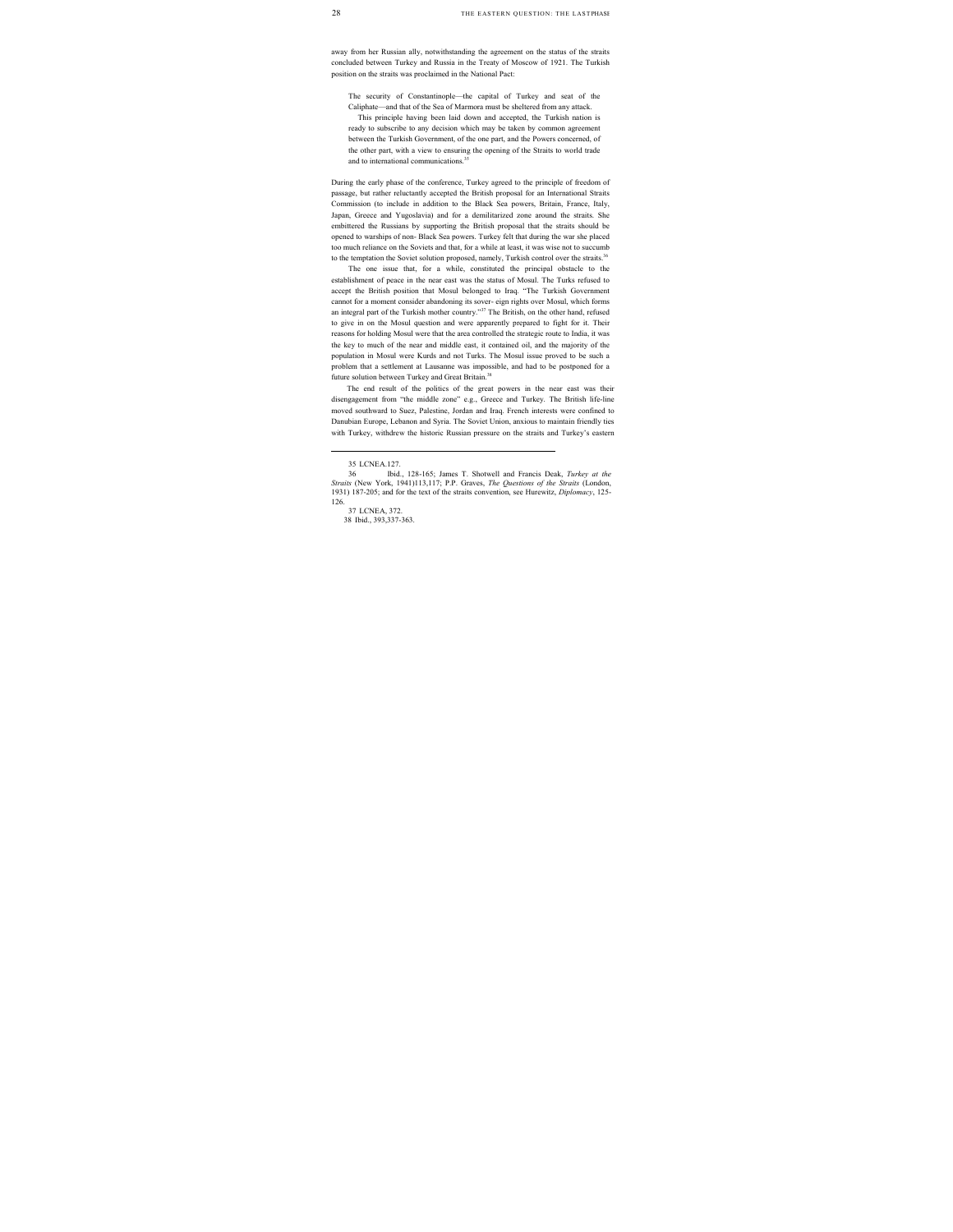provinces. For the first time in a century Greece and Turkey were left very much to their own devices in fashioning independent foreign policies.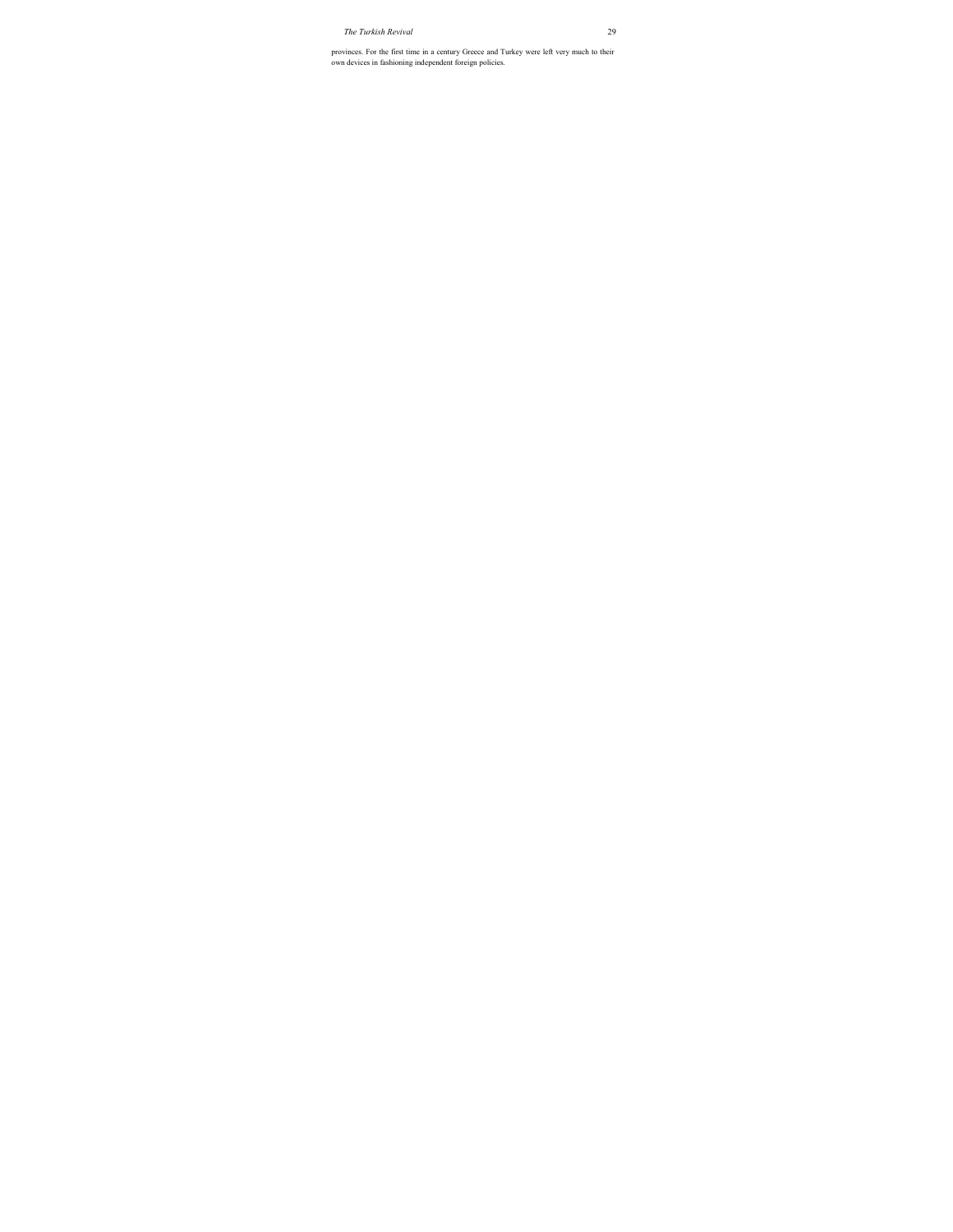## The Struggle for Thrace

In its last phase the eastern question was to be resolved, in large measure, by the ability of Greece and Turkey to arrive at a mutually acceptable boundary settlement. The zones of conflict were eastern and western Thrace, western Anatolia and the Pontic or Black Sea region of Anatolia, and the Aegean and eastern Mediterranean islands. The major Turkish resistance movement to the Sevres treaty developed in eastern Anatolia, where a Pontic Greek and an Armenian threat existed, and where the Turkish army was in the most advantageous position to act. The nationalists, rebels in the eyes of the Ottoman government at Istanbul, set as their aim the defense of the territorial integrity of the Turkish portion of the Ottoman empire, namely, Anatolia and eastern Thrace. Later on, they planned, "... if possible, to form a Turco-Mohamedan community that would include Western Thrace."39 40 At the Sivas congress, September 4-11, 1919, the title of the resistance movement, The Union for the Defense of the Rights of Eastern Anatolia," was changed to "The Union for the Defense of the Rights of Anatolia and Rumelia."41

Meanwhile, in eastern Thrace, Turkish patriotic societies, independent of the Anatolian movements, were also active. These societies had a longer tradition extending back to the Balkan wars of 1912-1913, when portions of Thrace were lost to Bulgaria and Greece. Their primary goal was the return of all Thrace to the Turkish motherland. In 1919, these groups included the Society for the Defense of the Rights of Western Thrace, the Committee for the Defense of Thrace-Passeli, the Eastern Thrace Committee and others;<sup>42</sup> they were not very effective, nor were they very efficient.<sup>43 44 45</sup>

On October 22,1919, in a speech before the committee of the Union for the Defense of the Rights of Anatolia and Rumelia, Kemal declared his dissatisfaction with the patriotic societies of Thrace, which planned to turn that province into "a free and independent state—in reality, a foreign colony— which would practically mean that the whole of the territory up to the line Enos-Midia [Enez-Midya] in eastern Thrace would be robbed from us."46 The committee

*A Speech Delivered by Ghazi Mustapha Kemal, October 1927 !!'29' <sup>77</sup>■*

Hereafter cited <sub>«</sub> **speech.** 

<sup>40</sup> (Ank-ir <sub>i</sub>~'y<sup>i</sup>'d<sup>10</sup>&l<sup>u</sup>> *Trakyada milli miicadele* (The National Struggle in Thrace) (IstanbuMq/tfw 193' 194> *Attttilrk'iin soylev ve demefleri* (Collected Speeches) 1 Eliot G M »71 \*'  $\wedge^{\text{or l},\text{ce}}$  English text of the declaration of the Sivas congress, see

formal deT^' *. e r n Tufkey* (New York, 1924) 627-628. The document was the first Pact. The J<sup>3191101</sup>? die nationalists and the forerunner of the Turkish National considered <sup>aratlon o</sup>f Sivas did not separate western and eastern Thrace; Kemal 3. Forinf <sup>oth 3</sup>^eaS 3S 0ne unit belonging to Turkey, izatiorr; c,, <sup>orm</sup>d<sup>on</sup> concerning the leaders, programs and activities of these organ-

43 S h B,yiW,oglU\*123\*124

 $\overline{a}$ 

May 9.14 i oin^p<sup>OWn</sup> conference of these societies was the Great Edirne Congress,

0. For extracts of the minutes of the congress, see Biyiklioglu, 248-291. 46 *The Speech,* 203. Aside from ethnic considerations, the nationalists Thrace was based on military necessity. Thrace was essential for the defense of ^ stantinople and the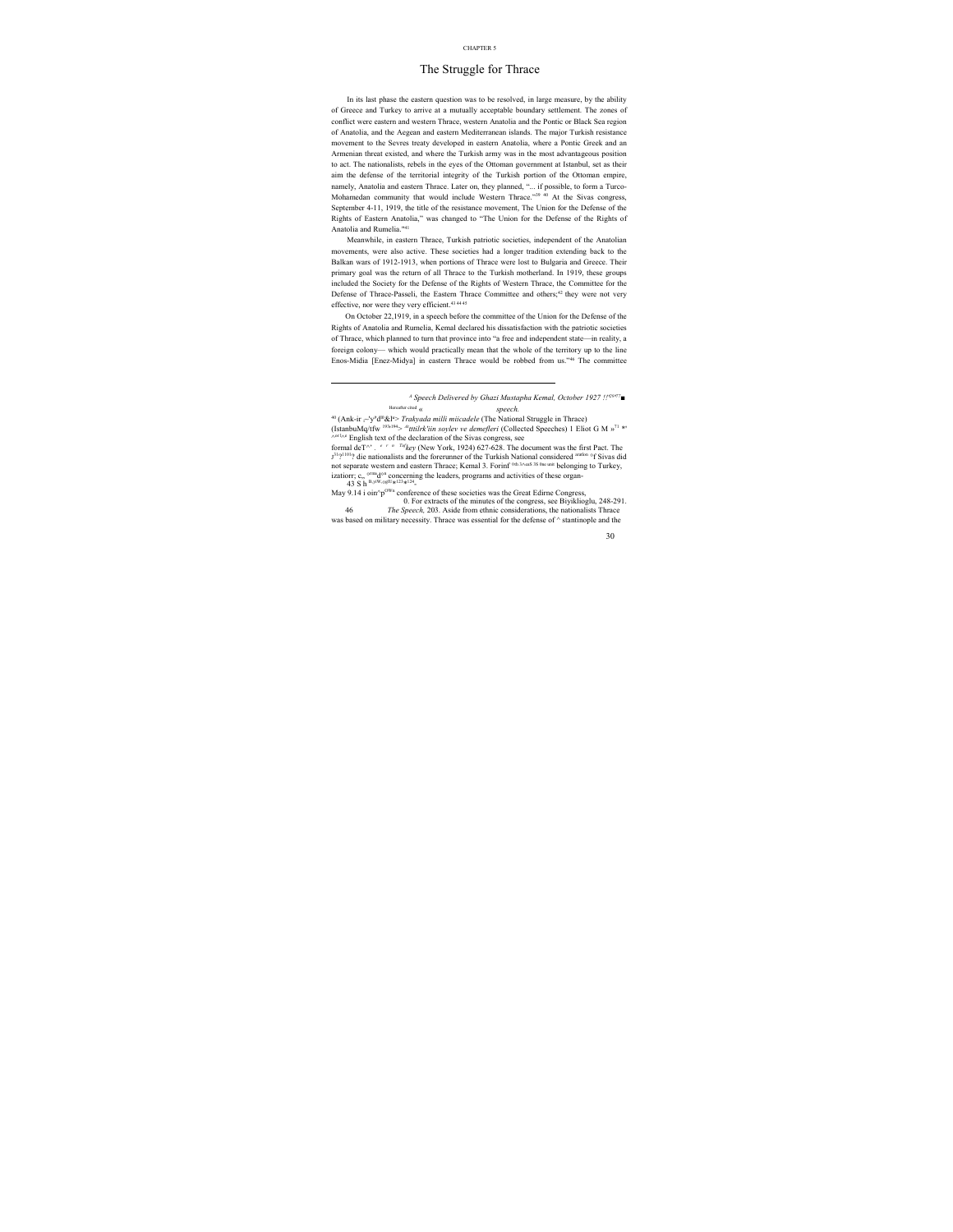agreed that under no circumstances would it consent to the cession of Adrianople (Edirne) and the territory on the left bank of the Maritsa (Evros), even if the territory were to be established as an independent Muslim state.<sup>47</sup> Throughout January 1920, Kemal complained that there was not enough resistance being directed at the Greeks in Thrace.

On February 3, he presented his plan for Thrace to the committee. "To speak of a united Western and Eastern Thrace is bad policy. As for Western Thrace, this territory had once been ceded by treaty. Eastern Thrace can, at best, serve as a base of operation for those who are struggling for the liberation of Western Thrace."48 Turkey lost most of western Thrace in the Balkan wars and on September 6,1915, she gave Bulgaria the remaining portion of western Thrace as compensation for entering the war on the side of the central powers. In the Berlin Understanding, September 24,1918, Turkey agreed that Karagach and Demotika would remain Bulgarian.49

Earlier, on January 28,1920, the official Turkish position regarding western Thrace was declared in paragraph 3 of the Turkish National Pact: "The determination of the juridical status of Western Thrace, which has been made dependent on the Turkish peace, must be effected in accordance with the votes which shall be given the inhabitants in complete freedom<sup>150</sup>

On July 20 of the same year, the Greek army landed a division in eastern Thrace at Tekirdag and proceeded to occupy, in the face of very minor resistance, all of Thrace minus Istanbul and a strip of territory deemed necessary for the defense of the queen city. Two weeks later the Treaty of Sfcvres awarded eastern Thrace minus Istanbul to Greece. Although the Greeks were given most of Thrace, they were refused entrance into Istanbul by the entente even at a time when such an action would have improved considerably t situation of the Greek army in Anatolia.<sup>51</sup>

From March 1921 onward, the entente powers, having declared themselves neutral in the Greek-Turkish struggle for Anatolia, were prepared to call a conference for the revision of the Treaty of Sevres in Turkey's favor. "They were resigned to allow them [the Turks] Constantinople and Eastern Thrace."52

#### *The Mudanya Armistice*

The defeat of the Greek army in Anatolia in August 1922 led to the intervention of Great Britain, France and Italy. On September 5, Kemal wrote a note to the president of the Supreme Council asserting that as a basis for negotiation Thrace must be restored unconditionally to its

 straits. *Atatiirk'iin soylev ve demecleri* 1:99. 47 *The Speech,* 210. 48Ibid., 351. 49Biyiklioglu, 114-115. 50Mears, 629-631; Biyiklioglu, 124-125,194-195. 51 Nicolson, *Curzon,* 251; Biyiklioglu, 145-781,303-378. 52 Jules Laroche, *Au Quai d'Orsay avec Briand et Poincari, 1913-1926* (Paris, 1957) 159. 7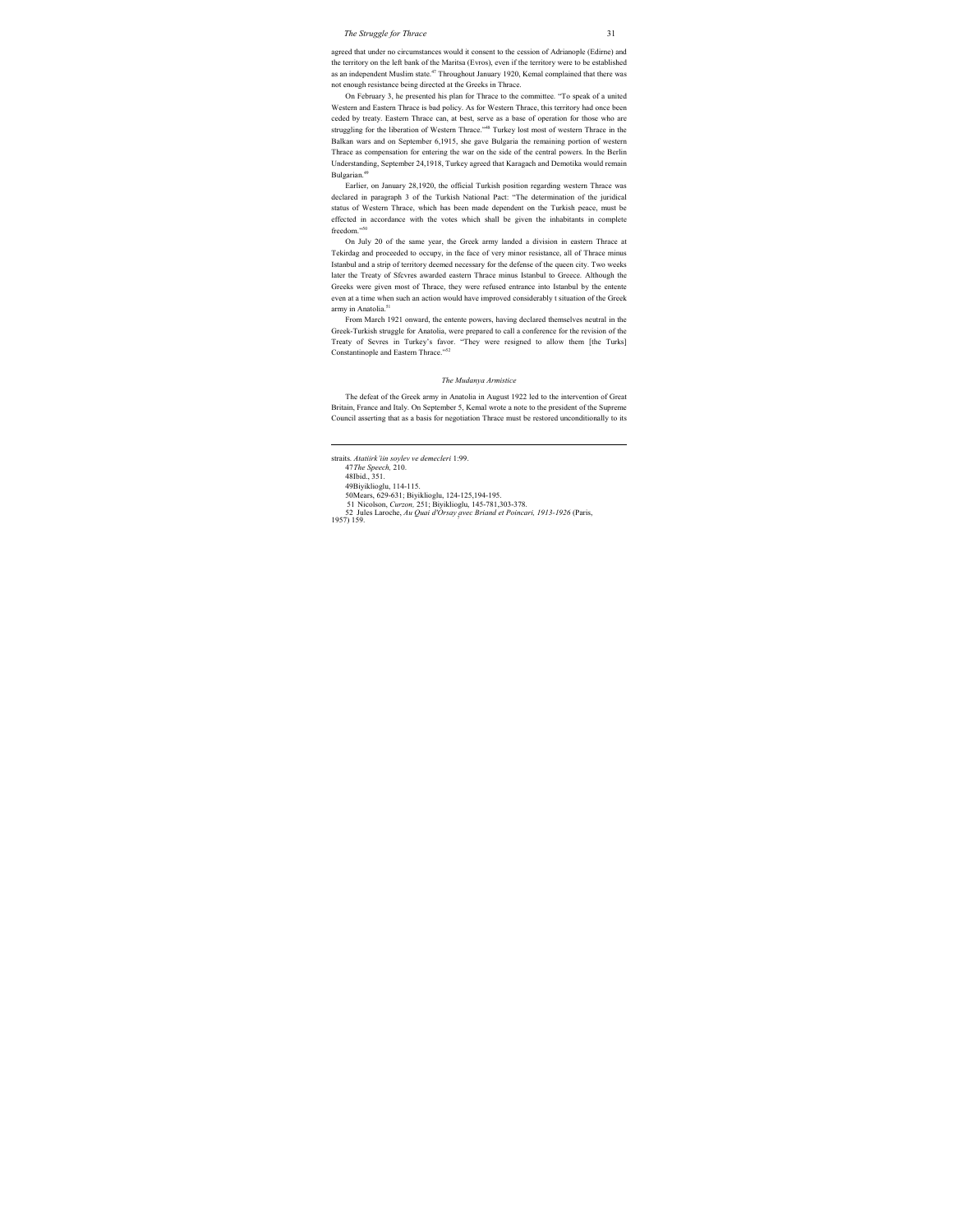frontier of 1914 and that Greece must pay war damages. The allies agreed to open negotiations and set September 9 as the date for the talks; the meeting did not materialize.<sup>53</sup> On that day, the victorious Turkish army entered Smyrna. The British government then made it known that it was prepared to resist the Turks if they penetrated the neutral zone along the straits. And at the request of Lord Curzon, Poincare asked Kemal to respect the neutral zone, but added that such an action would not prejudice the conditions of peace, "on which our sentiments are known."54

On September 23, the foreign ministers of the allies, in a note to the nationalist government, called for a peace conference and indicated that the desire for the restitution of Thrace as far as the Maritsa, including Adri- anople, would be taken into consideration, on condition that the nationalists would not send troops into the neutral zone of the straits.<sup>55</sup> Twice, on September 29 and October 3, Kemal assented to a peace conference and chose Mudanya as the site for the armistice negotiations, but Thrace, he insisted, should be immediately restored to Turkey.<sup>56</sup> After a week of difficult negotiations, an agreement was finally reached at Mudanya on October 10, less than two hours before the British forces at Chanak were to engage the Turkish army. The armistice was signed the following day, and eastern Thrace was reincorporated into Turkey.<sup>57</sup> The armistice agreement called for the withdrawal of Greek troops to the west of the Maritsa in fifteen days. Civil power was to be turned over to Turkish authority thirty days after the Greek withdrawal, and no more than 8,000 Turkish gendarmes were to be stationed in eastern Thrace before the treaty of peace was signed. The allies were to occupy the neutral zone until the conclusion of the treaty arrangements<sup>5859</sup>

From the beginning, it was apparent that Greece would have no choice at Mudanya but to comply with the terms agreed upon between Turkey and the allies. The armistice terms were agreed upon before the arrival of the Greek delegation, which included General Alexander Mazarakis-Ainian, Colonel Panayotis Sarrigiannis and Colonel Nicholas Plastiras, and without its consent or prior knowledge.<sup>60</sup> When the allies told them that within fifteen

*-*

56 Biyildioglu, 470; 77ieSpeech, 569-570.

57 Biyildioglu, 450-454; Davison, 198ff.; V. Potiemkine, *L'histoire de la Diplomatic* <sup>3</sup> (Paris, 1947) 220; Yusuf Hikmet Bayur, *Tilrkiye devletinin dif siyasasi* (Foreign Policy of the Turkish State) (Istanbul, 1942) 117-118; Sir Charles Harington, *Tim ington Looks Back* (London, 1941) 117-118. *0rjen*

59 Mears, 658-659; Amedeo Giannini, *IDocumenti Diplomatici della Pace tale* (Rome, 1922) 251-253; Cebesoy, *Siyasi hattralari,* 83-101. *imofler*

60 Mazarakis-Ainian, 312-313; Daphni, 1:27; Stylianos Gonatas, Ap<sup>orna n</sup> *mata, 1897-1957* (Memoirs, 1897-1957) (Athens, 1958) 250. Colonel Gona president of the revolutionary committee ruling Greece from 1922-1923.

 <sup>53</sup> *The Speech,* 567.

<sup>54</sup> Laroche, 162; General Ali Fuad Cebesoy, *Siyasi hatiralan* (Political Memoirs) (Istanbul, 1957) 74-75.

<sup>!</sup> 4 ' *The SPeech>* 569; Alexander Mazarakis-Ainian, *Apomnimonevmata* (Memoirs) (Athens, 1948) 308-309; Cebesoy, *Siyasi hatiralan,* 75-76.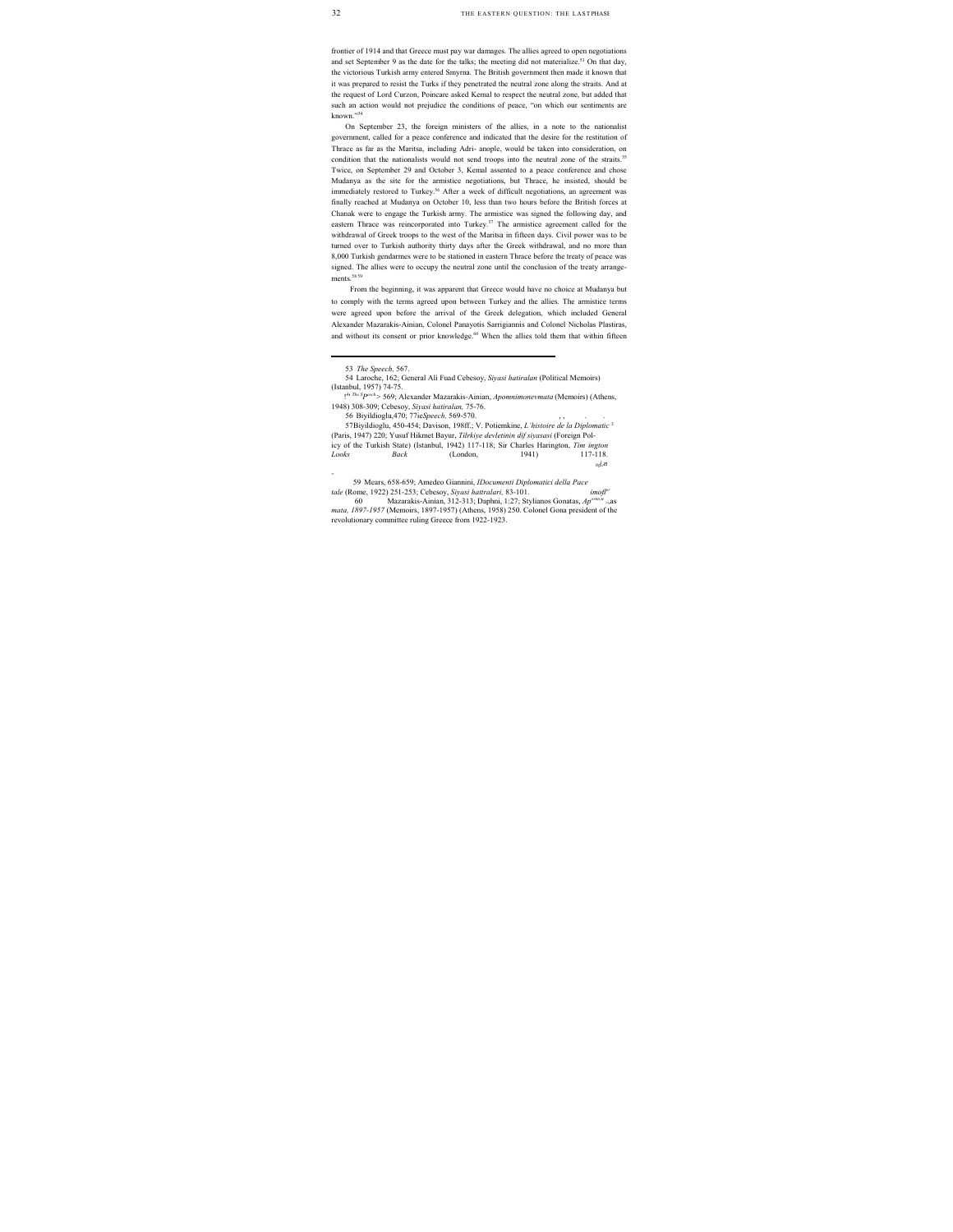days they had to clear eastern Thrace of Greek troops, Colonel Plastiras answered that the allies should not forget that they were dealing with the revolutionary government. (In early September 1922, the Greek military under Colonel Plastiras organized a successful revolution, which had promptly reorganized the army for the defense of Thrace.) "The Turks have won in Asia Minor but not in Thrace. If they want it let them come and fight for it."61 Before leaving the conference to discuss the situation with his government, Colonel Plastiras told the British representative at Mudanya, General Charles Har- ington, that the Greek army was ready for action in Thrace, and wired Venizelos that the army could hold eastern Thrace.<sup>62</sup>

Earlier, on October 3, Venizelos, who was appointed a special representative of the Greek Ministry for Foreign Affairs to deal with the problems o the Turkish peace, wired from London advising the revolutionary govern ment that since the allies would not support Greece, it had no choice but <sup>0</sup> give up eastern Thrace and Asia Minor. He assured the government that position of Greece was not impossible and that the reorganization of the*<sup>1</sup> W* itary forces of the country would make it possible to defend western  $T^{m\wedge}$  and the Aegean islands from the Turks. If, he continued, the Turks  $\wedge$  \*  $\alpha$  cross the straits and enter eastern Thrace against the expressed will of<sup>r</sup>

Britain, the Greek army and navy should be ready to support fully the British military forces.<sup>63</sup>

The Greek representatives at Mudanya complained to the allies that they were, in effect, imposing decisions upon Greece. Greece, they advised, was willing to withdraw her troops to the 1919 Treaty of Neuilly line, but only after the peace had been signed would she evacuate Adrianople. They wanted at least one month and not fifteen days to withdraw from eastern Thrace in order to protect the Greek population, which, they warned, was in danger of attack and persecution by Bulgarian and Turkish irregulars, and by the proposed Turkish administration for that region.<sup>64</sup> Although the Greek government refused to approve the armistice agreement on October 10, it finally signed it three days later, on October 13.

Greece abandoned eastern Thrace in order to improve her diplomatic position at the coming peace conference at Lausanne. The continuous presence of Greek military forces in eastern Thrace would have jeopardized the allied position in the straits, isolated Greek military and diplomatic efforts and delayed the resumption of peace in the eastern Mediterranean. The cession of eastern Thrace to Turkey, after the Turkish victories in Anatolia, appeared inevitable.

 <sup>61</sup> Daphni, 1:26; John A. Peponis, *Nicholaos Plastiras sta gegonota* 

<sup>(</sup>Nicholas Plastiras in the Events of 1909-1945) 1 (Athens, 1947) 275.

<sup>62</sup> Ibid., 276-277.

<sup>21-</sup> Venizelos to the revolutionary government, October 3, 1922, cited by Mazarakis-Ainian, 309-311; Daphni, 25-26.

<sup>64</sup> General Mazarakis and Colonel Sarrigiannis to the allies, October 9, 19—, cited in Mazarakis-Ainian, 316-318. For the instructions of the Greek delegation at Mudanya see the letter of the minister of defense, A. Haralampis, to General Mazarakis, dated October 2,1922, cited in Mazarakis-Ainian, 308.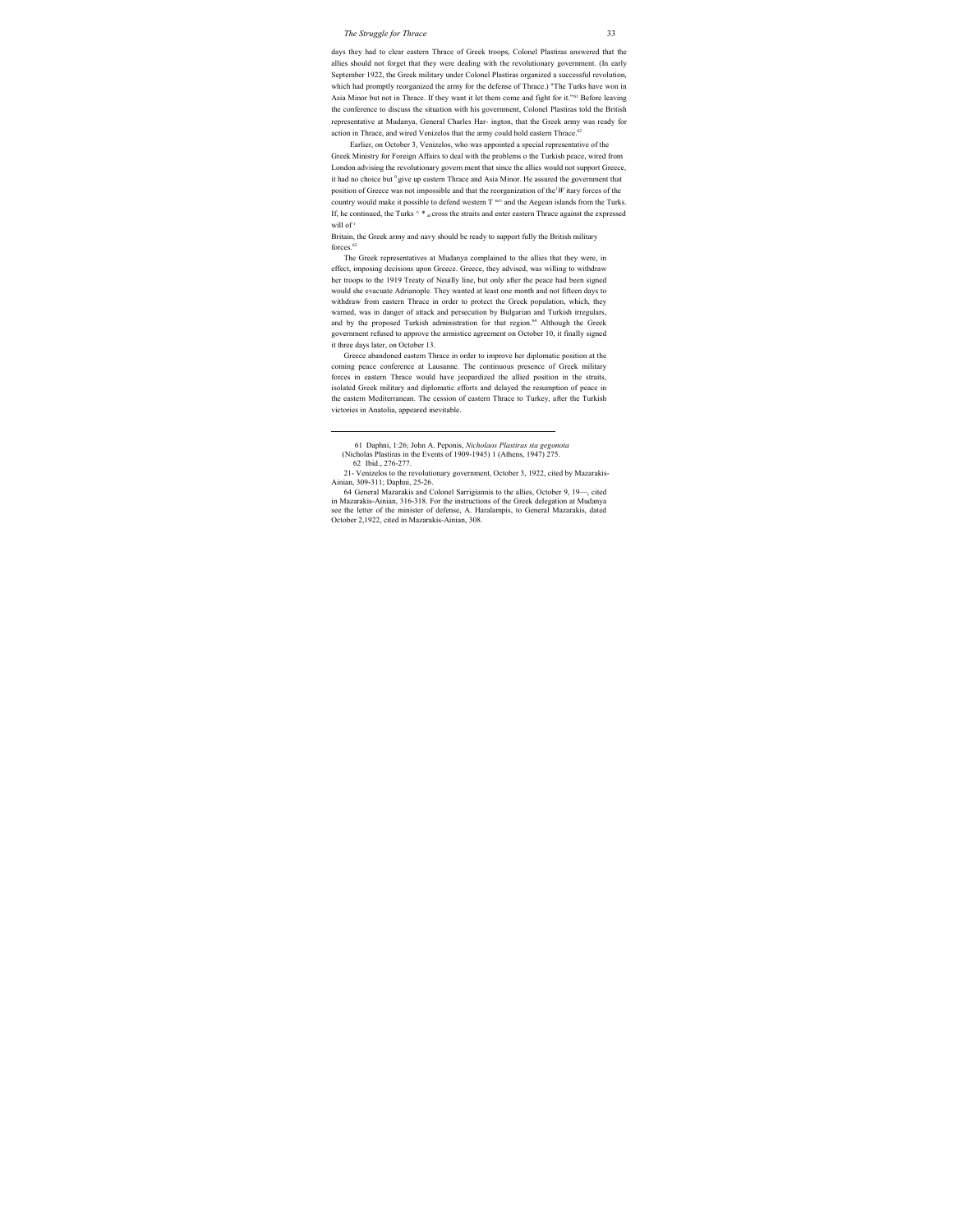The Turks were well aware of the significance of the reorganization of the Greek armed forces by the revolutionary government. Their eagerness to move into eastern Thrace was prompted by the program and activities of the revolutionary government in all of Thrace.<sup>65</sup> They were wary of the British government's decision to refuse them Istanbul and eastern Thrace until the final conclusion of peace. 66 The British decision, which was strengthened by the presence of the reorganized and effective Greek force in Thrace and the Aegean islands, was considered helpful to Greece. The absence of the Turkish army in Thrace and the growing power of the Greek army along the western bank of the Maritsa, it was believed, impaired the Turkish position at Mudanya and later at Lausanne: "In the opening of the Peace Conference our power on the shore of Rumelia was very weak and thus Turkey was unable to support her demands in Western Thrace. In this weak position, the most Turkey could do was to ask for a plebiscite in Western Thrace as outlined in

 <sup>65</sup> Biyiklioglu, 438,440-441; Gonatas, 250-251; Cebesoy, *Siyasi hatualari*, 89lt. 66 Jacques Bainville, *Journal, 1919-1926* (Paris, 1949) 153-154.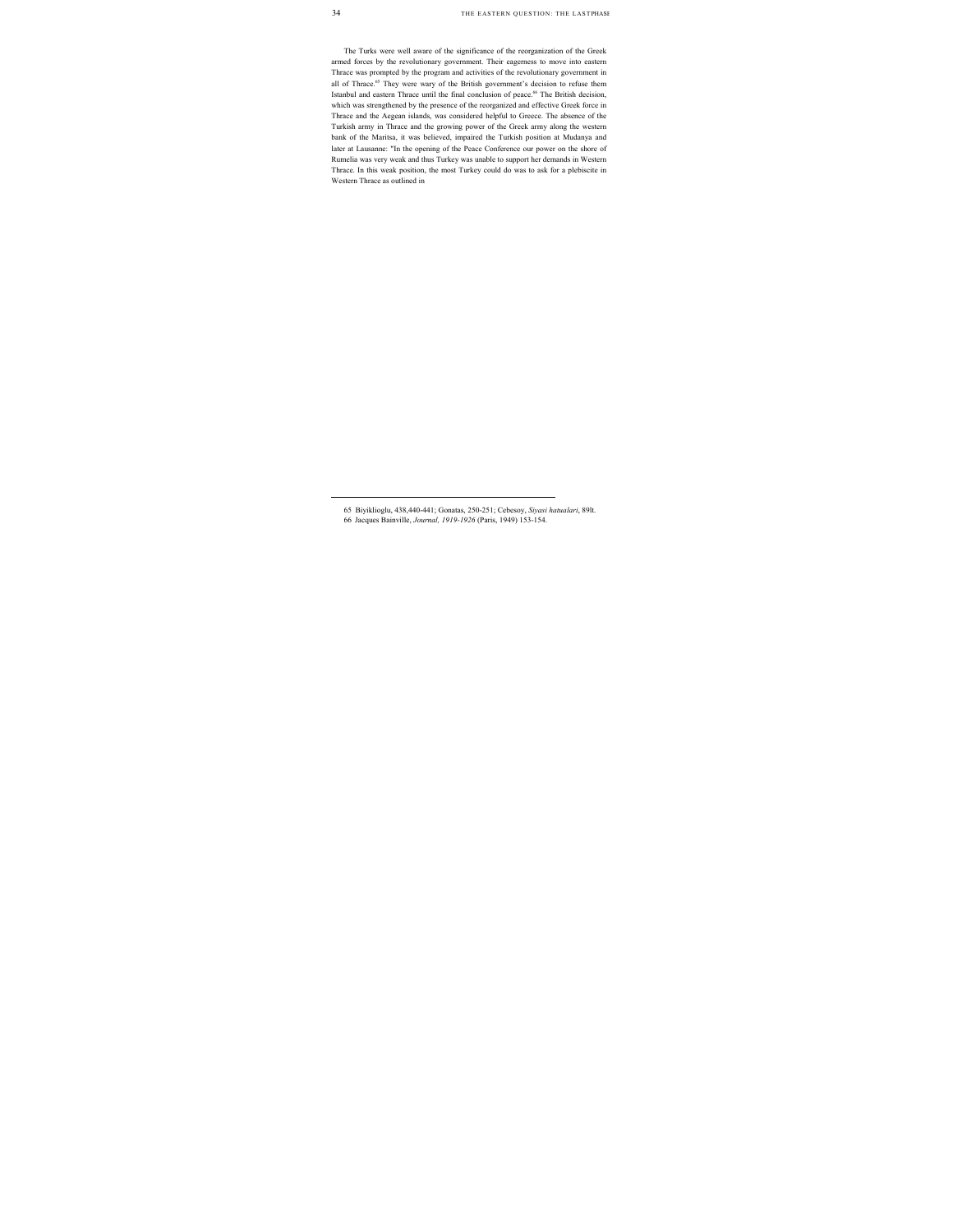the National Pact."67 Kemal had refused to press the issue of western Thrace in order to preserve his great victory against the Greeks and to use this advantage in the diplomatic negotiations at Lausanne.

#### *The Lausanne Conference*

On November 22, 1922, the territorial and military commission of the Lausanne conference opened with a discussion of the Thracian frontier between Greece and Turkey. Ismet (Inonu), the head of the Turkish delegation, asked that the Turkish boundary in eastern Thrace extend from the Black Sea to the Maritsa River, as defined in article 7 of the Treaty of Constantinople (April 29,1913). In addition, he pleaded that a plebiscite be held in western Thrace to pave the way for an autonomous regime in that area. His claim included the Karagach-Demotika section of the right (western) bank of the Maritsa, which Turkey had ceded to Bulgaria in 1915.<sup>68</sup>

Venizelos, the chief of the Greek delegation, warned that the cession of eastern Thrace to Turkey was a voluntary act and the Turks should not press their ambitions too far. "The army, which had refused to fight in Asia Minor," he said, "in its return to Athens had carried out a revolution and reorganized itself with the object of saving eastern Thrace." He informed the commission that he accepted the position as representative of Greece at the conference "on condition that the Greek government accept the grievous sacrifice of eastern Thrace in compliance with the wishes of the allies," and that Greece would not accept a further sacrifice by recognizing Turkish claims on the right bank of the Maritsa and by holding a plebiscite in western Thrace. He reminded the commission that only the Treaty of Sevres was in question and not earlier treaties; western Thrace was obtained from Bulgaria by an earlier treaty and therefore could not be a subject of discussion.<sup>69</sup> Ismet's reply waS that a plebiscite was needed in western Thrace for the protection of the large Turkish minority living there and for the security of eastern Thrace.<sup>70</sup>

Yugoslavia (the kingdom of Serbs, Croats and Slovenes) and Romani<sup>3</sup> firmly supported the Greek position, and Lord Curzon reminded the Tur ish delegation that the three allied governments (British, French and Italian and Turkey had agreed in an exchange of notes prior to the conference t<sup>3</sup> Turkey was to recover Thrace as far as the Maritsa River and Adrianop<sup>e</sup>-

The question of western Thrace did not admit of doubt or dispute; the point had been settled by the Treaty of Neuilly [November 27,1919], subject to the article that gave Bulgaria access to the sea. The area did not belong to Turkey before the war; Turkey had voluntarily surrendered it. The Greeks could not fairly be asked to give it up, not only because they were in legal occupation, but also because the area was absolutely necessary in order to enable them to

 <sup>67</sup> Biyikhoglu, 470,472.

<sup>68</sup> Cebesoy, *Siyasi hattralan,* 187-189; LCNEA, 21.

<sup>69</sup> Ibid., 25.

<sup>70</sup> Ibid., 26.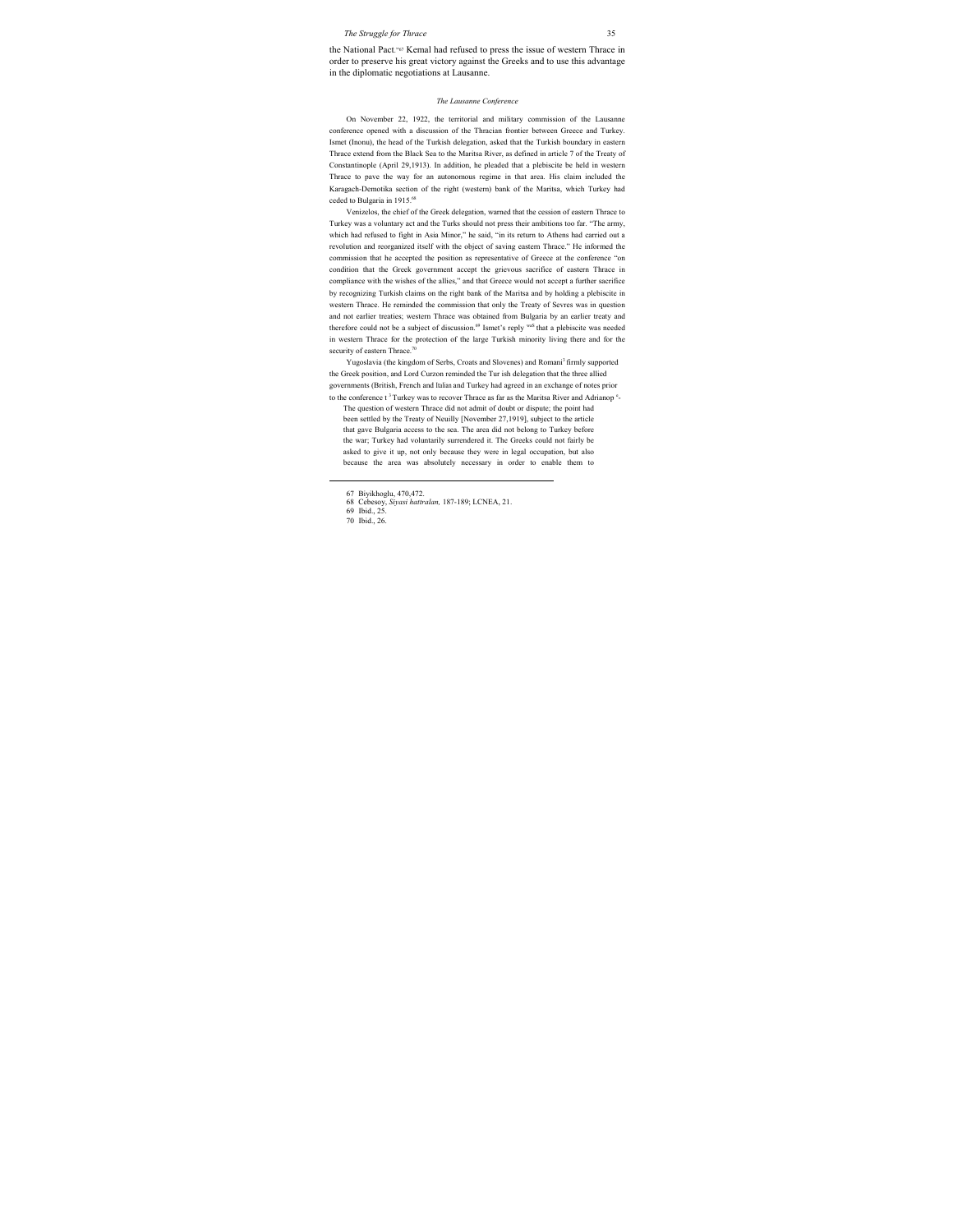accommodate the enormous influx of refugees who had gone there from eastern Thrace and elsewhere. The inviting powers were united in this and could not let the matter be reopened. There was no more case for a plebiscite in this area than in any other area outside the Turkish frontier. $71$ 

The final allied proposals on Thrace were presented to Turkey on January 31,1923. They recognized the resumption of full sovereignty for Turkey over all of eastern Thrace, and provided for the safety of her frontiers on both flanks, e.g., against Bulgaria and against Greece, by the creation of demilitarized zones on both sides of this frontier. Turkish military forces were to be limited in eastern Thrace, including the garrison of Istanbul. As regards western Thrace, the allies refused to upset the conditions established by the Treaty of Neuilly or to agree to a plebiscite of the population. The territory lying on the right bank of the Maritsa was to remain with Greece.<sup>72</sup>

Four days later the Turks agreed to accept these terms with slight modifications. In return for the abandonment by the powers of a restriction on Turkish military forces in eastern Thrace outside of the demilitarized zone, Turkey gave up her demands on the Adrianople suburb of Karagach (Karaaga^) or the railway line running from there to Kuleli-Burgas or Pythion—in a word, the frontier of 1913.

It is almost impossible to gather correct data on the ethnic composition of Thrace before the Lausanne settlement. The figures given by both the Turks and Greeks are somehow controversial and vary considerably from year to year. Those persons recorded as Turks or Muslims included, besides Turks, many Bulgarians, Albanians, Bosniaks and others. Many of these persons fled from Bosnia, Macedonia and Bulgaria to Thrace as a result of the turmoil in the Balkans from 1908 to 1914. It appears, however, that the majority of the persons listed as Turks or Muslims were, in fact, Turks. The figures given for the Greeks in Thrace included Bulgarian, Albanian and other Eastern Orthodox Christians who were listed as Greeks by the statistical office of the Ecumenical Patriarchate. These figures were also affected by

the forced movement of Greeks to regions outside of Thrace as a result of the Balkan wars and World War I. In 1913, Bulgarian Christians in eastern Thrace were exchanged for Turks from Bulgaria. It appears, however, that the majority of those persons listed as Greeks were in reality Greeks.

Taking these factors into account, the figures presented below and those presented at Lausanne by the Greek and Turkish delegations, the settled population of western Thrace at the turn of the century was probably 40 percent Turkish, 30 percent Bulgarian and 25 percent Greek. The population of eastern Thrace, excluding Istanbul, was probably 35 percent Greek, 35 percent Turkish and 20 percent Bulgarian. In neither portion of Thrace could any one ethnic group claim a majority. Islam claimed more adherents in western Thrace than in eastern Thrace, and Orthodox Christianity was more widespread in eastern Thrace than in western Thrace. Islam was in a minority in both areas, excluding Istanbul.

 <sup>71</sup> Ibid., 37-38.

<sup>72</sup> Ibid., 431.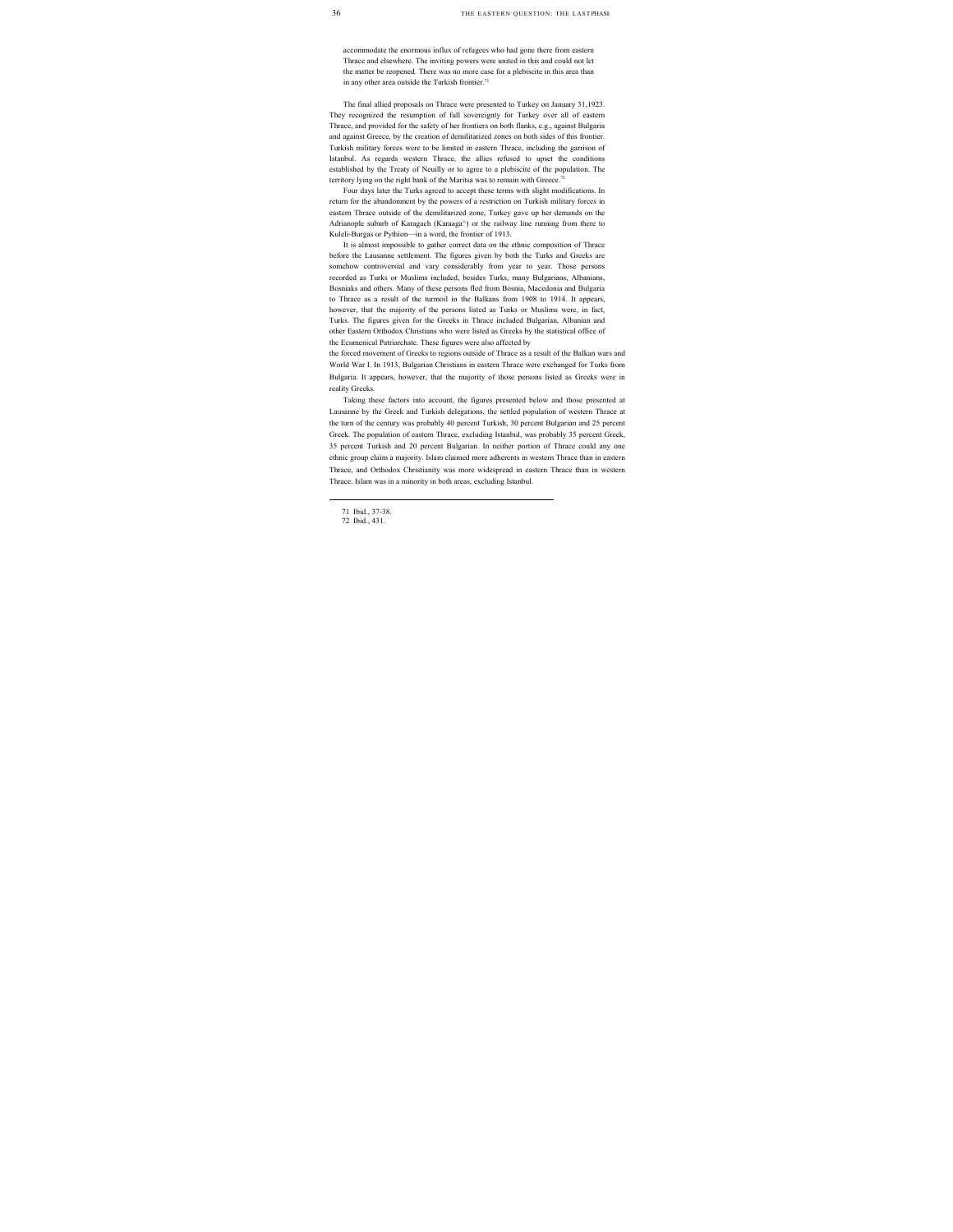|                   | <b>Greek Statistics</b> |                          | <b>Turkish Statistics</b> |           |
|-------------------|-------------------------|--------------------------|---------------------------|-----------|
| Group             | W Thrace                | E. Thrace                | W Thrace                  | E. Thrace |
| Greeks            | 305,000                 | 268,008                  | 86,255                    | 224,680   |
| Turks             | 265,000                 | 249,000                  | 362,445                   | 360,417   |
| <b>Bulgarians</b> | 73,000                  | 67,000                   | 68,656                    | ۰         |
| Armenians         | --                      |                          | _                         | 19,888    |
| Others            | ۰                       | $\overline{\phantom{a}}$ | 5.000                     | 26,109    |

|  | TABLE 1 |                                                           |  |  |
|--|---------|-----------------------------------------------------------|--|--|
|  |         | Population of Western and Eastern Thrace. March 14, 1914* |  |  |

'Source: Biyiklioglu, 248.

The refusal of Turkey to accept all the allied peace proposals resulted in the suspension of the conference on February 4,1923, and reopened the issue of the Greek-Turkish frontier. Turkey firmly rejected the economic an financial regime offered to her by the allied powers. Ismet insisted that a traces of the capitulations be eliminated, and suggested that Turkey ready to conclude peace for the point on which agreement had been reache > the unresolved issues would be discussed with the powers concerned a later date. So the Conference broke up, but in an air of unreality, since n one seemed to doubt that it would be reopened."73

However, encouraged by the split between Turkey and the allies, and confronted with a Turkish demand for reparations, Greece seriously considered the possibilities of resuming hostilities against Turkey.<sup>74</sup> When the conference reopened on April 23, 1923, and a settlement between the allies and Turkey seemed certain, the insistence of the Turkish delegation for payment by Greece of reparations for damages inflicted by the Greek army in Asia Minor precipitated a serious crisis. The Greek delegation threatened to leave the conference unless Turkey withdrew its demands, which it felt it could not meet and with regard to which it would not undertake any obligations for the future.<sup>75</sup>

The allies became worried over this turn of events, and although some of them warmly supported Greece, they refused to be dragged into a new war. They felt that the bellicose attitude of Greece was mostly a bluff to appease internal opinion, but were troubled lest renewed hostilities in Thrace would involve other Balkan states and bring on another world war.76 Many felt that the British had encouraged the Greeks in order to strengthen their own

 <sup>73</sup> Neville Henderson, *Water Under the Bridges* (London, 1945) 116.

<sup>74</sup> Daphni, 1:21,43-46; Mazarakis-Ainian, 329-332; Apostolos Alexandris, *Poli-*

*tikaifinamniseis* (Political Recollections) (Patras, 1947) 80-81.

<sup>75</sup> Department of State, *Monthly Political Report,* serial no. 2, no. 9, May 1923 (Washington, D.C., 1923) 11; Letter from Venizelos to his wife, May 13, 1923, published in *Vima* (Athens), December 15,1954, p. 1; Ali Naci Karacan, *Lozan konferansi ve Ismet Patja* (Istanbul, 1943) 332; *The Speech,* 621-622.

<sup>76</sup> MA, July 6,1923; Montagna to Mussolini, May 9 and 10,1923; DDI, series 7, vol. 2,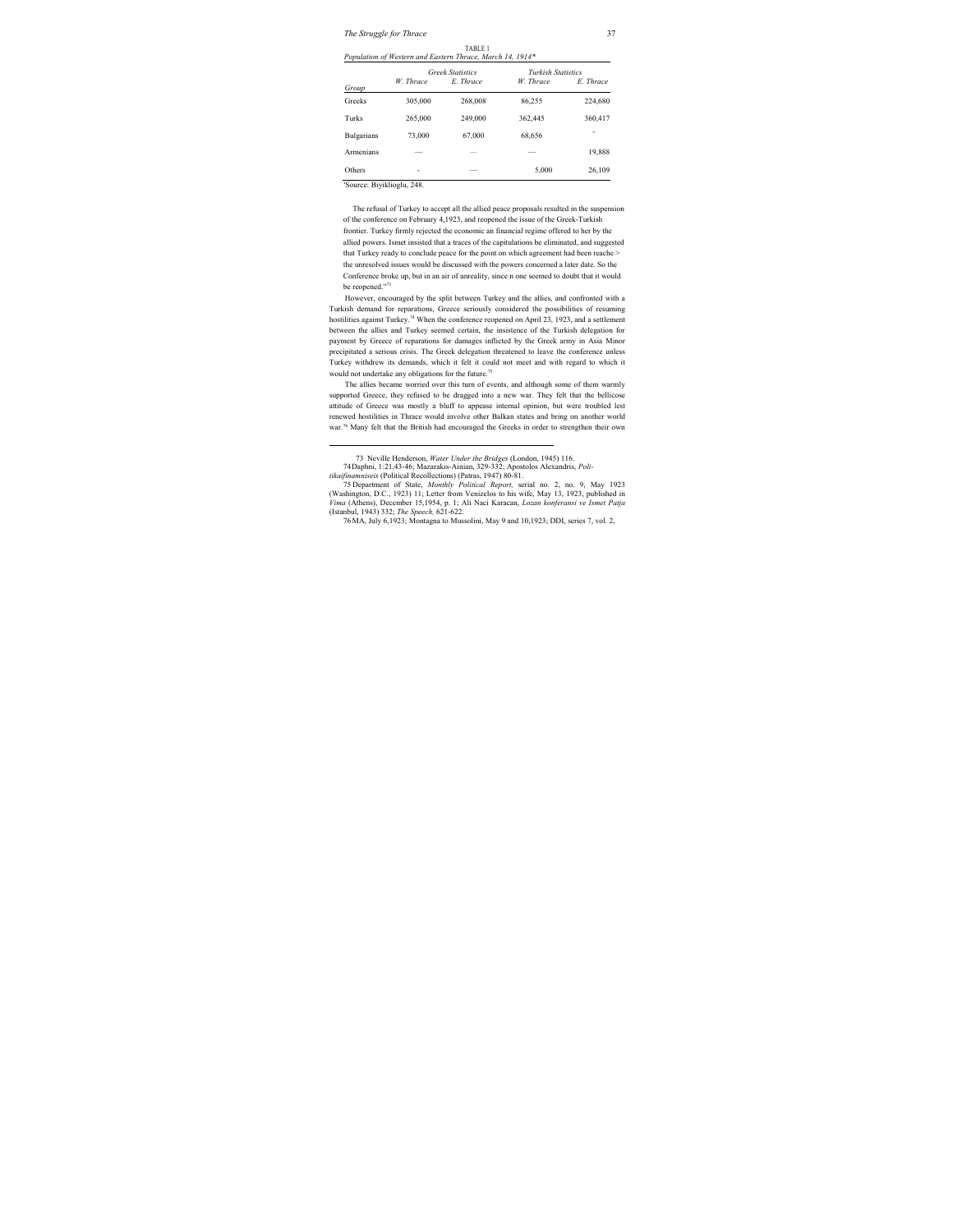position in Mosul.77 There is also evidence to indicate that Italy was interested in perpetuating the Greek-Turkish feud. In June 1923, Mussolini told Aposto- los Alexandris, the Greek foreign minister, that eastern Thrace should have gone to Greece and that the Italian army would have supported Greece if hostilities had been renewed.78

The danger of war brought forth a compromise solution from Britain. It was suggested that if Turkey would renounce its demands for reparations, Greece would cede to her Karagach and vicinity, which would be important to Turkey as a railway junction. Venizelos was willing to support the solution at the risk of losing his popularity in Greece. The war party, under General Theodore Pangalos, threatened to upset his diplomacy and even tried to replace him at Lausanne. The Greek government came under a great deal of pressure from the opposition in the country to withhold its signature from the final peace settlement with Turkey. Venizelos, however, successfully exerted his influence upon the Athens government for a more moderate stand and the acceptance of the allied compromise solution. The government informed Venizelos that if the Turks did not accept the compromise solution, arms would decide the Greek-Turkish conflict.<sup>79</sup>

Meanwhile, on May 19, Ismet consulted his government for instructions. Rauf, the president of the Council of Ministers, opposed the compromise solution and held up the instructions to him. On May 24, Ismet again cabled his government for instructions and warned that if the Greeks did not receive a decision from Turkey in two days, they would leave the conference. He pleaded that if the Greek offer of Karagach was not accepted, Turkey would get nothing or war, and the conclusion of peace with the allies would be endangered. On May 25, Kemal intervened and wired Ismet to get a complete settlement. Greece alone, he said, was not a problem and reparations were a minor issue. He ordered Ismet to accept the offer of the Greeks "not from fear of a resumption of war with Greece but because Turkey needs time to settle her other problems."80 In the final solution, Greece recognized its obligations to pay reparations. Turkey renounced the payment and in return received the railway junction at Karagach (articles 2 and 59, Treaty of Lausanne).

The dispute over the Thracian frontier continued after Lausanne. The Greek-Turkish Boundary Delimitation Commission could not agree on the interpretation of the provisions concerning the Thracian frontier provided for by the Lausanne settlement. In February 1926, Greece took its case to the Council of the League, requesting that it be turned over to The Hague Court. Turkey insisted that the court had no jurisdiction in the matter and that only the Mixed Boundary Delimitation Commission appointed under the Treaty of Lausanne could decide the frontier issue. Briefly, Greece explained that the territory between the two branches in the delta of the Maritsa River formed part of Greek national territory and therefore could

docs. 28 and 31.

<sup>77</sup> Ibid., 23; Joseph G. Grew, *Turbulent Era* (Boston, 1952) 529; Cebesoy, *Siyasi hatiralan,* 234-235.

<sup>78</sup> Alexandris, 103.

 $\blacksquare$ <sup>3</sup>/<sup>1</sup> ?<sup>onatas'</sup> <sup>269</sup>'270; Daphni, 1:44-47; Alexandris, 78,93-97; Della Torretta.I<br><sup>iar</sup>Vo<sup>r</sup>W<sup>SSadort0London-y0</sup>Mussolini,May27,1923,DDI,series7,vol.2,. W<sup>SSadort0London>t0</sup>Mussolini,May27,1923,DDI,series7,vol.2,.

<sup>80 77</sup>ie *Speech,* 627-628,631-634; BPPT, no. 30, October 22, 1923, p- 2: Ceb *Siyasi hattralari,* 252ff.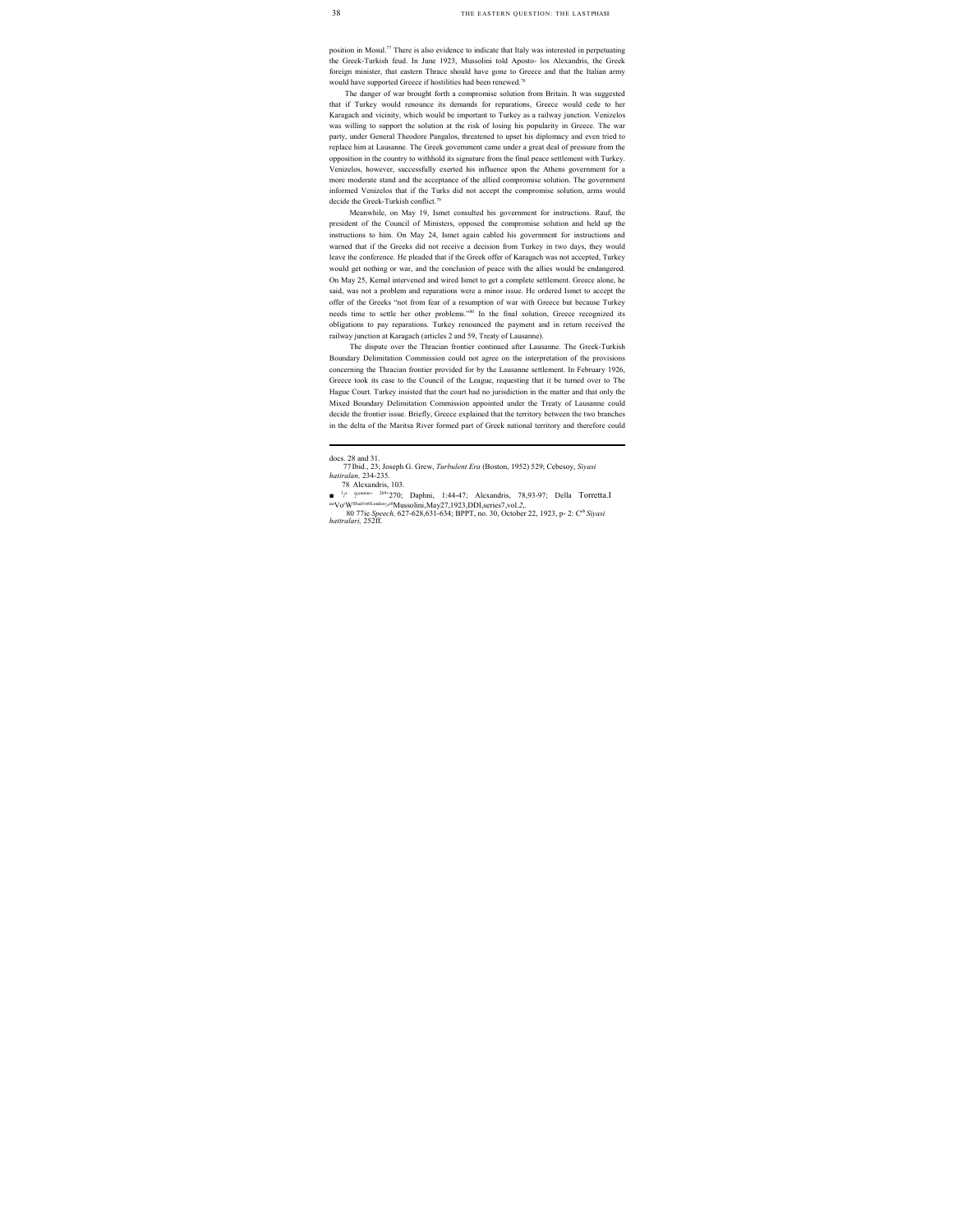not be included in the work of demarcation as contended by Turkey. The league refused to take the case to The Hague but returned it to the delimitation commission.

It was not until the overthrow of the Pangalos regime in Greece, which was extremely anti-Turkish, that the Turkish government agreed to the Greek position and recognized the eastern branch of the Maritsa River as t <sup>e</sup> principal stream separating Greece from Turkey in Thrace. Consequently, the dispute over the islets in the western branch of the river ended in Greece s favor. On November 6,1926, a protocol between the two states on delimit ing the Greek-Turkish frontier was signed, awarding the islets in dispute to Greece.<sup>81</sup>

Special agreements had also to be concluded between Greece and Turkey concerning the portion of the old "Oriental Railways" that leaves Bulgarian territory at Svilengrad and enters Greek territory on the right bank of the Maritsa, passes to Turkish territory at Karaaga^ reenters Greek territory and again leaves Greece at Pythion (Kuleli-Burgas) for Turkish territory across the Maritsa at Oziinkoprtl.<sup>82</sup> Article 107 of the Treaty of Lausanne provided a solution for the unusual situation resulting from the territorial settlement of the same treaty: "Travellers and goods coming from or destined for Turkey or Greece and making use in transit of the three sections of the Oriental Railways included between the Greco-Bulgarian frontier and the Greco-Turkish frontier near Kuleli-Burgas, shall not be subject, on account of such transit, to any duty or toll nor to any formality of examination in connection with passports and customs."83 It further provided for a commissioner to be selected by the Council of the League of Nations who, with the assistance of a Turkish and Greek representative, was to ensure that transit rights would be honored. Greece and Turkey agreed to abide by the majority decision of the league council in cases where they could not resolve their differences by direct negotiations. The final paragraph of article 107 provided that:

In the event of Turkey constructing later a railway line joining Adri- anople [Edirne] to the line between Kuleli-Burgas [Pythion] and Constantinople the stipulations of this Article shall lapse in so far as concerns transit between the points on the Greco-Turkish frontier lying near Kuleli-Burgas and Bosna-Keuy located a few kilometres south of Edirne respectively.... Nevertheless, it remains understood that the stipulations of paragraph one shall remain in force for transit over the two sections of the Oriental Railways between the Greco-Bulgarian frontier and Bosna-Keuy.

The above provisions proved to be inadequate for the running of the line, but it was not until November 25,1937, that Turkey and Greece prescribed in detail regulations for the

83 LNTS 28 (1924) 91-92.

 <sup>81</sup> BPPG, no. 80, April 30,1926, p. 6; MA, November 6,1926; LNOJ (1926)511- 516,529-530. -

<sup>82</sup> LCNEA, 21, 91-92, 838; F.A. Vali, *Servitudes in International Law: A Study oj Rights in Frontier Territory*, 2d ed. (London, 1958) 115-118. A similar situation exists along the Syrian-Turkish frontier. Cf. "Agreement (Ankara) for the Promotion ot Peace: France and the Provisional (Nationalist) Government of Turkey, October zu, 1921," in LNTS 54 (1926-1927) 178-193.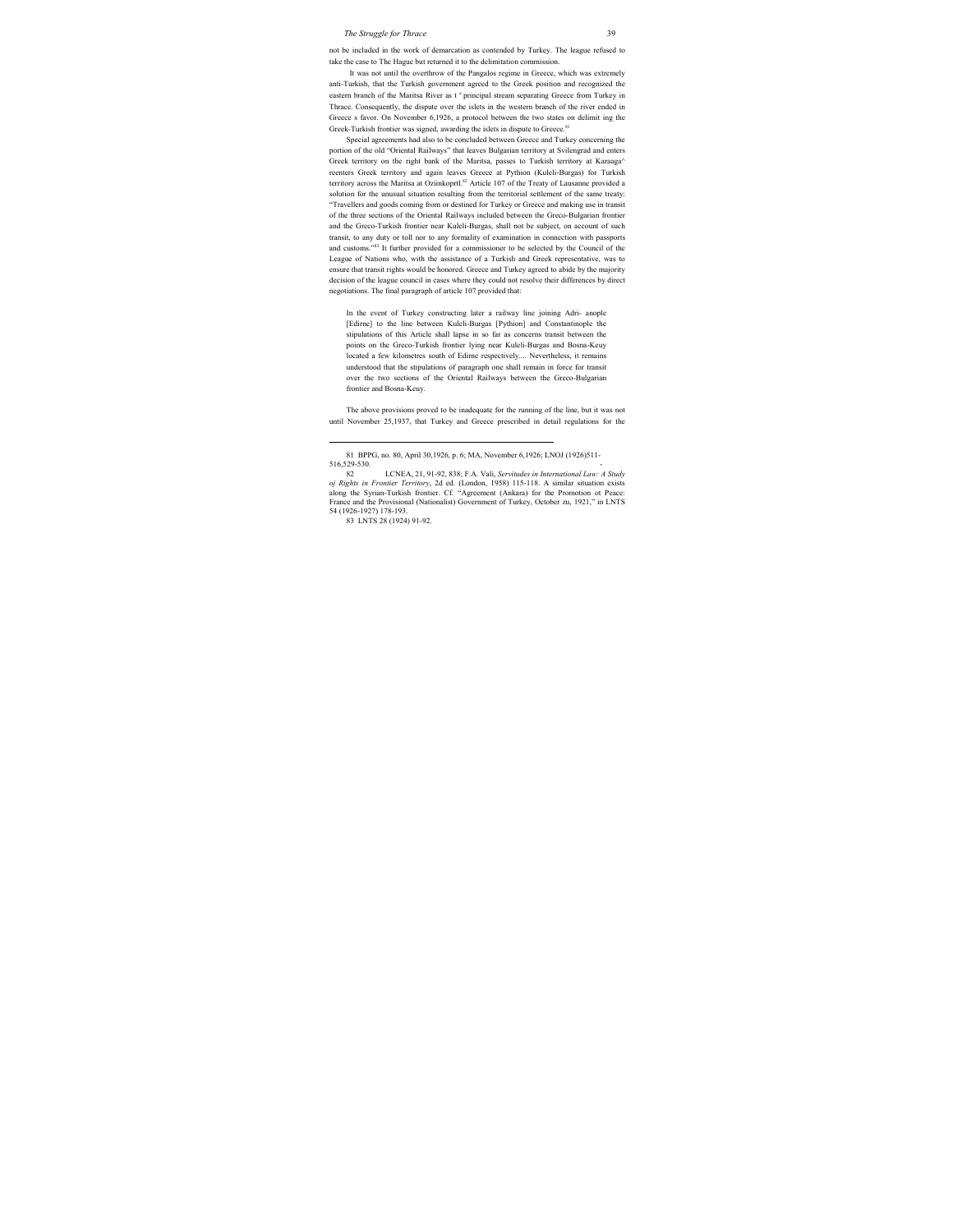application of the provisions of article 107. These agreements have been faithfully adhered to and are still operative.<sup>84</sup> Until Turkey builds a railroad line from OzlinkoprU to Edirne (Adrianople) on the left bank of the Maritsa, she will be dependent upon Greece for rail transportation to Edirne. The number of incidents on the Maritsa railway between the Turkish and Greek authorities were few, and generally occurred at a time when the relations between the two countries were strained.

The most serious incident occurred in November 1927. On the occasion of the anniversary of the capture of Edirne by the Turks, a parliamentary delegation left Ankara for Edirne. The wagons occupied by the delegation were covered with Turkish flags. As the train entered Greek territory, the Greek military commander at Kuleli-Burgas demanded that during the trip through Greek territory the flags be removed. The Turks refused and the commander declined to allow the train to proceed. After the usual flare-up in Athens and Ankara, the incident was closed. Turkish flags could not be displayed on trains passing through Greek territory.

 <sup>42.</sup>LNTS 195(1938) 137-143.The position of the neutral commissioner has been abolished and its functions transferred to a Greek-Turkish commission. The sector or 109.3 miles of standard gauge from Alexandroupolis (Dadeagach) up the Marits vaUey to Svilengrad was bought from its French owners by the Greek government in 1954. During the occupation of Greece by Germany, all Turks had to get permiss>°n from Germany to travel from Istanbul to Edirne.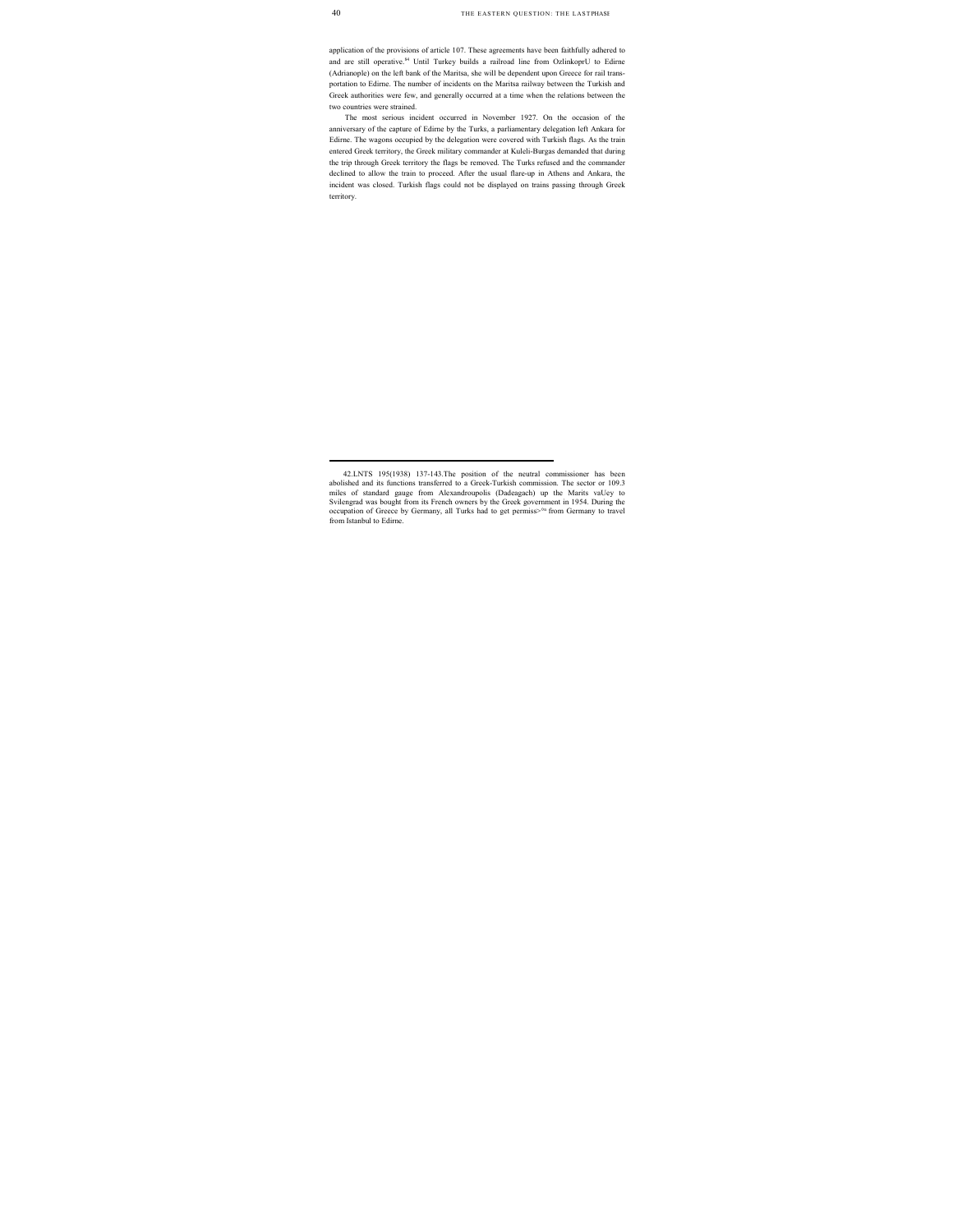## The Contest for the Islands

The Aegean Sea washes over 500 miles of rugged Anatolian coastline, and less than twenty-five miles from this coast is a string of densely populated Greek-inhabited islands beginning with Samothrace in the north and ending with the Dodecanese islands and Rhodes in the southeast—a distance of about 300 miles. Two-thirds of this string of islands is less than fifteen miles from the Turkish coast. That portion of the Aegean that lies between these islands and the Turkish mainland became the principal boundary separating Turkey from Greece.

A glance at the map will show that the main cities and towns of the Aegean islands face toward Anatolia. In former times, before the exchange of populations, the islands were closely tied to the economic life of western Anatolia. Many of the inhabitants of the islands owned land and conducted commercial enterprises on the Turkish mainland, and developed a market there for their olives, olive oil and fish. The islands, in return, served as the summer location of many of the Christian inhabitants of the Anatolian coast and provided refuge for them during periods of communal unrest.<sup>85</sup> "Along the Aegean Coast of Turkey, between Rhodes and Samos, the sea carves its way into the land in a series of deep gulfs: The Doric, the Ceramic, the Mendelian. It is a seascape where the islands begin to dominate the mainland, and where indeed the mainland, with its long narrow promontories, has itself the aspect of a series of islands, making a geographical unit of the whole."<sup>86</sup>

#### *The Aegean Islands*

On November 25,1922, the delegates at Lausanne took up the question of the Aegean and Mediterranean islands off the coast of Turkey. While it was admitted that the Greeks formed an overwhelming majority on all the islands, the chief of the Turkish delegation reminded the other powers that

Turkey had a very special interest in their future. Ismet cautioned that the islands, which depend geographically on Asia Minor, were of grave importance to the peace and security of Anatolia. He asked that Turkish sovereignty be recognized over Imbros, Tenedos (Bozcaada) and Samothrace, and that a neutral and independent political existence be established for Lemnos, Myti- lene, Chios, Samos and Ikaria, as these islands were of vital importance to Turkey's security and because it was an economic necessity for them to be united to Asia Minor. Ismet accused the Greeks of using them as bases for aggression in their bid to establish a Greek empire in Anatolia.

Venizelos agreed to the demilitarization of the islands in order to satisfy Turkey's

86 347; S.K. Karatzas, *Smyrnis Tragodies* (Smyrna Tragedies) (Athens, 19 )

 <sup>1.</sup> Karl Dietrich, *Hellenism in Asia Minor* (New York, 1918) 49-50; Great Britain, i23f?phic Handbook Series, Naval Intelligence Division, *Turkey* 1 (Lon^n, Aprn

<sup>•</sup> Lord Kinross, *Europe Minor* (New York, 1956) 75.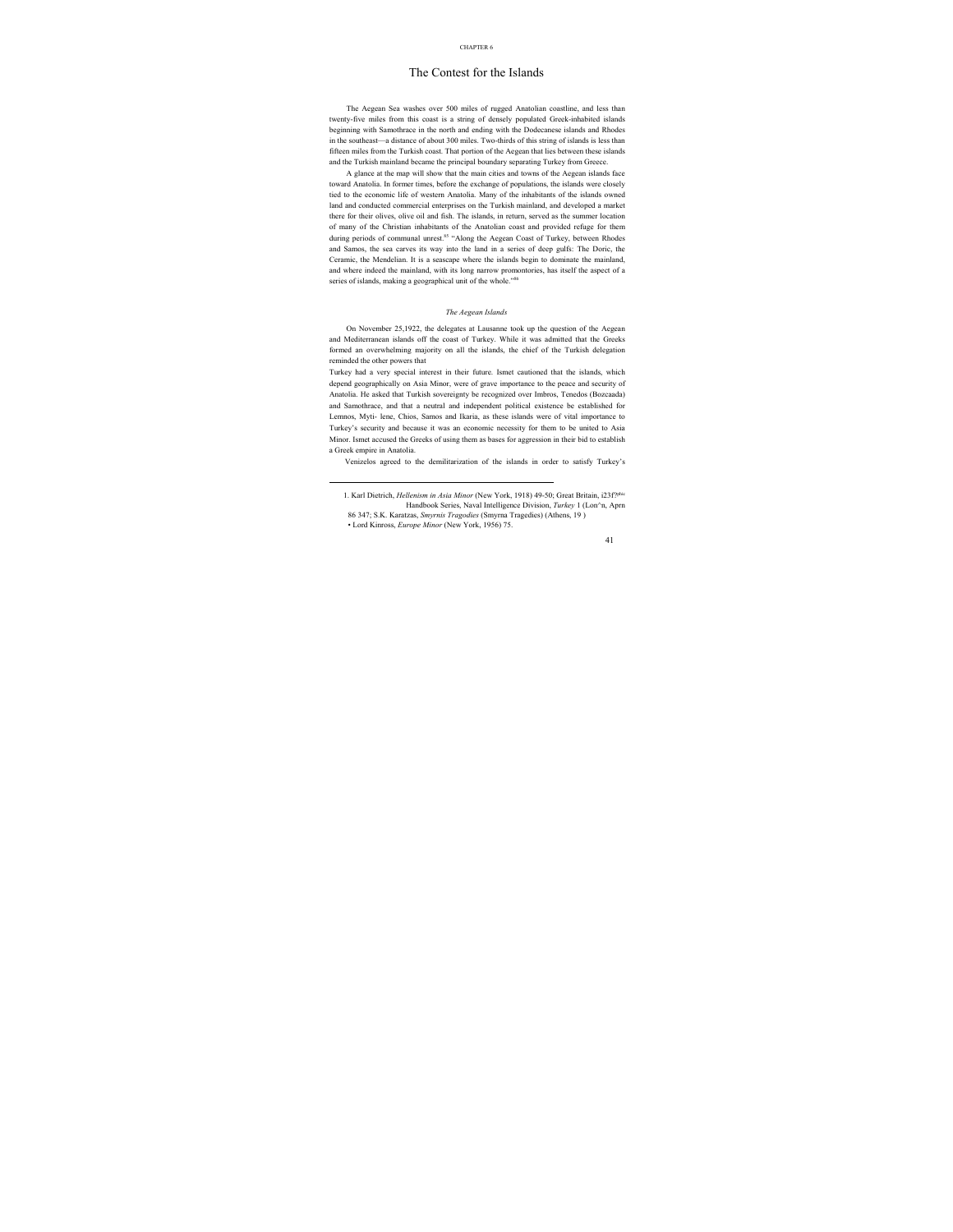security requirements but pleaded that all the islands, including Imbros and Tenedos, should remain Greek. He denied that the islands were used as military bases by the Greeks in the Asia Minor campaign. At which point, Ismet rejoined that the sovereignty of Turkey over Imbros and Tenedos was not a subject for discussion at the conference.<sup>87</sup> Lord Curzon later replied that, on the contrary, only the sovereignty of these two islands and none other was subject to the negotiations at Lausanne.<sup>88</sup>

On February 14, 1914, the great powers agreed to return the islands of Imbros and Tenedos, which, along with the other Aegean islands minus the Dodecanese, had been occupied by Greek forces during the Balkan wars, to Turkey. Turkey, at the time, refused to accept the offer lest it mean recognition of Greek sovereignty over the other Aegean islands. Imbros and Tenedos had been awarded to Greece by the defunct Treaty of Sfcvres.

The issue of the islands was often raised in the sessions at Lausanne concerned with the control and organization of the straits. While Imbros and Tenedos guard the Aegean entrance to the straits, the remaining islands form a series of chains that could effectively close the Aegean to outside shipping- On December 20,1922, Ismet denounced the demilitarization of the straits as jeopardizing Turkey's security, because "Greece is being enabled to raise soldiers among the inhabitants of the islands immediately opposite the demilitarized zones... if Greece is authorized to utilize on the spot contingents from the islands in question, it really amounts to her being allowed to have as many soldiers as possible on these islands." He reasoned that"ImbroSi Tenedos and Samothrace, which form an integral part of the Dardanelles should be restored to Turkey."89

On the last day of January, Lord Curzon presented the allied proposals f« the Aegean islands to the Turkish delegation. He explained that for »' defense of the straits the Turkish delegation had asked for the demilitarization of the islands of Imbros, Tenedos and Samothrace, and that the allies, of their own accord, had added the island of Lemnos. Although, he continued, the island of Imbros contained no Turkish population whatever (6,762 Greeks) and the island of Tenedos contained a small Turkish minority (1,631 Greeks), and although the islands had been for nearly ten years in the possession of Greece, they were offering, in view of the proposals made in 1913- 1914, to restore them to Turkish sovereignty. He added that, at the request of the Turkish delegation, stringent provisions were introduced into the treaty by which the central group of Aegean islands, e.g., Mytilene, Chios, Samos and Ikaria, would be demilitarized so that they could not possibly be made the base of military, naval or air attack upon Turkey.<sup>90</sup> On February 4, Turkey accepted these proposals and agreed to establish a local administration on the islands of Imbros and Tenedos.<sup>91</sup> The Treaty of

(article 13, Treaty of Lausanne). ... ,

90 Ibid., 432-433

Ibid., 838 (article 14, Treaty of Lausanne). Note of Venizelos to the allied powers, January 29,1923, DDI, series 7, vol. 1, doc. 482. Venizelos asked the allies to guarantee a special regime for the Greeks of Imbros and Tenedos when the islands were reverted to

 <sup>87</sup> LCNEA, 95-100.

<sup>88</sup> Ibid., 169.

<sup>89</sup> Ibid., 280-281.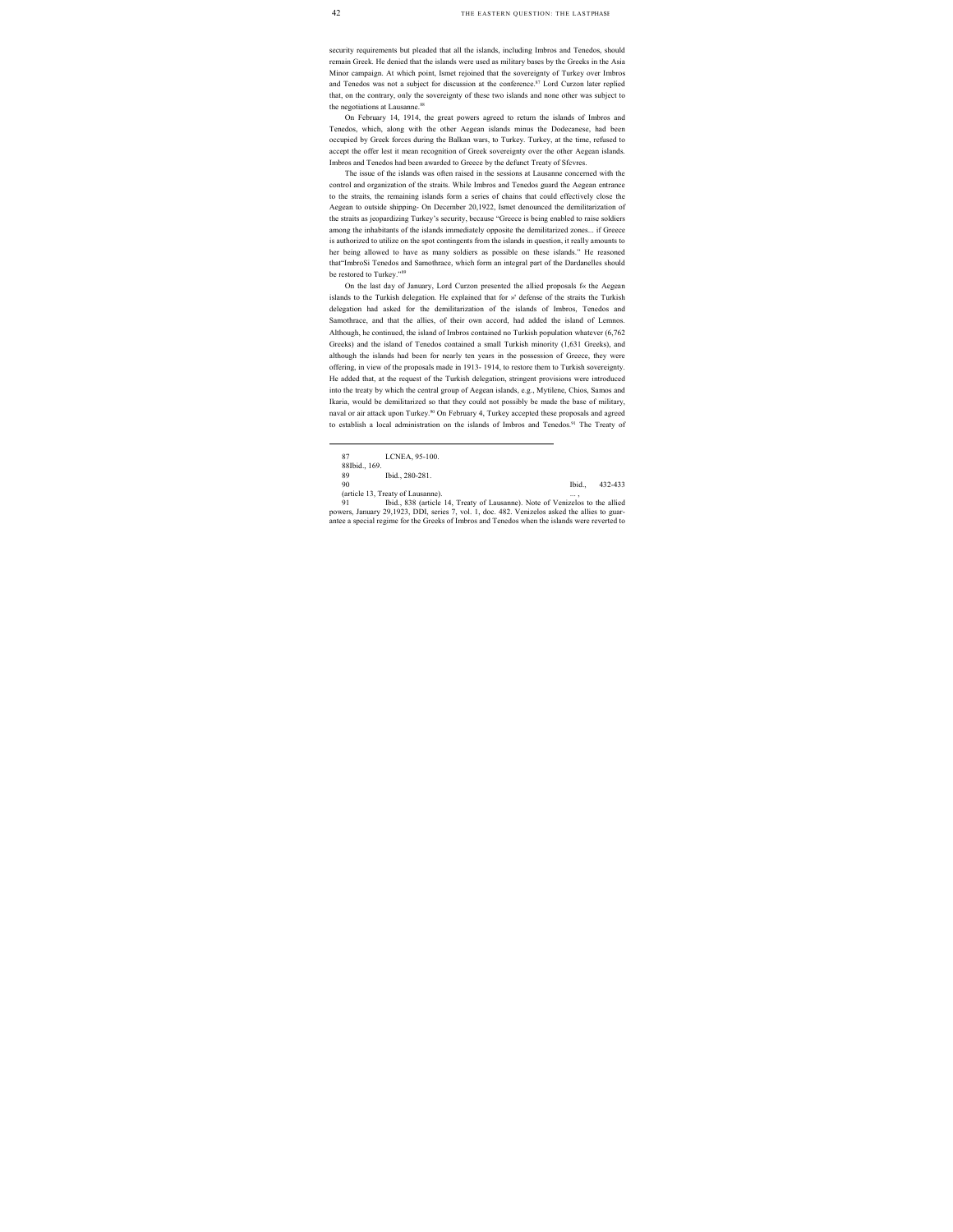Lausanne enjoined Turkey to provide the islands with a special administrative organization composed of local elements; to furnish every guarantee for the native non-Muslim population in regard to local administration and the protection of persons and property; and to ensure the maintenance of order by a police force recruited from among the local population and responsible to the local administration. In September 1924, these provisions were placed under the guarantee of the League of Nations.

#### *The Dodecanese Islands and Castellorizo*

The Dodecanese islands, located off the southwestern coast of Anatolia and inhabited almost solely by Greeks, were seized by Italy in its war with the Porte, 1911-1912. The Italian-Turkish Treaty of Ouchy (Lausanne), October 18,1912, provided that the Italian occupation of the islands would continue until Turkey fulfilled its pledge to Italy to evacuate Tripolitania and Cyre- naica. Although the Turks kept their part of the agreement, the Italians did not. This action prevented Greece from occupying all the Aegean islands during the Balkan wars (1912- 1913).

Italy was promised complete sovereignty over the islands by article 8 of the secret Treaty of London, April 26,1915. France and Britain honored the agreement in article 122 of the abortive Sevres treaty.

At the 1920 London conference, Lord Curzon acknowledged the receipt of a letter from Venizelos before the conference laying claim to the island of Castellorizo (Mais Ada). Venizelos wrote that Greece occupied the island in 1912 and that it had declared its union with Greece. Its 12,000 inhabitants were Greek and enjoyed an autonomous regime under the Ottomans. Nitti, the chief Italian delegate, objected to the Greek claims and insisted that the island remain Turkish and part of the Italian sphere of influence since it was very close to the Adalia (Antalya) region in southwestern Anatolia. The allied powers, for a change, were especially anxious to please the Italians, and agreed to uphold the Italian position. They maintained that the status of the island was decided in 1913, when the Greeks were ordered to return the island to Turkey because it was too close to that country's coast.<sup>92</sup> (Castellorizo was occupied by the French during World War I.) But Italy was soon to reverse her position. In March 1920 she insisted that the island be placed under Italian sovereignty and suggested that since Italy was going to hand over to Greece eleven islands, the retention of the tiny island of Castellorizo was a mere trifle. The Italians also asked that Italy be given title to the Dodecanese islands before handing them over to Greece.

The reader will recall that the Dodecanese islands and Castellorizo were awarded to Italy by the Treaty of Sevres, August 10, 1920, but in a special agreement concluded between Greece and Italy on the same day, Italy promised to cede to Greece all the Dodecanese islands minus Rhodes. This island was to enjoy a large measure of autonomy, and a plebiscite to determine the future of the island was to take place, under the auspices of the League of

Turkey.

<sup>92</sup>DBFP, series 1, vol. 7, March 18,1920, pp. 528-29,541-542. n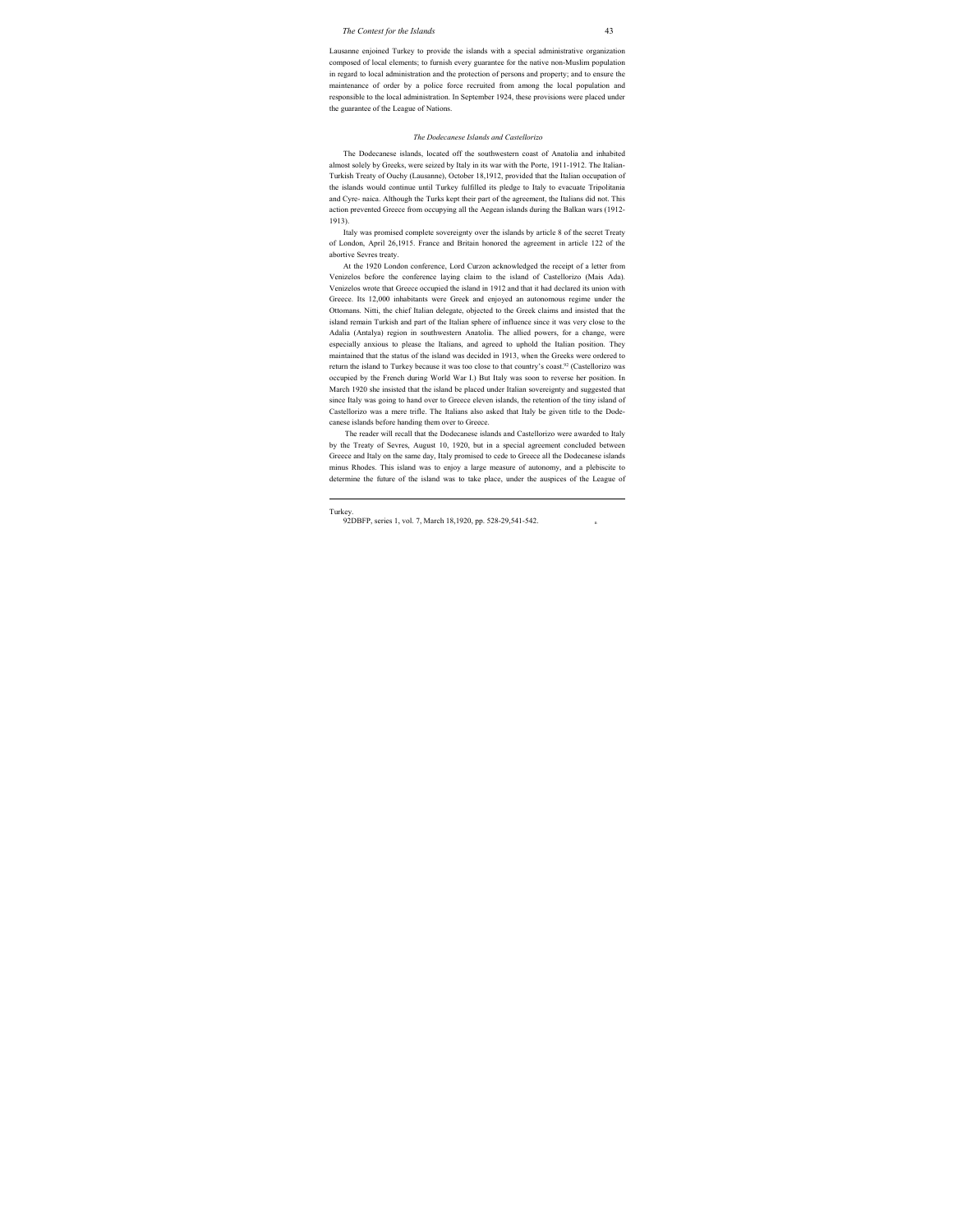Nations, on the day Britain made a decision to give Cyprus to Greece. In any case, no plebiscite would take place until fifteen years after the date of the Sevres treaty.

There was very little question at Lausanne as to the disposition of the islands. On October 8,1922, after the Greek defeat in Anatolia, Italy repudiated the agreement to give Greece the Dodecanese islands and announced its intentions to keep them. Within a week, the British government joined Athens in protesting the Italian action as it was taken without consultation with the other allied powers. On November 3,1922, Mussolini wrote Lord Curzon that as the Treaty of Sevres was no longer operative, Italy would keep the islands. Public opinion in Italy, he declared, would not allow him to han them over to Greece.<sup>93</sup> A few months later, he told Alexandris that Italy's stand on the Dodecanese was not aimed at the Greek people, but was needed to strengthen Italian national interests in the eastern Mediterranean.<sup>94</sup>

Turkey also resisted the cession of the islands to Greece. Although it was apparent that Italy had no intention of giving them to Turkey, Ismet told the Italian delegate at Lausanne, C. Gerroni, that under no condition would Turkey want the cession of the Dodecanese islands to Greece." Although Turkey felt uncomfortable over the prospects of having a strong and ambitious power at her doorstep, she preferred Italy to Greece in the Dodecanese, as such an arrangement left the door open for future negotiations over the disposition of the islands. But if Greece were in possession of them, the Greek character of the islands would make it less probable that they would be taken away from her and given to Turkey.

In order to facilitate the negotiations at Lausanne, and perhaps to acquire Italian support and a united front, Greece approved the cession of the Dodecanese from Turkey to Italy but insisted that her rights in the islands still remained and that it was a question of a later settlement between Italy and Greece.<sup>95 96</sup> On February 4, 1923, Ismet accepted, in its entirety, the proposal regarding the islands of the Dodecanese, which had not until then figured in the agenda of the conference and in regard to which no discussion had taken place.<sup>97</sup>

However, a few weeks later, the Turkish delegation received orders from Ankara to insist upon the return of the Dodecanese islands to Turkey. The Turkish delegation tried to bind Italy into an agreement not to cede the islands to Greece in the future, nor to fortify them, and to prevent their use by smugglers, who often violated Turkey's coastline. Italy, with allied support, refused to be bound by such an agreement, and refused to discuss the islands at the conference with Turkey.<sup>98</sup> In the end, Turkey renounced in favor of Italy all rights and title over the Dodecanese islands, Castellorizo and the islets dependent thereon.<sup>99</sup>

97 LCNEA, 838.

After Lausanne, Greece continued to claim the islands as part of its na lona p rimony and complained bitterly over Rome's undisguised attempts to Italianize their Population. The

<sup>93</sup> Mussolini to Lord Curzon, November 3,1922, DDI, series 7, vol. 1, doc-<sup>7U\*</sup> 94 Alexandris, 101.

<sup>95</sup> Garroni to Mussolini, November 29,1922, DDL series 7, vol. 1, doc. 171.

<sup>96</sup> Note of Venizelos, January 29,1923, DDI, series 7, vol. 1, doc. 171.

<sup>98</sup> Letter of Montagna to Grew, April 23,1923. Montagna told Grew that Italy was primarily interested in retaining the island of Castellorizo as a question ot prestige. Cited in Joseph G. Grew, 557,565.

<sup>99</sup> Articles 15 and 16, Treaty of Lausanne, July 24,1923.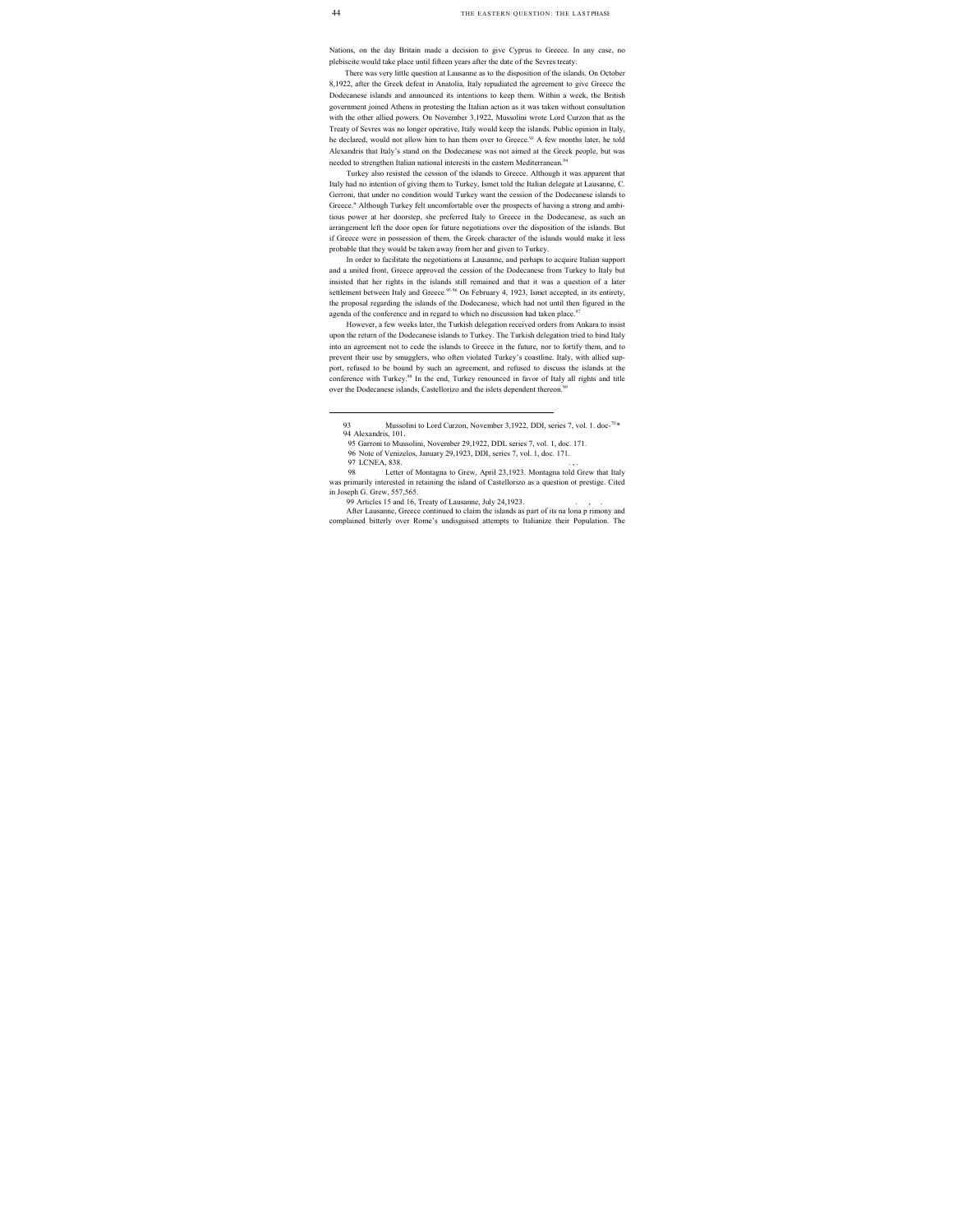verbal struggle for *enosis*, or union with Greece, was <sup>capacon</sup> thousands of Dodecanesian refugees who fled to Athens from the fascist tyranny. Turkey also complained of the Italian presence in the Aegean, but forothe' reason! She felt directly threatened by the determination of Italy to establish a foothold in h east- The construction of Italian naval bases in the Aegean, especially at Leros, and the concentration of Italian troops at Rhodes could not be taken lightly.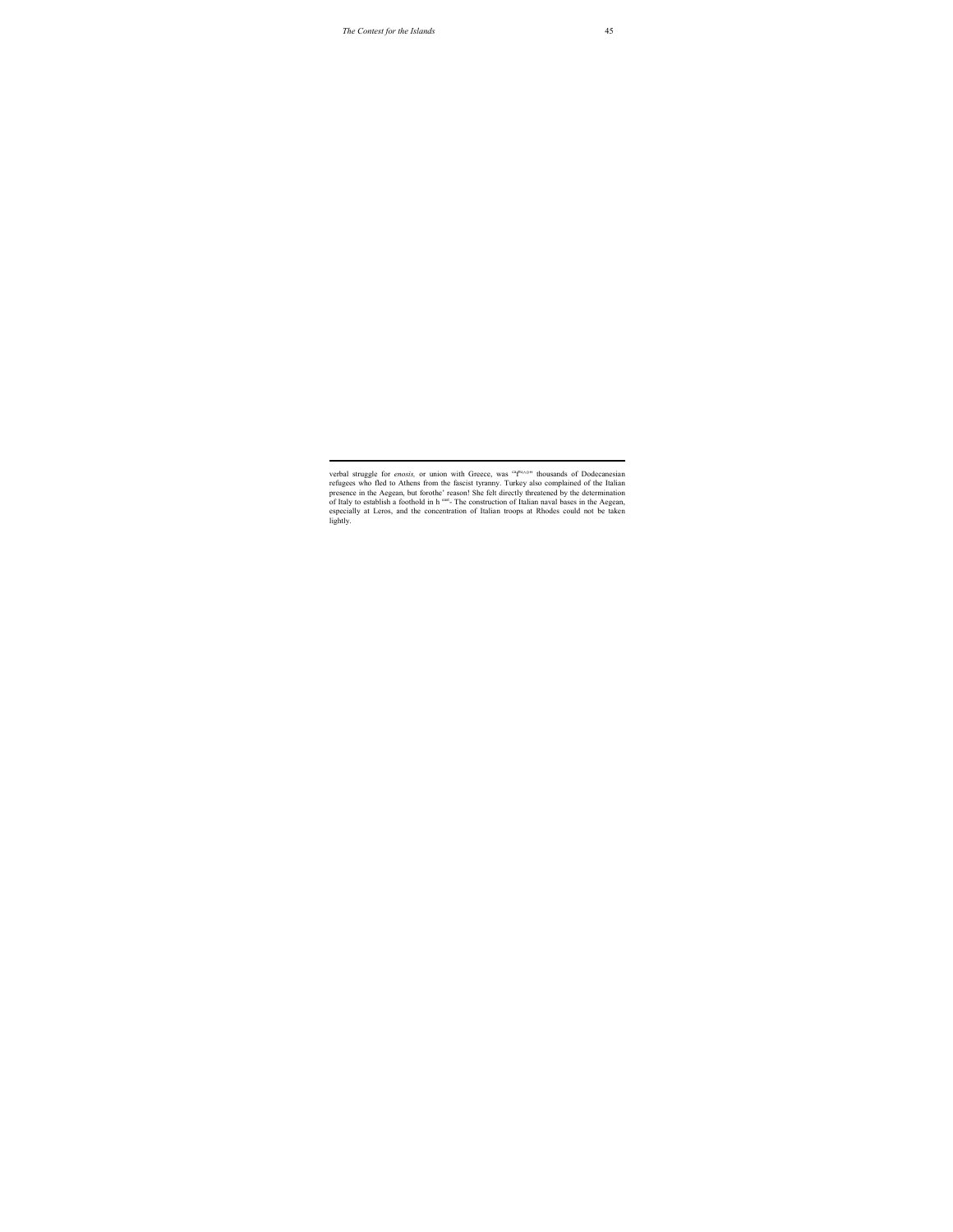#### *Cyprus*

The Greek-inhabited island of Cyprus, just forty miles off the Anatolian coast, was occupied by England in 1878, in return for her services in securing, for the future, the territory of the Ottoman empire against its enemies, mainly Russia. The occupation was to continue until such time as Russia restored to Turkey Kars and the other conquests made by her in Armenia during the Russia-Ottoman War of 1877-1878, e.g., Batum, Ardahan, Bayezit, and their immediate environs. Sovereignty over the island was to remain with the sultan. During the Balkan wars, Greece was prevented from occupying the island because of the British occupation, and when hostilities broke out between Britain and Turkey in World War I, the island was annexed to the British crown by an Order in Council, November 5,1914.

As early as 1913 the Greeks and British studied the possibility of exchanging Cyprus for the port of Argostolion in Cephallonia, one of the Ionian islands. However, the project did not pass the planning stage. A more serious opportunity for the union of Cyprus with Greece presented itself in October 1915 when the island was offered to Greece on the condition that she enter the war and render immediate assistance to Serbia. The Greek government

The defeat of Italy in the Second World War made possible the union of the Dodecanese and Castellorizo with Greece. In June 1946 the foreign ministers of Britain, France, the United States and the Soviet Union unanimously voted in favor of awar • ing the islands to Greece. The treaty signed in Paris on February 15,1947, confirm this agreement and stipulated that the islands should be demilitarized. A month later a Greek military government took over from the British at Rhodes, and within a year the islands were officially annexed to their motherland.  $\frac{1}{4}$ 

Turkey, at that time, did not contest the award. Indeed, as early <sup>as ^7</sup> Ambassador Enis Akaygen of Turkey most categorically assured Premier Papandreou of Greece that it was official Turkish policy to have no territoria ^ and that Turkey had no objection to the claim of her friend and ally, Greece, o ^ Dodecanese. Stephen Xydis, *Greece and the Great Powers* (Thessaloniki, 1963JI «»■ the whole, the Turkish press was silent on the matter. Cf. *Ayin Tarihi* 153 ( S 1946) 85-87; 160 (March, 1947) 122-123. Although disturbed by the Greek civu  $\land$  and communist penetration in that country, Turkey was in no position to °PP° j jjy Greek claim to the islands. Her neutrality during the war was not fully appr<sup>e fa</sup> cnt the allies, whose friendship she was anxiously seeking to cultivate. It is only m  $\land$ years and in connection with the Cyprus issue that the Turkish press has had.their thoughts on Greece in the Dodecanese. The Greeks are criticized for not<sup>sharin#</sup> ras award of the islands with Turkey. It is certain that had Turkey come out of , lands. a strong and favored ally of the west, Greece would not have received all  $\sigma$ <sup>f the</sup>.<sub>heAI</sub>i»- The Turkish claims would have been based on the proximity of the islands to

\*v'\*n "iainland and on the 6 percent Turkish minority in the islands' P°P" jived 1947 abom 7,000 of the islands' 115,000 inhabitants were Turks, most in Rhodes and Cos, which had a total population of about 60,000 and  $2^{\circ\circ}\circ \mathbb{R}!$  ively. Between 5 to 8 percent of the popuation on these two islands was T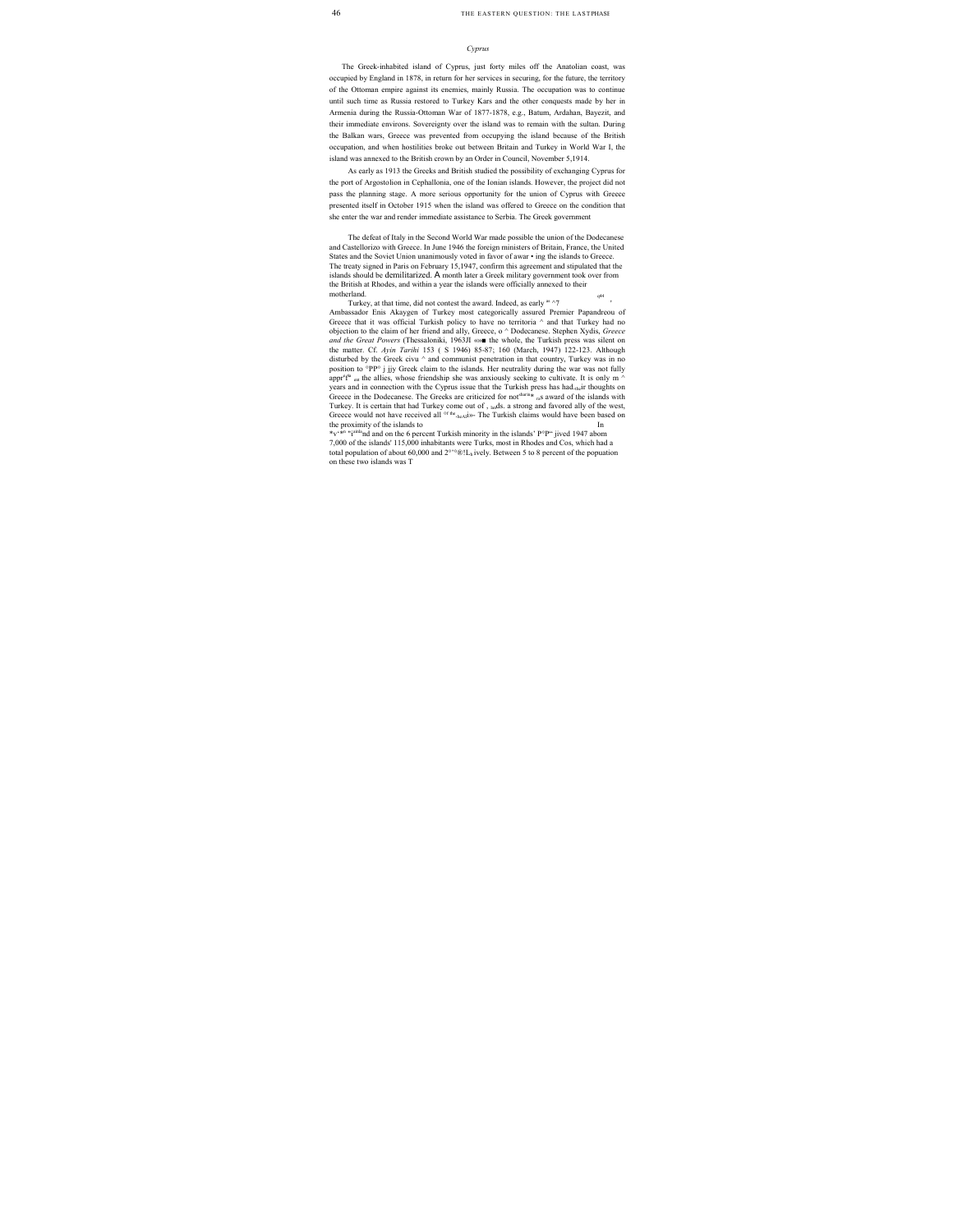rejected the offer, wishing at that time to preserve its neutrality, and the offer was subsequently withdrawn.

In the secret Sykes-Picot agreement, Britain agreed not to open negotiations for the cession or alienation of Cyprus without the previous consent of France.100 This was publicly confirmed in article 4 of the French-British convention of December 23, 1920.<sup>101</sup> In the Treaty of Sevres, articles 115-117, Turkey recognized the annexation of Cyprus proclaimed by the British government on November 5,1914, and renounced all rights or title over or relating to Cyprus. These provisions were reaffirmed, without opposition, in articles 16,20 and 21 of the Treaty of Lausanne.

During the 1920s there was much agitation in Greece for the union *(eno- sis)* of Cyprus with the motherland. Rumors in 1929 that Britain might cede the island to Greece caused unrest in Turkey. The Turks seemed content with the status quo, but if changes were to be made, it was a foregone conclusion that they would demand a say in the negotiations. The presence of a large Turkish minority on Cyprus made the situation there different from that in the Dodecanese, where the Turkish population formed less than 5 percent of the total. According to the British census of 1911, there were 274,108 persons living in Cyprus, of whom 20.6 percent were Muslims and the remainder mostly Greek Orthodox; 78.9 percent (216,310) were Greek speaking and 20.1 percent (55,213) Turkish speaking. By 1931, of the 347,457 inhabitants of the island, 79.5 percent  $(276,533)$  considered themselves Greeks and 18.5 percent  $(64,238)$  Turks.<sup>102</sup>

The possession of the Dodecanese islands and Cyprus by Italy and Britain, respectively, was recognized by Greece and Turkey partly because the former needed the support of the Great Powers at Lausanne and partly because domestic issues in that country were considered more vital than the issue of these islands. Turkey agreed to the arrangement over the islands because Italy and Britain were not prepared to give them away and because the islands did not contain a Turkish majority.

*The Straits*

As Greece was neither a great power nor a littoral state of the Black Sea, the Turkish delegation at Lausanne found it inadmissible that she should be

i6^Letter of Grey to Combon, par. 4, May 16,1916, in DBFP, series 1, vol. 4, pp. 241-251. £Great Britain,'Foreign Office, Historical Section, no. 65,

<sup>&#</sup>x27;WUMO, Great Britain, Colonial Reports, *Amuol Report of*<sup>2</sup>e S<sub>n</sub>c,al and Eeonomtc Pniress of the People of Cyprus, 1931, no. 1574 (London, 1932) 5-6.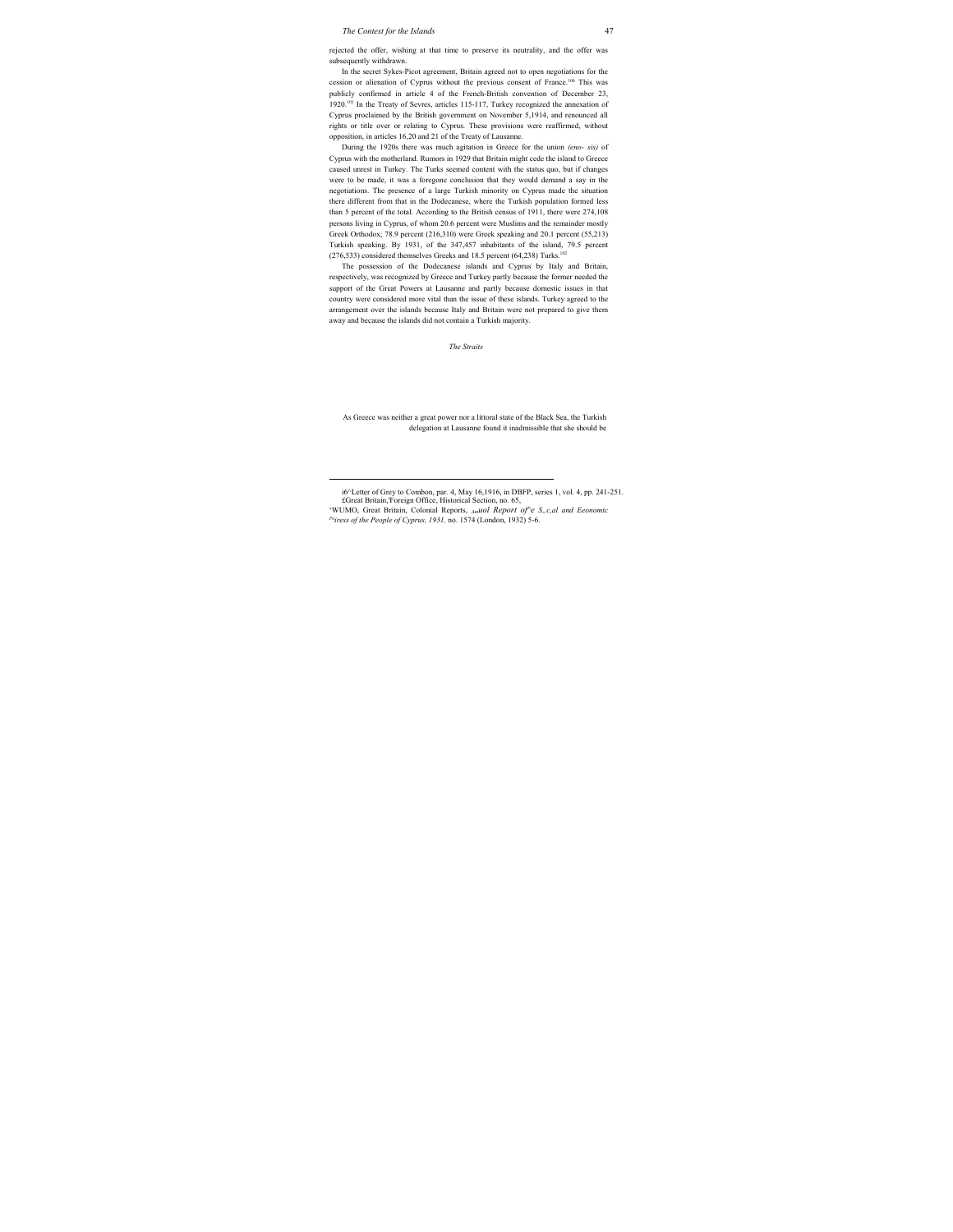represented on the straits commission. The great powers, on the other hand, agreed to admit Greece to membership on the commission on the basis that she was one of the chief users of the straits and that she was directly involved in the defense of the Aegean entrance of the Dardanelles. The straits convention provided that the Aegean islands of Samothrace, Lemnos, Imbros (Imroz) Tenedos (Bozcaada) and the Rabbit Islands (Tevcan) were to be demilitarized.103 The first two islands were Greek and the remainder, which were under Turkish sovereignty, were inhabited primarily by Greeks.

The defense of the straits is not only dependent upon the islands mentioned in the straits convention but upon all the islands of the Aegean as far south as Crete. Cemil Bilsel, the wellknown Turkish professor of international law, explained the importance of these islands to the security and usefulness of the straits during World War II. "If aid to Russia is not being sent by way of the Straits," he said, "this is due to the facts that the Aegean Islands are occupied by the Germans and that ships destined for Russia are prevented from reaching the Straits. All of which goes to show that the *question of the Straits forms one with those of the Aegean, the Mediterranean, and the entrance to them."104*

The security of the straits and the free passage of merchant vessels through its waters are of great importance to Turkey and Greece. For Turkey, the straits provide for the maximum use of the cheapest and most efficient means of transportation between its long Black Sea coastline and its Aegean and Mediterranean territories. It is the lifeline that connects Turkish Thrace and Anatolia. The interest of Greece in the straits is primarily commercial. Prior to the Balkan wars, the merchant marine of Greece came second in the list of those passing the straits.105 During the interwar years, more Greek merchant ships were in transit through the straits than those of any foreign power. Greece ranked third in total net registered tonnage using the straits for the same period; Italy ranked first, followed by England. The annual number of Greek ships plying to Istanbul during the period of Greek-Turk- ish animosity (1923-1930) averaged less than 65. From 1933 to 1939 this number reached over 250. Meanwhile, Italy and England, the main users of

the port of Istanbul, maintained steady annual averages for the entire period: over 400 for Italy and 200 for Britain. The rise in Greek shipping was apparently influenced by the improved relations between Greece and Turkey and also, in part, by the improved situation of the Greek minority in Istanbul, which plays a significant role in the commercial life of the city and its harbor.<sup>106</sup>

104 Cemil Bilsel "International Lav, and Turkey," *America Journal*

 *°f,he*

<u>.</u>

106 LNOJ (July 1926) 951-974; *Rapport dc la Commission* dM Dilraits i Nations (Constantinople, 1929-1935); RepubliqueTurque, MiniJttred *Jes* tangires, *Rapport Annuel sur le mouvement des navires* 3 trovers *aeroncfs civils entre la Mediterranie el la Mer Noire*

<sup>, 19.</sup>Great Britain, *Parliamentary Papers, 1923,* Treaty Series no. 16, cmd. 1929,p 121 . The provisions for the demilitarization of the Aegean islands remained unal tered. The conclusion of the Montreux Convention of July 20, 1936, gave Turke] permission to remilitarize the straits and to assume the powers and responsibility ot the straits commission. SIA, 1936, pp. 584-651

donlMO 205 " 553' 'tal' CS addedl RR GraV'S| *T,'e*

<sup>21.</sup> LCNEA, 275.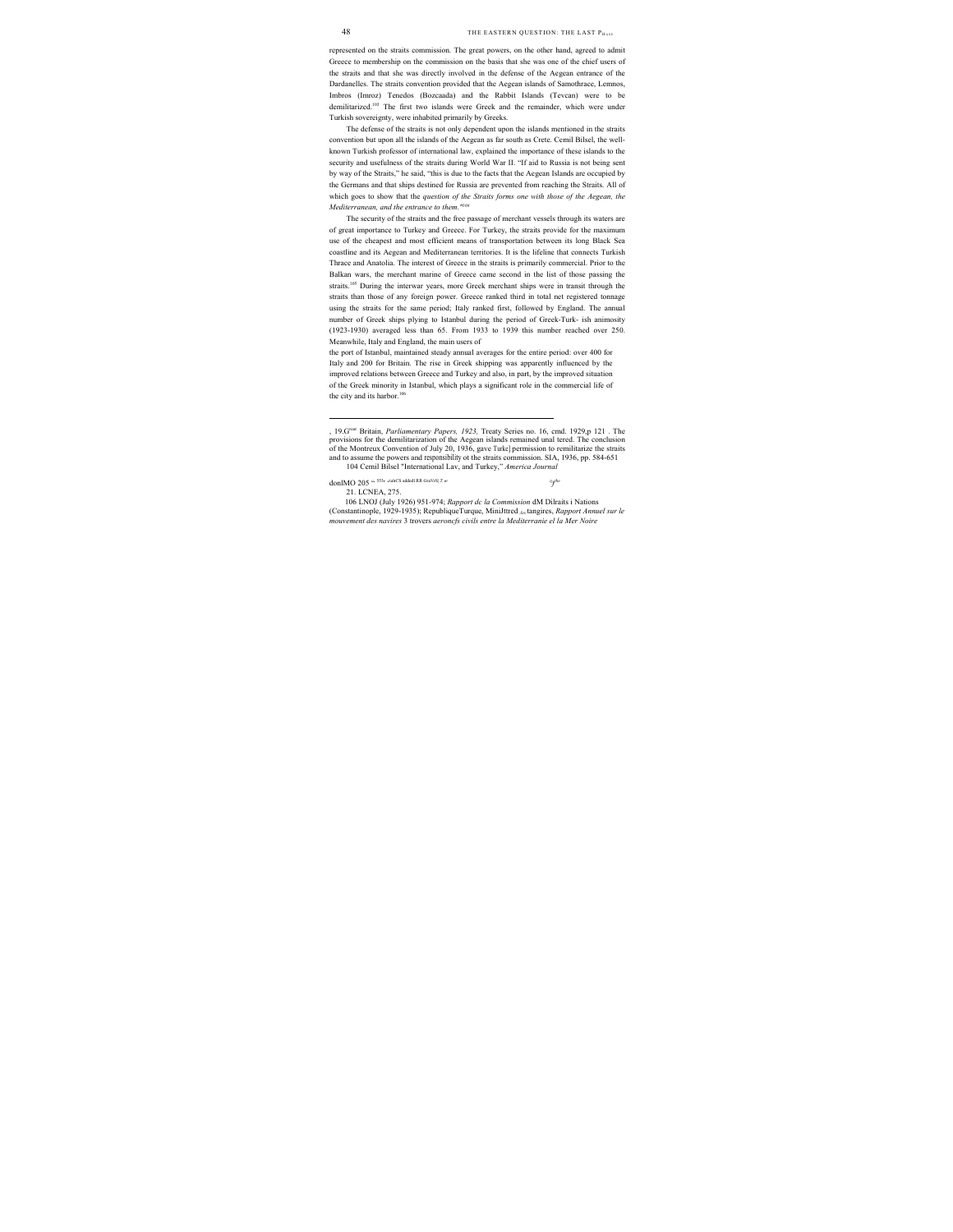On the whole, vessels passing through the straits seldom encountered any difficulties with the Turkish authorities. Nevertheless, Turkey was never pleased with the formation of the International Straits Commission and its dissolution in 1936 was welcomed. It was natural that in the beginning there should be some conflict between the straits commission and the Turkish government, which considered the international body as an intrusion upon its sovereignty. In the 1920s the straits commission often complained that the sanitary dues that the Turkish authorities collected from the vessels passing through the straits were exorbitant and that the Turkish government forced its pilots on many of the vessels when none were necessary or solicited. The Greek members of the straits commission often complained that the Turks were holding up Greek ships that were merely in transit through the straits for destinations in the Black Sea.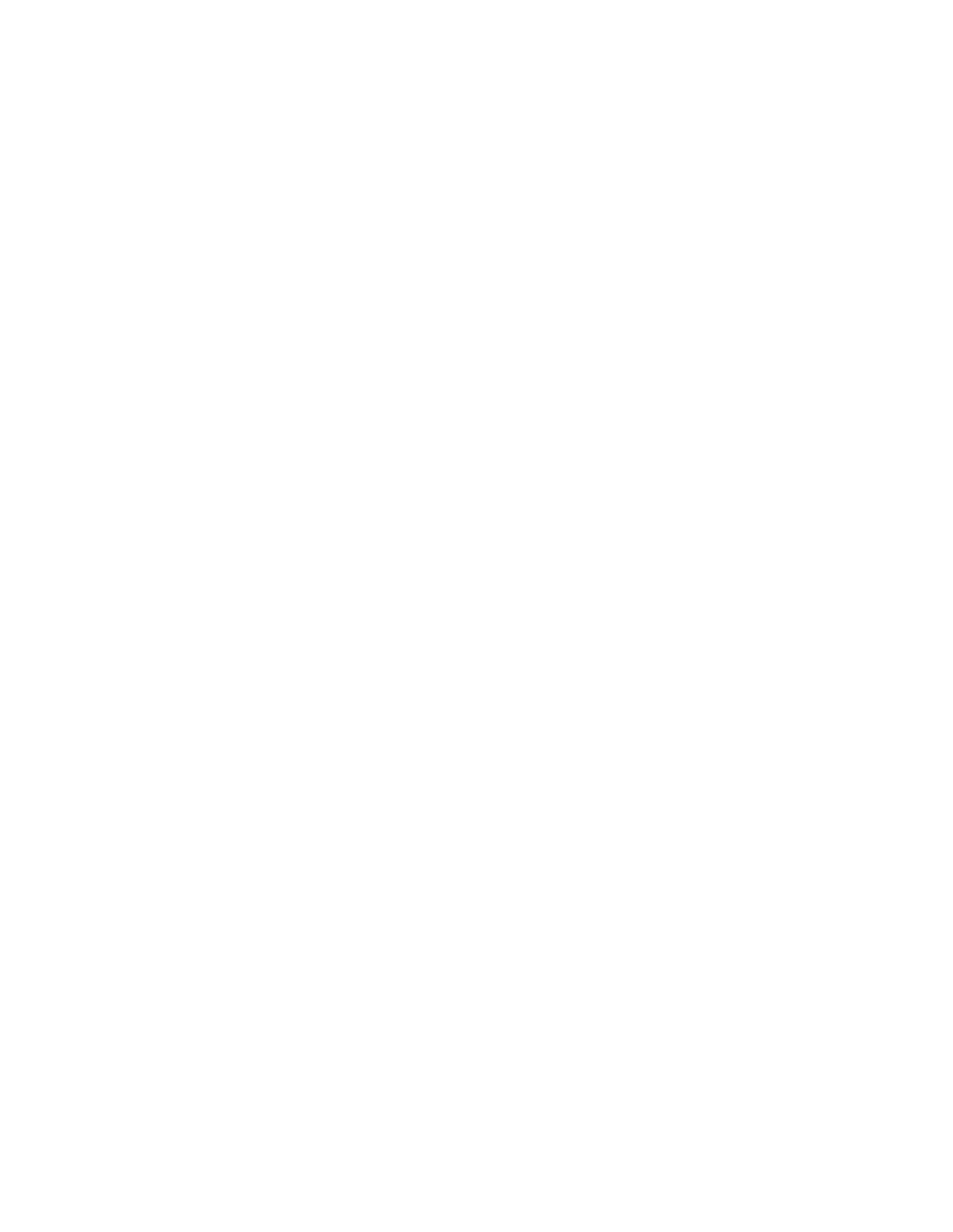## The Exchange of Minorities

The most drastic remedy prescribed at Lausanne for reducing the potential for future friction between Greece and Turkey was the compulsory exchange of population. Despite the painful effects of this remedy on the lives of the refugees and its disruptive role in the economic and political life of the two states, the separation of Christians and Muslims considerably enhanced the possibilities for an eventual Greek-Turkish entente. The transfer of population not only served to transform Greece and Turkey into homogeneous national states but also helped to lessen future conflict over the minorities excluded from the exchange and to stabilize the political boundaries between the two countries. The exchange agreement finalized the surrender of *irredentism* by Greece and the definite abandonment of the *megali idea.* It was the final major step in the solution of the nationality aspects of the eastern question.

#### *Early Minority Exchange in the Balkans*

The idea of an exchange of population to prevent further political entanglements was formulated in a protocol annexed to the treaty of peace between the Ottoman empire and Bulgaria, September 29,1913.<sup>1</sup> It was the first interstate treaty in modern history providing for an exchange of population. It provided for the voluntary exchange of Bulgarians and Muslims within a fifteen-kilometer-wide zone along the Turkish-Bulgarian frontier. The convention was mainly a recognition of a *fait accompli* since most of the people involved had already left this zone during the upheaval of the Balkan wars of 1912-1913. But it did allow an effective means of forcing the transfer of the few remaining groups left on the wrong side of the border; the Turkish government was particularly anxious to expel its Bulgarian minority, whose property was being sequestered by Turkish refugees from western Thrace. In all, approximately 48,500 Muslims moved from Bulgarian territory to Turkey compared with 46,700 Bulgarians who moved to Bulgaria from Turkish Thrace. The success of this exchange subsequently led the Turks to attempt to solve the much more significant problem of the large

#### l. BFSP 107:713-714.

Greek minority in Turkey by legal ratification of another *fait accompli.*

The expansion of Greece during the Balkan wars into the Aegean islands off the Anatolian coast could not be tolerated by the Young Turks. They refused to agree to the Greek occupation of the islands on the grounds that they were necessary for the defense of Asia Minor and uncomfortably close to the large and powerful Greek communities in Anatolia.107 Apparently, they were prepared to protect themselves from Greek aggression by initiating a preventive war. In December 1913, they entered into an alliance with Bulgaria directed against

 <sup>107</sup> Luigi Albertini, *The Origins of the War of 1914,* tr. and ed. I.M. Massey, 3  $($ Lon don, 1957) 608.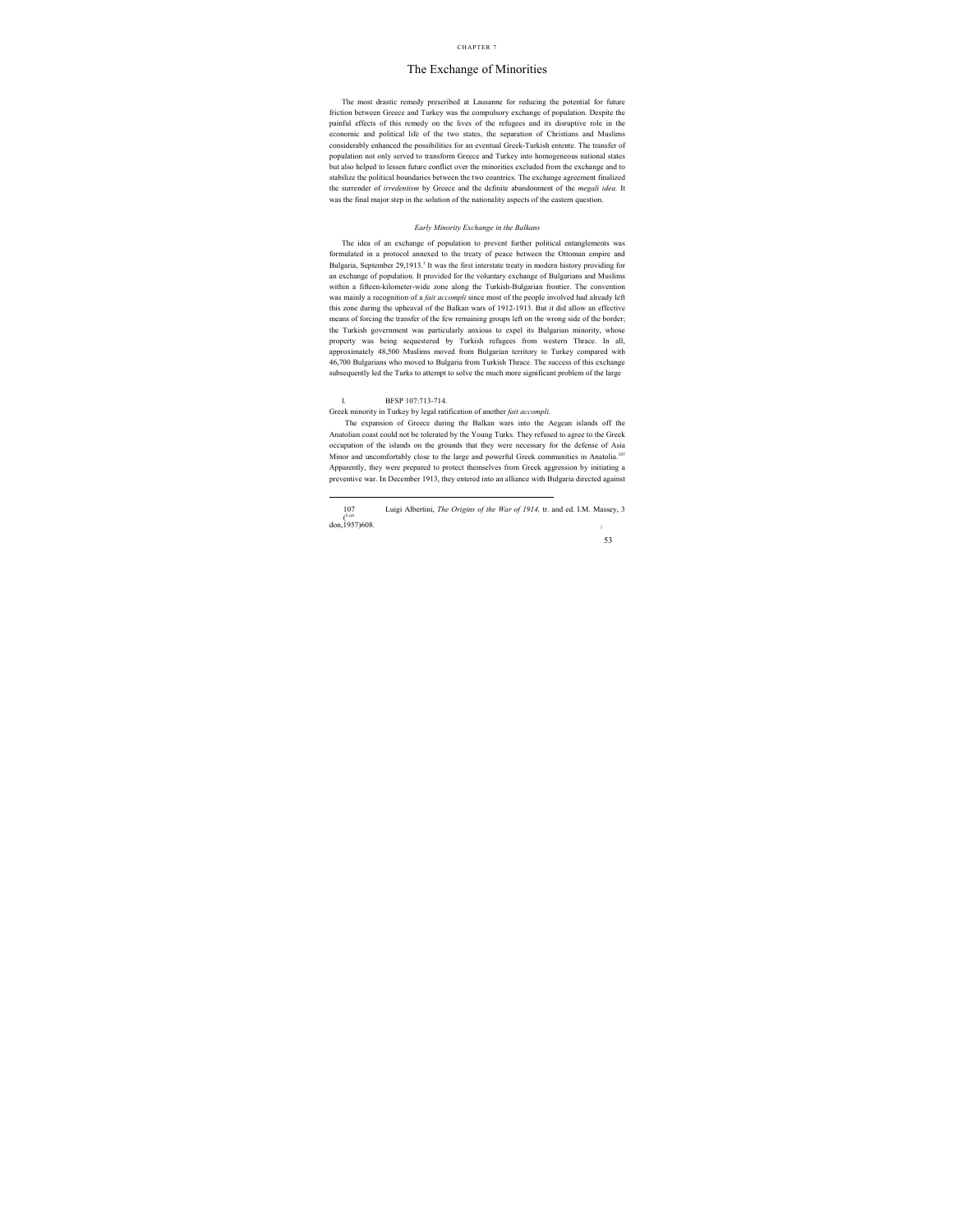Greece: "The alliance with Bulgaria was important for us, for it was certain that sooner or later, we should have war with the Greeks. It was impossible for us to leave to Greece the islands of the Aegean like Lemnos, Mytilene and Chios."108

The Young Turks also suggested to the Greek government an exchange of population similar to the agreement reached with Bulgaria. "With a view to having no internal difficulties if we sooner or later come to blows with the Greeks (that was inevitable owing to the question of the islands), it was suggested to the Greek Government, that there should be an exchange of these Greek nationals for the Mussulman nationals who had been left behind in Greek Macedonia and wished to emigrate to Turkey."109

In order to force the consent of the Greek government to an exchange of the Greeks on the western coast of Anatolia for the Muslims living in Greece, the Young Turks began to expel the Greeks from the Aegean coast region and Turkish Thrace. The refusal of the Greeks to accept the Ottoman counterproposals for the future of the Aegean islands also intensified the persecution of the Greeks living in Asia Minor.<sup>110</sup> Indeed, the Ottoman government declared that the failure to reach an agreement with Greece over the sover eignty of the islands would necessitate the elimination of the Greek popu 'f' tion from the coast of western Anatolia.111 And European agents confirmed » their reports to their governments the forced exodus of the Greeks of Thrace and Anatolia. They also reported that Turkey was prepared to attack the Greek islands at the slightest pretext.<sup>112 113</sup> In spite of repeated protests fr<sup>oin</sup>

Athens, by early 1914 the Ottoman government had forced 150,000 Greeks to leave the Aegean coast of Asia Minor for Greece, and some 50,000 other Greeks were deported into the interior of Anatolia.<sup>114</sup>

Following the expulsion of these Greeks from Asia Minor, the Ottoman minister at Athens, Calib Kemali (Soylemezoglu), expressed to Venizelos his personal opinion that it

*112* Ibid., 538,541,545-546,41-42,244-247; *Diegrosse Politik,* 36a:75,95-96; *B"*

*Documents on the Origins of the War, 1898-1914,* vol. 9, part 2, "The Balkan War\*

Stephen P. Ladas, *The Exchange of Minorities: Bulgaria, Greece and* Turkey (New York, 1932) 21; Greece, Ministfcre des Affaires Ftrang&res, *Les persecutions anti-grec- qucsenTurquiede 1908 d 1921* (Athens, 1921)63; Ettore Rossi, "Lo scambio obbliga- torio delle popolazioni tra la Grecia e la Turchia," *Oriente Moderno* (September 1930) 400. Rossi records that as a result of the Balkan wars, 119,938 Greeks fled Thrace and 154,349 Asia Minor. During the European war, 96,191 fled Thrace and 387,012 fled Asia Minor. By 1917 a total of 274,287 Greeks fled Thrace and 483,212 fled from Asia Minor; Tevfik Biyiklioglu, *Trakyada millt mucadele* (The National Struggle in Thrace) 1 (Ankara, 1955) 92-93. The author stated that over 200,000 persons were displaced as a result of the Balkan wars; Turkish sources report that 100,000 Greeks lettTurkey for Greece in this period and that a fountainhead of rebeUion was eliminated. *U.* Yusuf Hikmet Bayur, *Turk mkildbi*  tarihi (History of the Turkish Reform), vol. 2, part  $^{3}$  (Ankara, 1951) 251-252.  $,$ 

 <sup>108</sup> Djemal Pasha, *Memories of a Turkish Statesman, 1913-1919* (London, I<sup>9</sup>?<sup>4</sup>) Djemal Pasha was an active member of the Young Turk movement and the min' of public works, December 1913-February 1914

<sup>109</sup> Ibid., 71.

Albertini, 3:627.

<sup>111</sup> DDI (1871-1914) 10:762.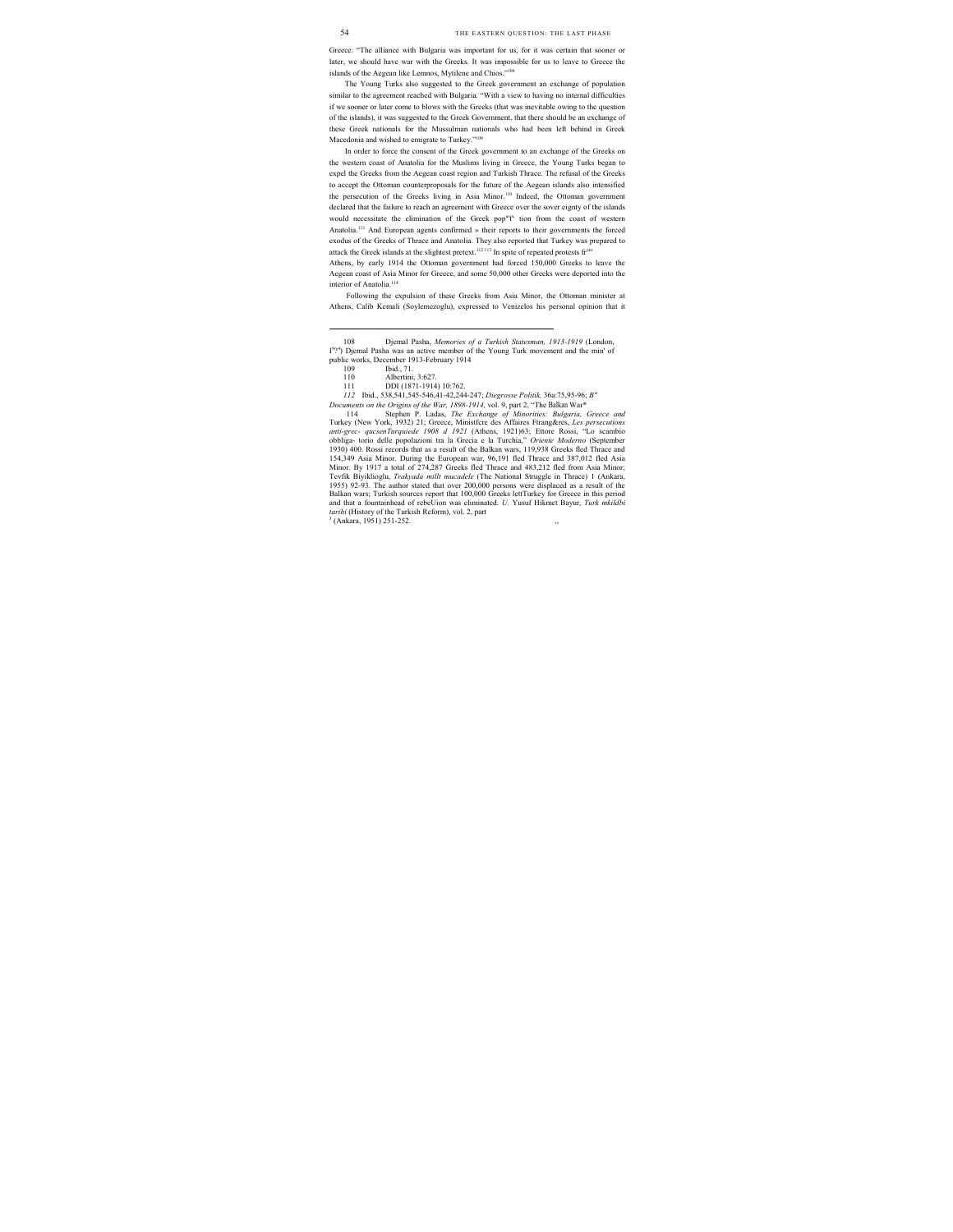would be a good idea to exchange the Greeks of Thrace and the Greek rural population of the region of Smyrna (Izmir) for the Muslims of Greek Macedonia. He presented this suggestion in his official capacity in a note to the Greek government dated May 18, 1914. Four days later, Venizelos replied that his government would accept the proposals for an exchange of populations, provided that the free and spontaneous character of the emigration was secured and that the properties of the emigrants were properly appraised and liquidated.<sup>115</sup> A mixed commission for the limited exchange of populations was established in June 1914, at Smyrna (Izmir), but the empire's entrance into the world war (November 1, 1914) suspended the work of the commission.<sup>116</sup>

#### *World War I and the Question of Minorities*

After the Balkan wars Venizelos had declared that "for a whole generation Greece would have to be occupied in the extensive development of her doubled domain, and during this period of development she must either hope that the Greeks in Turkey would find a tolerable *modus vivendi* under the existing system, or else be certain that, when the time came for the break-up of the Turkish empire, a leading place would be taken by a strong Greece, strong enough to solve by her own effort the problems which await a national solution."11 But external events allowed little time for internal development, and compelled Greece to renew her bid to extend her frontiers and to p<sub>m</sub>.' tect the "unredeemed" Greeks in Turkish Thrace and Anatolia.

With the outbreak of World War I, Venizelos urged that Greece join the war against Turkey in order to save Hellenism in Asia Minor and to make it possible for the Greek refugees to return to their homes in Anatolia. He wrote his king that "Turkey is destroying Hellenism in Asia Minor, she will not recognize our sovereignty over the islands given by Europe and at the first chance she will try to retake them. 250,000 Greeks have already been expelled from Turkey."12 In another letter to King Constantine he reiterated that Greece had to join the war against the central powers. If, he insisted, the central powers win the war, Turkey, with the aid of Germany (the Young Turk minority policy received German encouragement), will destroy Hellenism in Anatolia and retain the islands. "The driving away in masses of hundreds of thousands of Greeks living in Turkey will not only destroy these, but drag down in financial ruin the whole of Greece."<sup>13</sup>

At the Paris peace conference, Venizelos not only put forward claims to Ottoman territories inhabited by Greeks but also presented a scheme for an exchange of population. He asked that the Turkish government be compelled to purchase the immovable property belonging to the Greeks in Turkish territory who might want to emigrate to Greek Asia Minor. The Greek government, he said, would do likewise for the Turks in Greek territory. "There

 <sup>115</sup> Sdylemezoglu, *Hatiralan* (Memoirs) (Istanbul, 1946) 102-103, usu i 'me Bayur, 233-275

<sup>116 &#</sup>x27; Ladas, 22; A.F. Frangulis, *La Grier, son slam international, son histoire diplomatique,* 2d ed. (Paris, 1934).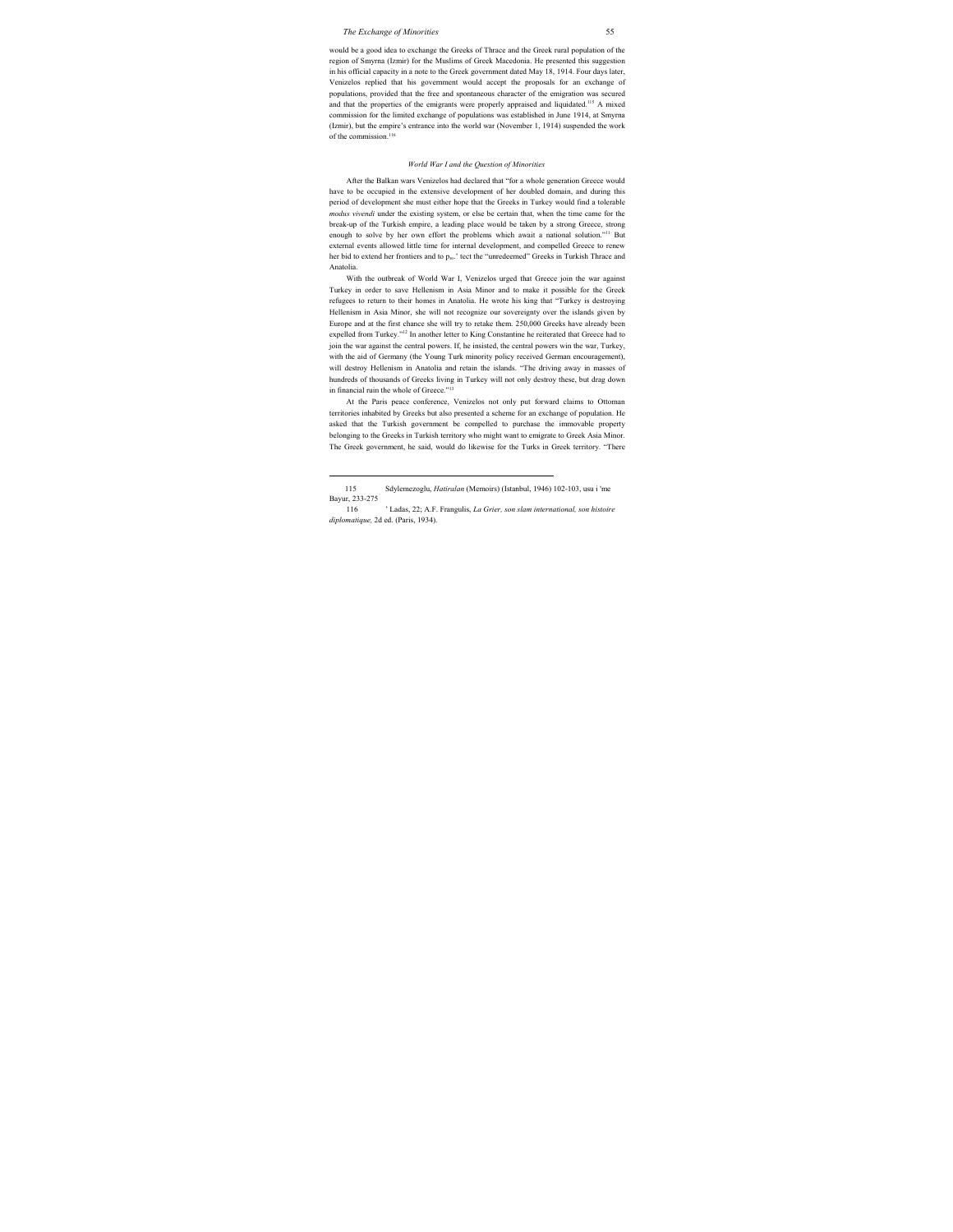would thus be set up a current of mutual and voluntary migration, thanks to which it might be hoped that in the course of a few years the people remaining in the Turkish state would be composed exclusively of MohamedanSi whilst the Greek element would become overwhelming in Greek territory."14 In a secret letter to Lloyd George dated October 27, 1919, Venizelos urged that only by the voluntary exchange of co-nations between Greece, Armenia and Turkey could national minorities be saved from extermination, and the position of Greece and Armenia in Anatolia assured.<sup>15</sup>

Venizelos' plans did not materialize—at least not in the form he envisioned. The occupation of Ottoman territory by the Greek army and its subsequent defeat seriously compromised the position of the Christian pop'

ed. (Lo^don^^M<sup>1n1 S</sup>' ForSnn \* *Shm H6Kry ° of Mode nr Grem IS2h,956*' <sub>^ ^ ne Gmk mi «  $B$  O O $h$  Diplomatic Doco "</sub>

<sup>^</sup>SSS<sup>^DC</sup><sup>1943)863</sup>-<sup>866,867</sup>-<sup>875</sup>' ulation in Anatolia and eastern Thrace and eliminated the possibility of establishing Greece on the eastern coast of the Aegean. The bitterness engendered by the events after 1908—such as the mass deportations and persecutions of the Christians in the Ottoman empire for "security" reasons—and the Greek Anatolian venture and counter-reprisals against the Turkish population for the purpose of protecting the Christian population of Turkey—created an unbridgeable gulf between Greek and Turk. The defeat and departure of the Greek army from Anatolia and its withdrawal from eastern Thrace was the signal for the mass emigration of the local Christian inhabitants, who would otherwise have fallen prey to the vengeance of the advancing Turkish army and the local Muslim population. As a result, the number of persons who left Turkey for Greece after 1912 reached almost one million.<sup>117</sup>

It should be noted that while Greece was pressing for a population exchange with Turkey, she had successfully concluded a population agreement with Bulgaria. The Convention Concerning Reciprocal Emigration between Greece and Bulgaria was signed at Neuilly-sur-Seine on November 27,1919, at the same time that Bulgaria was required to cede western Thrace to Greece. Unfortunately, the voluntary character of the agreement was ignored. It was almost impossible to prevent direct pressure from being applied to individuals to make them leave when they did not wish to do so. When only a few elected to leave voluntarily, both countries began strong agitation to force them out. In the end some 50,000 Greeks were exchanged for about 100,000 Bulgarians.

#### *The Origins of the Greek-Turkish Compulsory Population Exchange, 1923*

On January 27, 1923, during the session of the territorial and military commission of the Lausanne conference, Lord Curzon, in response to the plea of Venizelos that the exchange should be voluntary, noted that all the delegates viewed with abhorrence and almost with dismay that principle of compulsory exchange, and that "the conference had only yielded to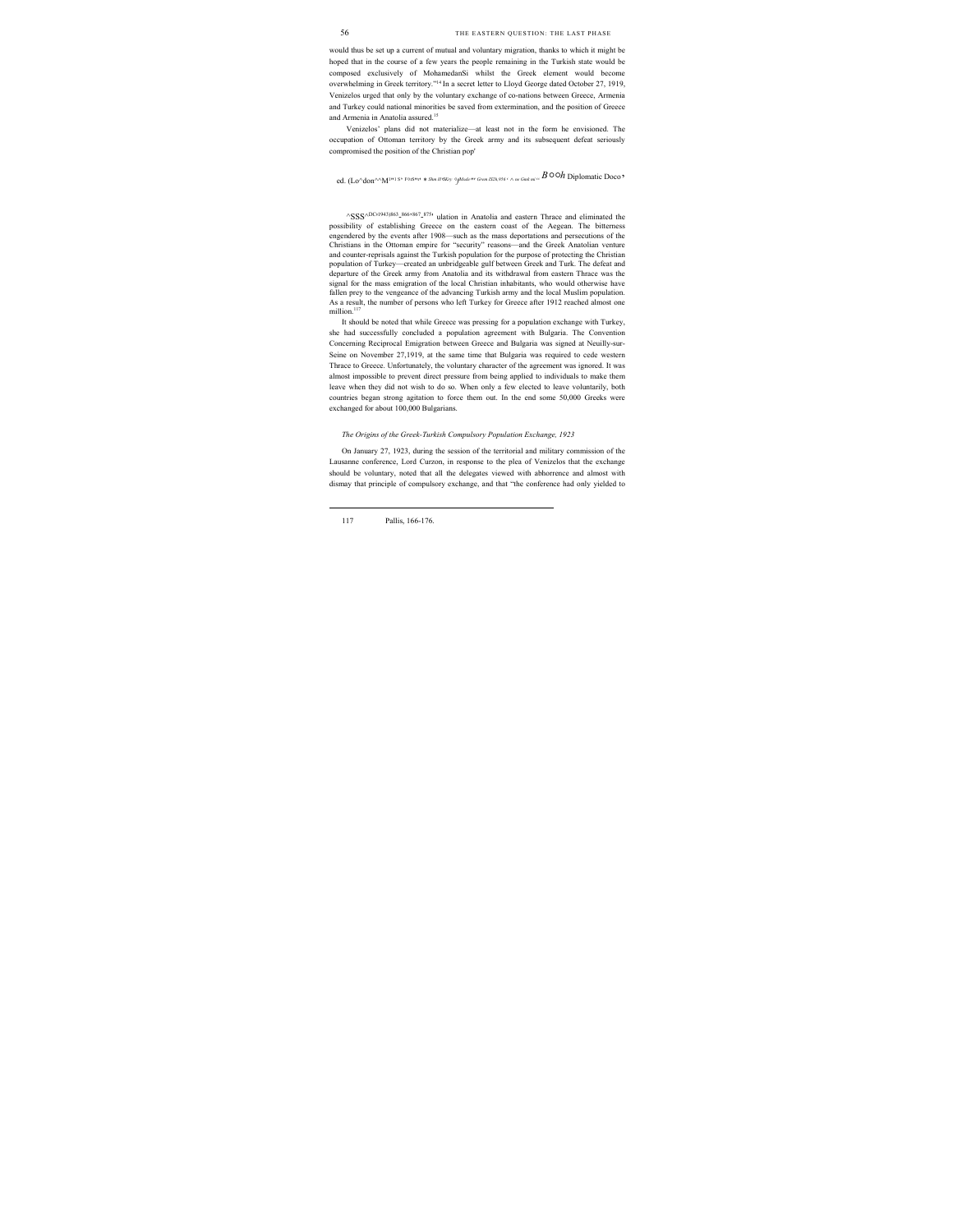the demand that the exchange should be compulsory because all those who had studied the matter most closely seemed to agree that the suffering entailed, great as it must be, would be repaid by the advantage which would ultimately accrue to both countries from a greater homogeneity of population and from the removal of old and deep-rooted causes of quarrel."<sup>118</sup>

The origin of a compulsory population exchange between Greece and Turkey was somewhat vague. Stephen Ladas felt that when the discussion on this problem began at Lausanne, the Greek government had based a decision to favor a compulsory exchange upon the assumption, which was not proven, that the Turks would not permit the return to Turkey of the refugees.'\* Another expert on this question, Basil Artemiades, believed that the initiative for the obligatory exchange came from the west. He admitted, however, that there was a great deal of disagreement on this matter by many authorities, and that the proceedings of the Lausanne conference did not tell the whole story. Artemiades wrote that Dr. Fridtjof Nansen, who was appointed by the league to investigate the refugee problem, told Venizelos that Turkey would not allow the refugees to return. Venizelos wanted an optional exchange, but the Turks would not agree. Venizelos did not consider the obligatory exchange an equitable measure but was compelled to accept the Nansen proposition in order to facilitate the success of the Lausanne conference.19 Venizelos explained the exchange as follows: "The expulsion of the Asia Minor population has not been a consequence of the Exchange Accord, but had been already an accomplished fact—in it I merely received the consent of Turkey to move the Turkish Muslims from Greece in order to help to reestablish the Greek refugees." He insisted that even without the accord, the Turks would not consent to the return of the refugees to Anatolia.20 Michael Theotokas, the Greek legal adviser at Lausanne, wrote that Venizelos tried to regain the former position and rights of the Anatolian Greeks, but that the allies opposed him and that from the beginning they agreed with Turkey on a compulsory exchange.<sup>21</sup> Sir Horace Rumbold, delegate of Great Britain at Lausanne, reported that the idea of a population exchange came from Dr. Fridtjof Nansen, but that it was the Turkish government, through its representative Hamid Bey, that insisted that an exchange could only take place upon a compulsory basis.<sup>22</sup> According to another authority, the decision for a compulsory population exchange rested wholly with Turkey. Her refusal to allow the return of the refugees made any other solution impossible.23

The Turks demanded a compulsory population exchange in order to suppress Greek irredentism, and being short of manpower welcomed the Turks from abroad.24 It is difficult to criticize them for insisting on a compulsotf

18. Ladas, 335-352. ( q u e s t i o n des rtfugies en Grfcce," *Les Balkans*, nos. theouestin f <br> **<sup>34</sup>/,<sup>355</sup>/** *DnNansen* was entrusted by the League of Nations <sup>refiiesk</sup> from the G\*4sh **™** 

*^ iS' 0rika meh,>ma,a* (Lega' and HiSt0riCal S"d

- 
- <sup>23</sup> *cTll ?,reece and Greek Refugees* (London, 1931) 51 -52- ^4, <sup>24</sup> Cebe^v ? ^ *T\** Sfflto *and N^al Minorities* (London, 1934) <~ebesoy, *Siyasi hatiralan*, 200-201.

population exchange and for refusing to readmit the refugees who left Turkey in the decade preceding Lausanne. Although the Greeks opposed the compulsory exchange principle, their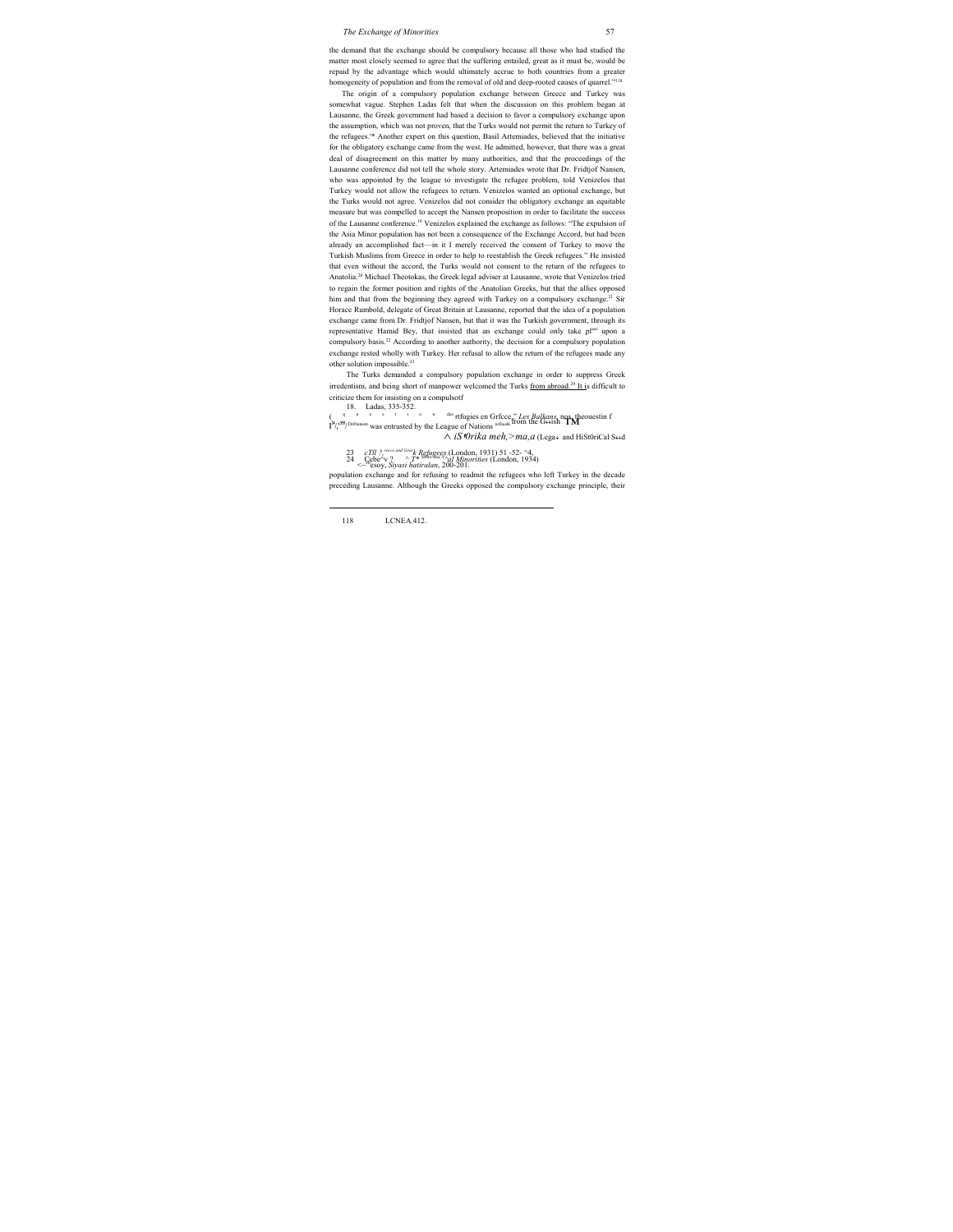actions and pronouncements from the Balkan wars to Lausanne served to support Turkey's determination to eliminate Hellenism from Asia Minor. The Turkish position was also reinforced by Kemal's desire to establish a nation-state and a Turkish Anatolian father- land. The presence, therefore, of large non-Turkish or non-Muslim minorities, especially Greek and Armenian minorities with a strong sense of nationalism and deep Anatolian roots, could not be tolerated. Greece felt compelled to accept the decision because most of the Greek population of Turkey had already fled to Greece, and the removal of her Turkish minority would make room to house her landless refugees. In any case, she was powerless to extract from Turkey a voluntary exchange, and the great powers refused to support the return of the Greek refugees to Asia Minor.

#### *The Exchange Agreement and its Implementation*

The convention providing for the compulsory exchange of population was signed at Lausanne on January 30,  $1923$ ,<sup>119</sup> and was to come into force only with the ratification of the treaty of peace. This was signed in July and ratified in August 1923. One of the most telling aspects of the convention was its demonstration of the confusion of concepts and loyalties prevailing at the time. In spite of the nationalistic and patriotic ideas expressed on both sides, the two states based the exchange upon religious affiliation rather than upon linguistic and racial considerations. The exchange provided for the compulsory exchange of Turkish nationals of the Greek Orthodox religion established in Turkish territory, except those established in Constantinople before October 30,1918 (Armistice of Mudros), and of Greek nationals of the Muslim religion except those of western Thrace. This distinction, it is believed, brought large numbers of ethnic Turks to Greece and ethnic Greeks to Turkey. It is assumed that most of the Greek-speaking Muslims of Crete were Greeks who converted to Islam. They knew little or no Turkish, but spoke Greek as their mother tongue—and wrote it in the Turkish-Arabic script. The ethnic origins of the Turkish-speaking Greek Orthodox Christians of Anatolia, e.g., the Karamanlis, who knew no Greek, spoke Turkish and used the Greek alphabet in writing Turkish, is a matter of controversy. A western observer, accustomed to a different system of social and national tion, might conclude that this was no repatriation at all, but two epor tions into exile—of Christian Turks to Greece, and of Muslim Gre Turkey.120 This point, however, should not be belabored. The Muslims involved in the

exchange were considered to be Turks, and the Orthodox Christians, Greeks. The exchange was based on religious consideration because of the stronger loyalty of the Muslim refugees to

119 LNTS 32:76-87.

0ttoman Territory) (Constantinople, 1938); °M; fRe e^rrh ' ",<sup>1</sup> Eckman"' "Anadolu Karatnanlt agzilarma ait ara5tnrrf«

Language, History and Geogn- n r??ty 8, :11 O950) '"-l^iSeverien^atoilleandEngineD'AI; Orthote Church " ' 1958)- For ,ha Karamanlis and the Turkish Orthodox Church movement see below, pp 84ff

<sup>120</sup> B. Lewis, *The Emergence of Modern Turkey,* 348-349; Sir Harry Luke, *The Old Turkey and the* New (London, 1955) 211; Cami Bey, *Osmanh iilkesinde Hiristi* 

Si r"n<sup>g the</sup>, <sup>Karamanli</sup> Dialects), *Ankara Unmrsitesi Dil rZrfa v* k <sup>*'</sup> T* - ( R e V i e W of ,he Facult>' "f</sup>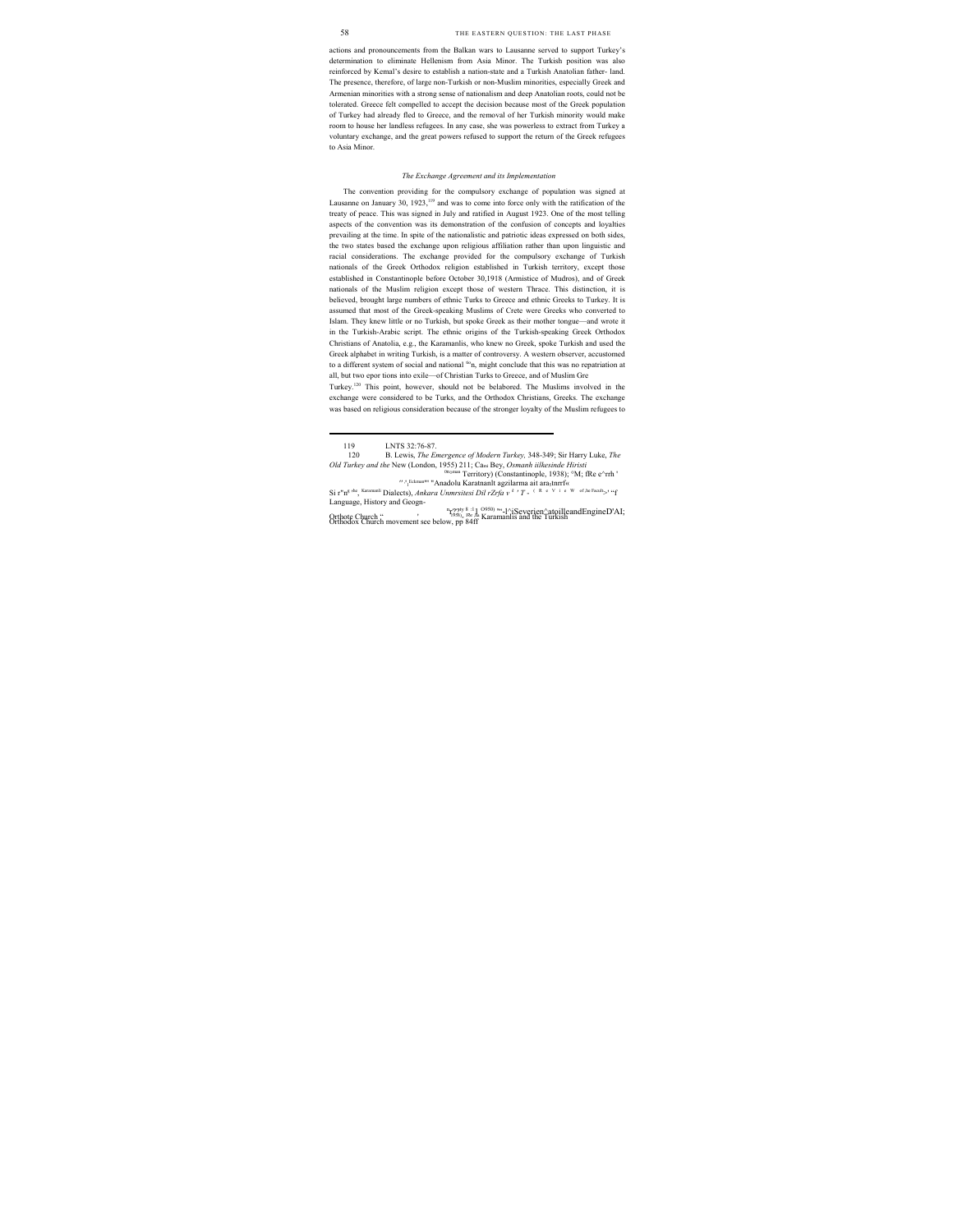Islam rather than to the Turkish state. It is interesting to note that nowhere in the Turkish National Pact is the word Turkish mentioned, whereas the term Ottoman- Muslim is used throughout. The Greeks, one can assume, agreed to the exchange based on religion because the Christians of Anatolia were part of the Byzantine legacy, which Turkey rejected outright and which Greece claimed as her own.

There should be no doubt, however, that Kemal was determined from the beginning to establish a Turkish nation-state and that the task of making Turks out of Muslims would be comparatively easier than making Turks out of Christians. Moreover, the Christian minorities had a greater sense of loyalty to the Greek state than did the Muslims to a Turkish state that had not yet been molded. The Greeks were willing to retain a Muslim minority if Turkey would allow its Greek Orthodox Christians to remain in Anatolia and Thrace. But the proposal was unacceptable to Kemal because it would create difficulties for his plans to create an independent Turkish state and impede his efforts to develop a vigorous Turkish nationalism.

The convention also provided for a mixed commission whose duties were to supervise and facilitate the emigration as set forth by the convention and to carry out the liquidation of the movable and immovable property of the exchanged persons.<sup>121</sup> In view of the fact that the mixed commission was consulted and met for the first time on October 8,1923, the two governments agreed that the exchange was to take place as from May 1,1924. The mixed commission thus had seven months to prepare for the transfer of populations. Meanwhile several thousand Greeks and Turks were transferred under the auspices of the mixed commission and with the approval of the two governments throughout 1923 and 1924. From 1923 to 1925 over 188,000 Greeks were transferred to Greece under the direction of the mixed commission and over 355,000 Muslims tranferred from Greece to Turkey. Between 1912 and 1914 some 135,000 Muslims left Greece for the Ottoman empire to take the place of the Greeks who were removed from the Aegean coast of Asia Minor. Between 1912 and 1922 about one million Greeks left Asia Minor and Thrace for Greece. In the same period over 100,000 Greeks from Bulgaria, Russia, Albania, Yugoslavia and the Dodecanese settled in Greece.<sup>122</sup>

By the end of October 1924 the vast majority of refugees were transferred, often under very difficult circumstances, to their new homes. From that date the chief task of the mixed commission was to liquidate the property left behind and to pay compensation to the refugees. This was to be accomplished for the 1.2 million Greek refugees who departed from Turkey since 1912 and the almost 400,000 Muslims who left Greece in the same period.

The liquidation of such vast properties proved to be an extremely difficult task. The mixed commission could not agree on the value of the property and on a plan to indemnify the refugees, and in the end both governments agreed that the only solution to compensation was by direct negotiation. The impasse was finally overcome by the Convention of Ankara, June 10,1930.123

"Actes, decisions, sentences arbitrales relatifs & lMchange des popu ques et turques" Commission Mixte pour ^change des populations grecques turques, vol.

<sup>121</sup> LCNEA, 817-827. <sup>*V*</sup> *'*<br>122 I adas. 420-442.

<sup>122</sup> Ladas, 420-442.<br>123 "Actes decision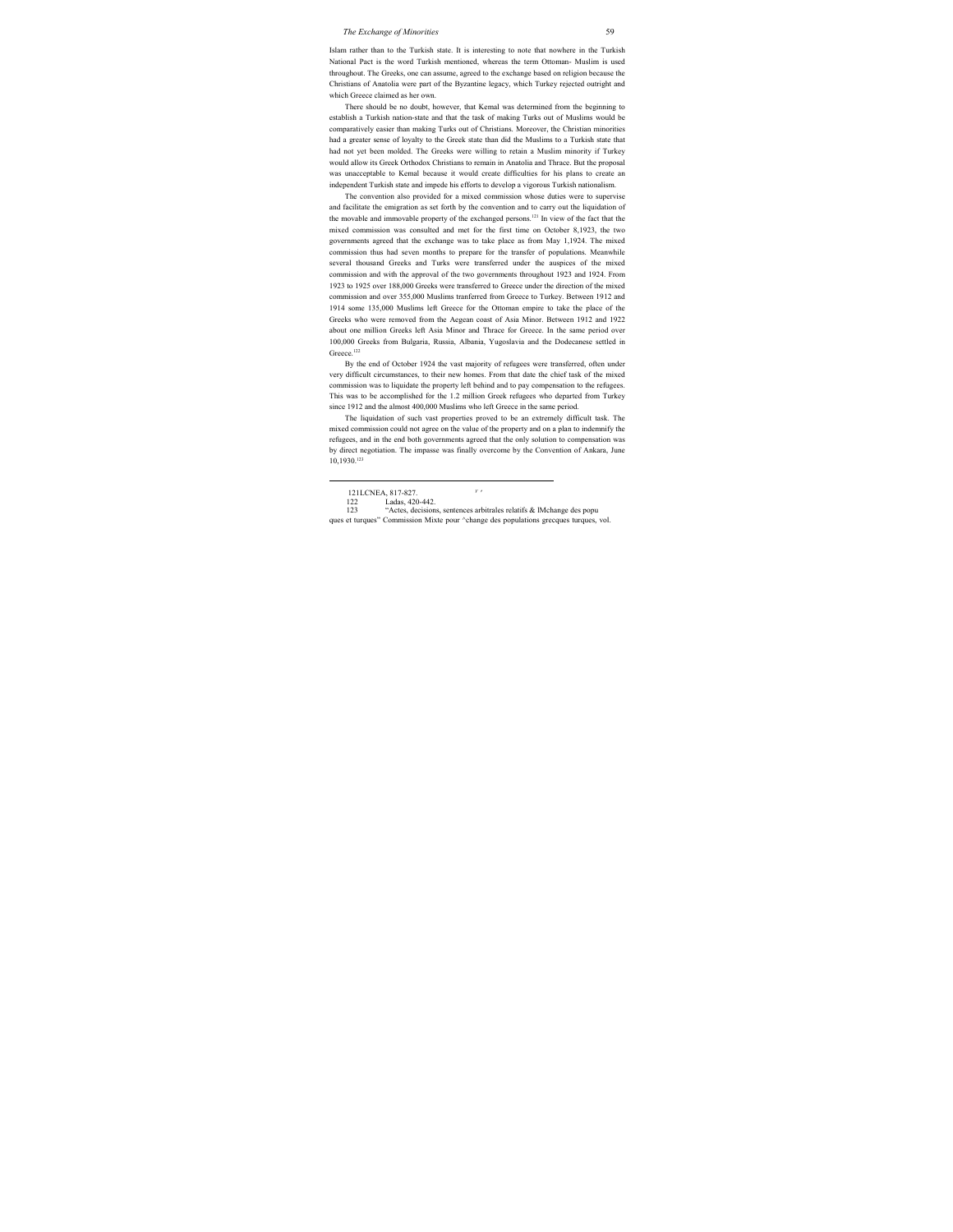<sup>1 (</sup>Istanbul, 1933); LNTS 108 (1930) 235-237.